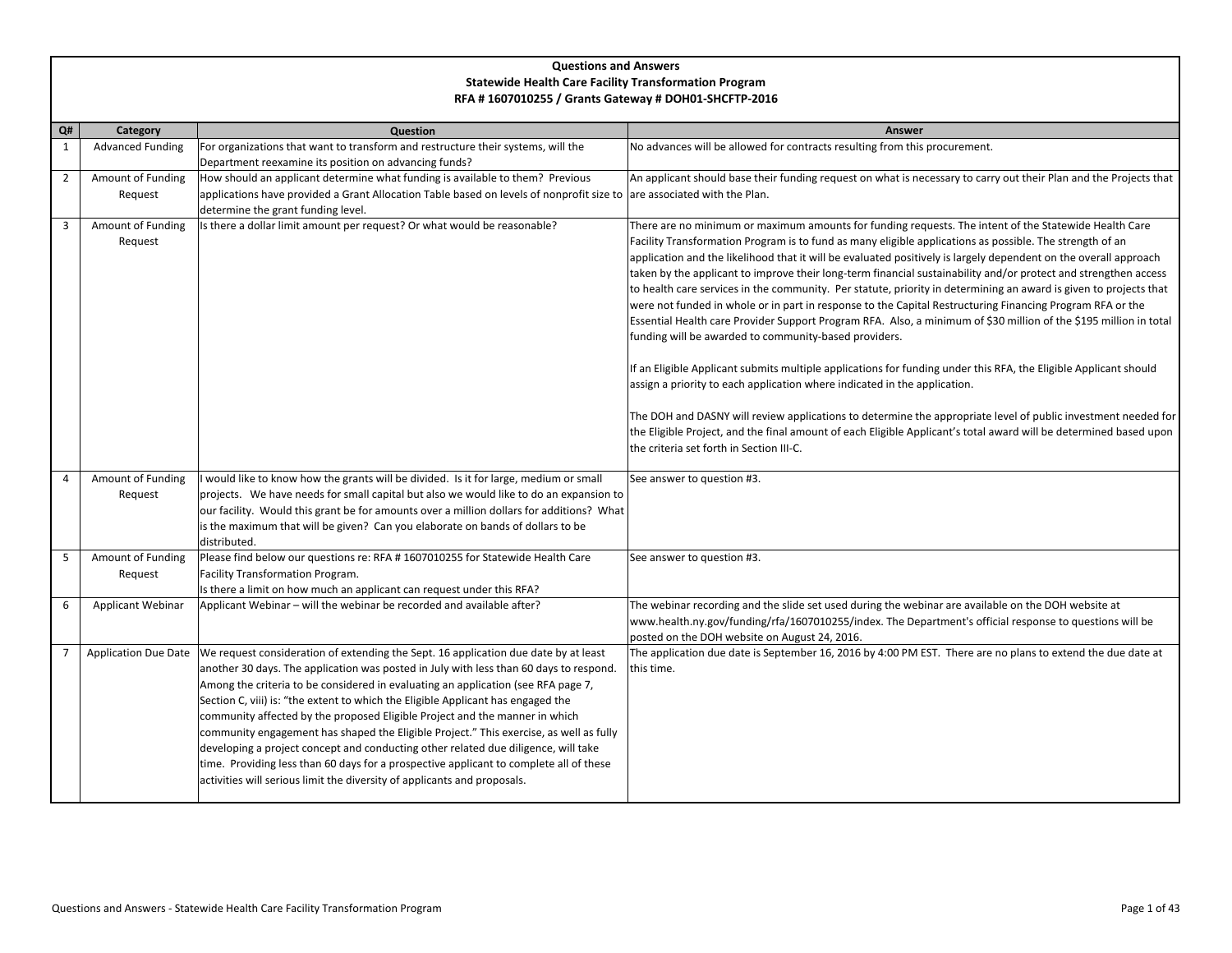| Q# | Category                   | Question                                                                                     | Answer                                                                                                             |
|----|----------------------------|----------------------------------------------------------------------------------------------|--------------------------------------------------------------------------------------------------------------------|
| 8  | <b>Architectural Plans</b> | Section III - Project Narrative/Workplan - Page 6: The RFA notes that "it is understood      | No, design plans and specifications are not a requirement of this RFA. Eligible Applicants are encouraged to       |
|    |                            | that design plans and specifications are unlikely to be available at this stage of Project   | provide a written description of the project and anticipated costs in sufficient detail for the reviewer to make a |
|    |                            | development." It is believed that the State had a similar understanding in the CRFP and      | judgement on the reasonableness of the costs and how the Eligible Applicant estimated the costs. Funding           |
|    |                            | Essential grant processes. We are aware, however, of at least one CRFP/Essential             | under this RFA will be awarded at the discretion of the Commissioner of Health in accordance with the Review       |
|    |                            | application evaluation in which the State noted that points were lost due to a lack of       | and Award Process outlined in the RFA Section V.C.                                                                 |
|    |                            | architectural plans. Despite the State's understanding in this case, will an applicant be    |                                                                                                                    |
|    |                            | less likely to receive a higher ranking if it does not include design plans and              |                                                                                                                    |
|    |                            | specifications in its application? If two applicants submitted the same exact project        |                                                                                                                    |
|    |                            | that would rank equally in all ways, but one of the applications included design plans       |                                                                                                                    |
|    |                            | and specifications and the other did not, would the application with the design plans        |                                                                                                                    |
|    |                            | and specifications be ranked higher than the application without the design plans and        |                                                                                                                    |
|    |                            | specifications, assuming the design plans and specifications were of an acceptable           |                                                                                                                    |
|    |                            | quality?                                                                                     |                                                                                                                    |
|    |                            |                                                                                              |                                                                                                                    |
|    |                            |                                                                                              |                                                                                                                    |
| 9  | Architectural Plans        | Are architectural plans required to be submitted with the RFA?                               | No.                                                                                                                |
| 10 | <b>Architectural Plans</b> | Are we required to submit floor plans or architectural designs for the proposed capital      | No, floor plans or architectural designs for the proposed project are not a requirement of this RFA. If submitted, |
|    |                            | project? If so, where on the Grant Gateway should these be uploaded?                         | this upload must be made into the "Grantee Document Folder" in the Forms Menu of your online application in        |
|    |                            |                                                                                              | the NYS Grants Gateway. Please clearly label all uploaded documents.                                               |
|    |                            |                                                                                              |                                                                                                                    |
| 11 | <b>Audited Financial</b>   | In Section V 7, Eligible Applicant Financial Stability, the RFA indicates that the applicant | Entities whose financial statements have not been subjected to an Audit may submit unaudited financial             |
|    | Statements                 | must "submit a copy of the prior three years' annual audited financial statements and        | statements and a signed attestation from an authorized officer of the entity certifying that an audit of the       |
|    |                            | any other evidence of this stability. Entities whose financial statements have not been      | entity's financial statements is not conducted and why, and also certifying as to the source, accounting methods   |
|    |                            | subjected to an audit should include any additional information available to satisfy this    | applied, and accuracy of the financial information submitted.                                                      |
|    |                            | test and appropriate certifications".                                                        |                                                                                                                    |
|    |                            | Please clarify the types of "additional information to satisfy this test and appropriate     |                                                                                                                    |
|    |                            | certifications" that are acceptable for an eligible applicant "whose financial statements    |                                                                                                                    |
|    |                            | have not been subjected to an audit".                                                        |                                                                                                                    |
| 12 | <b>Award Amounts</b>       | Is there a minimum or maximum award per health clinic and/or application?                    | There are no minimum or maximum award amounts. The intent of the Statewide Health Care Facility                    |
|    |                            |                                                                                              | Transformation Program is to fund as many eligible applications as possible. The strength of an application and    |
|    |                            |                                                                                              | the likelihood that it will be evaluated positively is largely dependent on the overall approach taken by the      |
|    |                            |                                                                                              | applicant to improve their long-term financial sustainability and/or protect and strengthen access to health care  |
|    |                            |                                                                                              | services in the community. Per statute, priority in determining an award is given to projects that were not        |
|    |                            |                                                                                              | funded in whole or in part in response to the Capital Restructuring Financing Program RFA or the Essential         |
|    |                            |                                                                                              | Health care Provider Support Program RFA. Also, a minimum of \$30 million of the \$195 million in total funding    |
|    |                            |                                                                                              | will be awarded to community-based providers.                                                                      |
|    |                            |                                                                                              |                                                                                                                    |
|    |                            |                                                                                              | If an Eligible Applicant submits multiple applications for funding under this RFA, the Eligible Applicant should   |
|    |                            |                                                                                              | assign a priority to each application where indicated in the application.                                          |
|    |                            |                                                                                              |                                                                                                                    |
|    |                            |                                                                                              | The DOH and DASNY will review applications to determine the appropriate level of public investment needed for      |
|    |                            |                                                                                              | the Eligible Project, and the final amount of each Eligible Applicant's total award will be determined based upon  |
|    |                            |                                                                                              | the criteria set forth in Section III-C.                                                                           |
|    |                            |                                                                                              |                                                                                                                    |
| 13 | <b>Award Amounts</b>       | What do anticipate will be the average award?                                                | See answer to question #12.                                                                                        |
| 14 | <b>Award Amounts</b>       | What is the estimated amount of awardees for the state?                                      | See answer to question #12.                                                                                        |
| 15 | <b>Award Amounts</b>       | Is there a ceiling on the amount that can be requested in one application?                   | See answer to question #12.                                                                                        |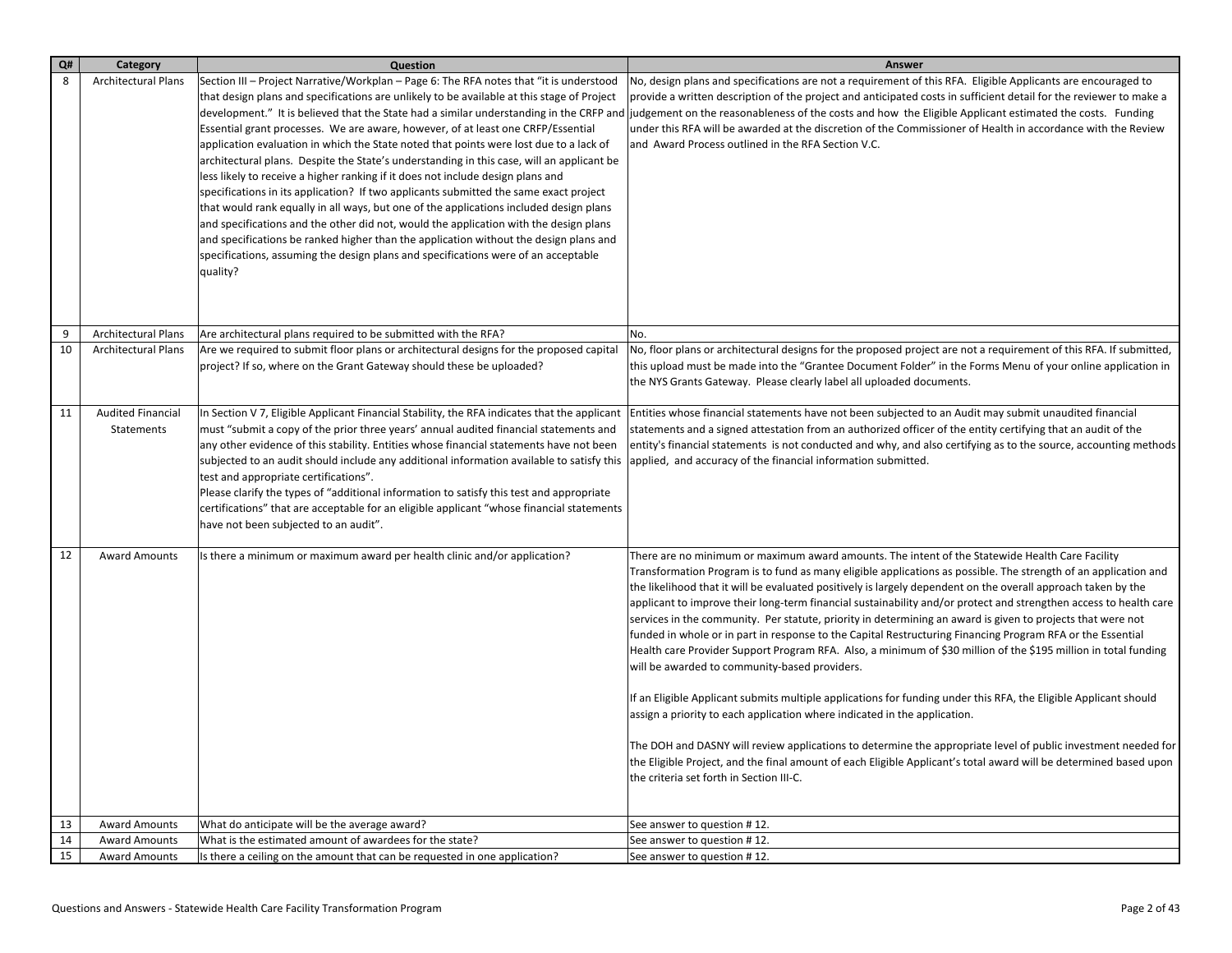| Q# | Category            | Question                                                                                | Answer                                                                                                          |
|----|---------------------|-----------------------------------------------------------------------------------------|-----------------------------------------------------------------------------------------------------------------|
| 16 |                     | Award Announcement   What is the anticipated award announcement date?                   | The Department plans to announce awards in late 2016.                                                           |
|    | Date                |                                                                                         |                                                                                                                 |
|    |                     |                                                                                         |                                                                                                                 |
| 17 |                     | Award Announcement When is the expected award notification date?                        | See answer to question #16.                                                                                     |
|    | Date                |                                                                                         |                                                                                                                 |
| 18 | Award Payment       | How will grant funding be paid to awardees? Will it be strictly on a reimbursement      | For construction projects, awardees will submit claims with documentation evidencing that expenses were         |
|    |                     | basis?                                                                                  | incurred; they will be reimbursed for valid, documented expenses. For debt reduction, payments will be          |
|    |                     |                                                                                         | assigned to the lenders.                                                                                        |
| 19 | Award Payment       | Page 12 of the RFA indicates complete and accurate billing invoices will be submitted   | See answer to question #18.                                                                                     |
|    |                     | for incurred expenses. Page 13 refers to reimbursement structured payments once the     |                                                                                                                 |
|    |                     | invoices have been paid. Will awarded projects require payment to vendor and then       |                                                                                                                 |
|    |                     | the awardee is reimbursed? Or will the awardee receive the funds in order to make       |                                                                                                                 |
|    |                     | payment to the vendor upon submitting approved invoices?                                |                                                                                                                 |
| 20 | <b>Budget</b>       | For Attachment 3 budget/staff/client data sheets:                                       | A. The previous and current year financial information should represent the organization that will be entering  |
|    |                     | a. Should the Previous Year and Current Year data reflect the Eligible Applicant only   | into a contract with the Department (the applicant) and will implement the plan.                                |
|    |                     | and NOT include data from the Partner agency that will be merging with us?              |                                                                                                                 |
|    |                     | b. Should the Previous Year and Current Year data for the Partner agency be included,   | B. If the financial positon of a partner agency or a potential merger candidate will support the proposed plan  |
|    |                     | and if so, how?                                                                         | this may be submitted as supporting documentation to the application. Submission of financial information of    |
|    |                     | c. Should the 1st Year, 2nd Year and 3rd Year data reflect the projected data that will | the partner agency or merger candidate is not a requirement of the RFA.                                         |
|    |                     | result from the merger of the Eligible Applicant and the Partner agency? If not, what   |                                                                                                                 |
|    |                     | should be reflected?                                                                    | C. The projected financial information (1st, 2nd, 3rd year information) should reflect the organization that    |
|    |                     |                                                                                         | entered into a contract with the Department after the implementation of the proposed projects. If the plan      |
|    |                     |                                                                                         | involves the applicant merging with another organization the projected financial information should reflect the |
|    |                     |                                                                                         | surviving organization.                                                                                         |
| 21 | <b>Budget</b>       | What is the capitalization rate for equipment used for this RFP?                        | There is no specific capitalization rate for equipment in this RFA.                                             |
| 22 | Capital versus Non- | Will capital projects be prioritized over non-capital projects?                         | Funds available under this RFA are to provide grants to health care providers that primarily support            |
|    | capital Priority    |                                                                                         | capital projects. To the extent that funds are available to make awards for non-capital projects or             |
|    |                     |                                                                                         | purposes, such awards will be made in accordance with overall project rank. However, once funds for             |
|    |                     |                                                                                         | non-capital purposes are exhausted, awards will only be made for projects that are eligible for bond            |
|    |                     |                                                                                         | financing, regardless of whether such bondable projects are ranked in the same to a lower tier than             |
|    |                     |                                                                                         | non-bondable projects.                                                                                          |
| 23 | Capital versus Non- | Section III. Project Narrative/Workplan Paragraph 5                                     | See answer to question #22.                                                                                     |
|    | capital Projects    | I want to clarify a statement made during the Webinar earlier this week - will the      |                                                                                                                 |
|    |                     | funding be first given to capital projects, and, if any funds remain, then non-capital  |                                                                                                                 |
|    |                     | projects - debt retirement, etc., would be considered?                                  |                                                                                                                 |
| 24 | Capital versus Non- | Please confirm that capital projects won't be prioritized over non-capital projects. If | See answer to question #22.                                                                                     |
|    | capital Projects    | they will, please explain why?                                                          |                                                                                                                 |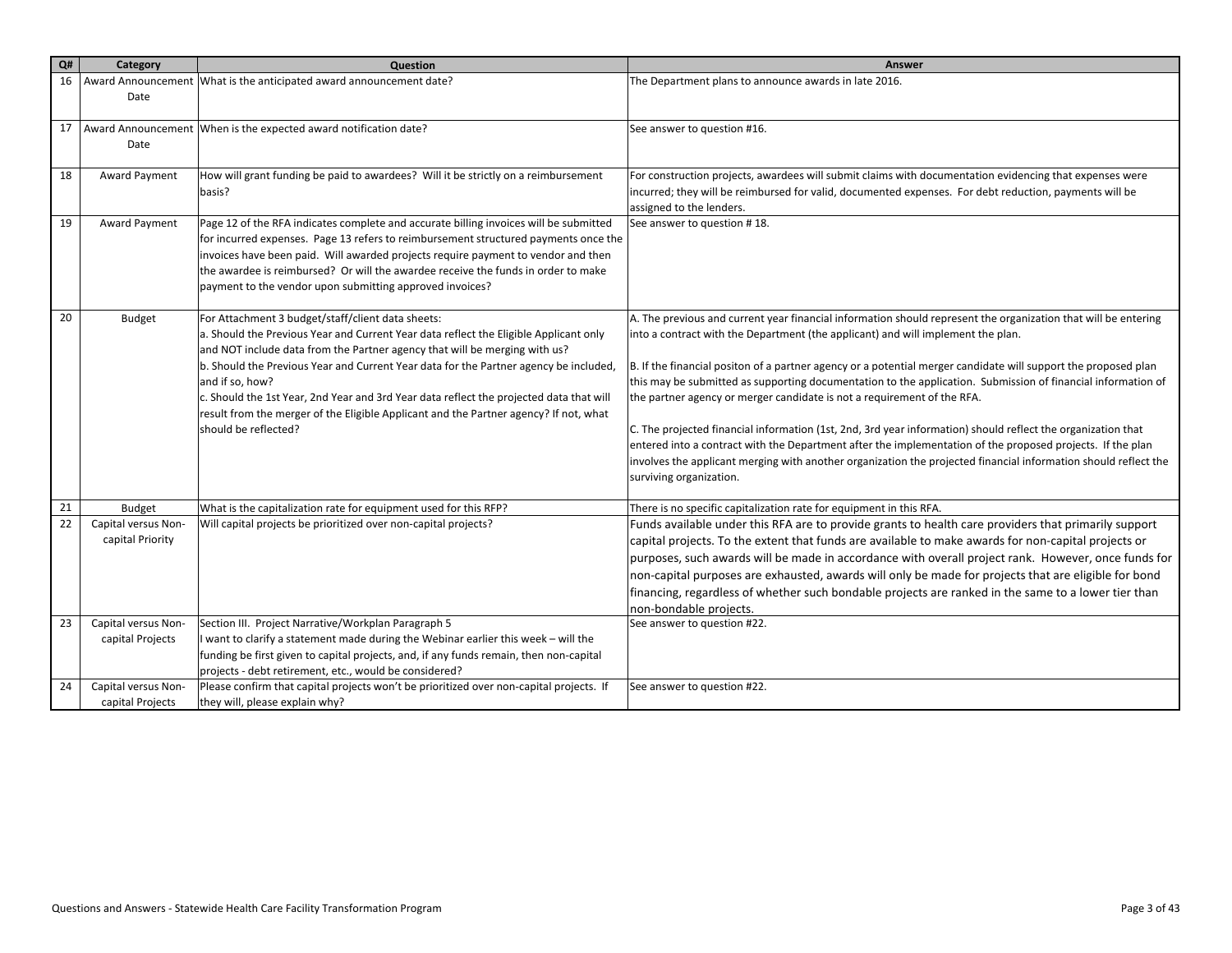| Q# | Category            | Question                                                                                                                                                                  | Answer                                                                                                            |
|----|---------------------|---------------------------------------------------------------------------------------------------------------------------------------------------------------------------|-------------------------------------------------------------------------------------------------------------------|
| 25 | Capital versus Non- | Section I - Introduction - Page 3: "primarily support capital projects - but may include                                                                                  | See answer to question #22.                                                                                       |
|    | capital Projects    | non-capital expenses such as debt restructuring". The language suggests that there will                                                                                   |                                                                                                                   |
|    |                     | be a preference for capital projects over non-capital expenses such as debt                                                                                               |                                                                                                                   |
|    |                     | restructuring. This reading is supported by language in Section V.C. Review and Award                                                                                     |                                                                                                                   |
|    |                     | Process - Page 24, "To the extent that funds are available for non-capital projects"                                                                                      |                                                                                                                   |
|    |                     | Will an applicant that applies for a non-capital expense, such as debt restructuring, be                                                                                  |                                                                                                                   |
|    |                     | at a disadvantage relative to an applicant that applies for a capital project, all other                                                                                  |                                                                                                                   |
|    |                     | things being equal? Is there a limit on how much of the \$195 million will go toward                                                                                      |                                                                                                                   |
|    |                     | non-capital expenses? Is there any element of the application review process that will<br>result in a preference for capital projects over non-capital expenses?          |                                                                                                                   |
|    |                     |                                                                                                                                                                           |                                                                                                                   |
|    |                     |                                                                                                                                                                           |                                                                                                                   |
| 26 | Capital versus Non- | Please describe how the award process might differ for debt restructuring and non-                                                                                        | See answer to question #22. The evaluation criteria and timeline for award notification will be the same for      |
|    | capital Projects    | capital purposes (see page 9, referencing Chapter 59 of the Laws of 2016, Part F,                                                                                         | capital and non-capital projects.                                                                                 |
|    |                     | Section 1). Specifically, would there be a different timeline for awards, and different                                                                                   |                                                                                                                   |
|    |                     | criteria for debt restructuring applications and/or non-capital (operating expense)                                                                                       |                                                                                                                   |
|    |                     | awards?                                                                                                                                                                   |                                                                                                                   |
| 27 | Capital versus Non- | When distributing awards, will capital projects be prioritized over non-capital projects? See answer to question #22.                                                     |                                                                                                                   |
|    | capital Projects    |                                                                                                                                                                           |                                                                                                                   |
| 28 | Certificate of Need | If a project for which we are seeking funding through this RFA requires Certificate of<br>Need approval, must that approval be in-hand at the time of the RFA submission? | No.                                                                                                               |
|    |                     |                                                                                                                                                                           |                                                                                                                   |
| 29 | Certificate of Need | If a CON has already been submitted and is under review, is the request to fund this                                                                                      | Projects that are already in process may be eligible for funding. However, only expenses incurred after the start |
|    |                     | project allowable?                                                                                                                                                        | date of the Contract (anticipated to be 3/1/2017) would be considered eligible expenses under this RFA.           |
|    |                     |                                                                                                                                                                           |                                                                                                                   |
| 30 | Change in Scope     | Our capital project would require us to purchase an adjacent lot and demolish an                                                                                          | An award is a fixed amount based on the best estimate of future costs as articulated in the application. The      |
|    |                     | existing structure to allow for expansion of our facility. If the actual cost for acquisition                                                                             | amount reimbursed by the resulting contract with the state will not exceed the amount of the award. If costs      |
|    |                     | and demolition is higher than we estimated, can that amount be adjusted when the                                                                                          | such as acquisition and demolition exceed original estimates, other estimates for construction, etc., can be      |
|    |                     | grant is awarded?                                                                                                                                                         | reduced, either based on actual costs coming in lower than estimates for such categories, or because grant        |
|    |                     |                                                                                                                                                                           | funds will not cover final costs. To ensure reasonable costs, awardees are encouraged to solicit multiple bids    |
|    |                     |                                                                                                                                                                           | from a variety of subcontractors, and to obtain fair property appraisal values.                                   |
| 31 | Change in Scope     | We are only able to provide anticipated costs for the capital project based on a                                                                                          | See answer to question #30.                                                                                       |
|    |                     | preliminary review by an architect. How would it be addressed should the actual                                                                                           |                                                                                                                   |
|    |                     | bids/costs incurred differ from the anticipated costs?                                                                                                                    |                                                                                                                   |
| 32 | Community           | Can you describe what is expected for community engagement? How might an                                                                                                  | It is up to the applicant to determine how best to engage the community they serve. Community engagement          |
|    | Engagement          | organization engage the community in development of the transformation plan? Does                                                                                         | should include, however, evidence that the Applicant has solicited input from community stakeholders who will     |
|    |                     | it have to be the community at large, or can it be the community of patients or referral                                                                                  | be impacted by the Project.                                                                                       |
|    |                     | providers? Can you define community and what you are looking for here?                                                                                                    |                                                                                                                   |
| 33 | Community           | Section 5, Identified Community Need, question d                                                                                                                          | See answer to question #32.                                                                                       |
|    | Engagement          | With regards to community engagement, how much is necessary? Given the condensed                                                                                          |                                                                                                                   |
|    |                     | timeline of this RFA process, and the consideration that the Applicant will be proposing                                                                                  |                                                                                                                   |
|    |                     | a project and plan not currently in existence, the amount of community engagement is                                                                                      |                                                                                                                   |
|    |                     | limited.                                                                                                                                                                  |                                                                                                                   |
| 34 | Community           | What strategies would you recommend for engaging the community in the                                                                                                     | See answer to question #32.                                                                                       |
|    | Engagement          | development of the Plan?                                                                                                                                                  |                                                                                                                   |
| 35 | Community           | Can the State provide examples of what some acceptable tasks are to meet the                                                                                              | See answer to question #32.                                                                                       |
|    | Engagement          | community engagement requirements for the application?                                                                                                                    |                                                                                                                   |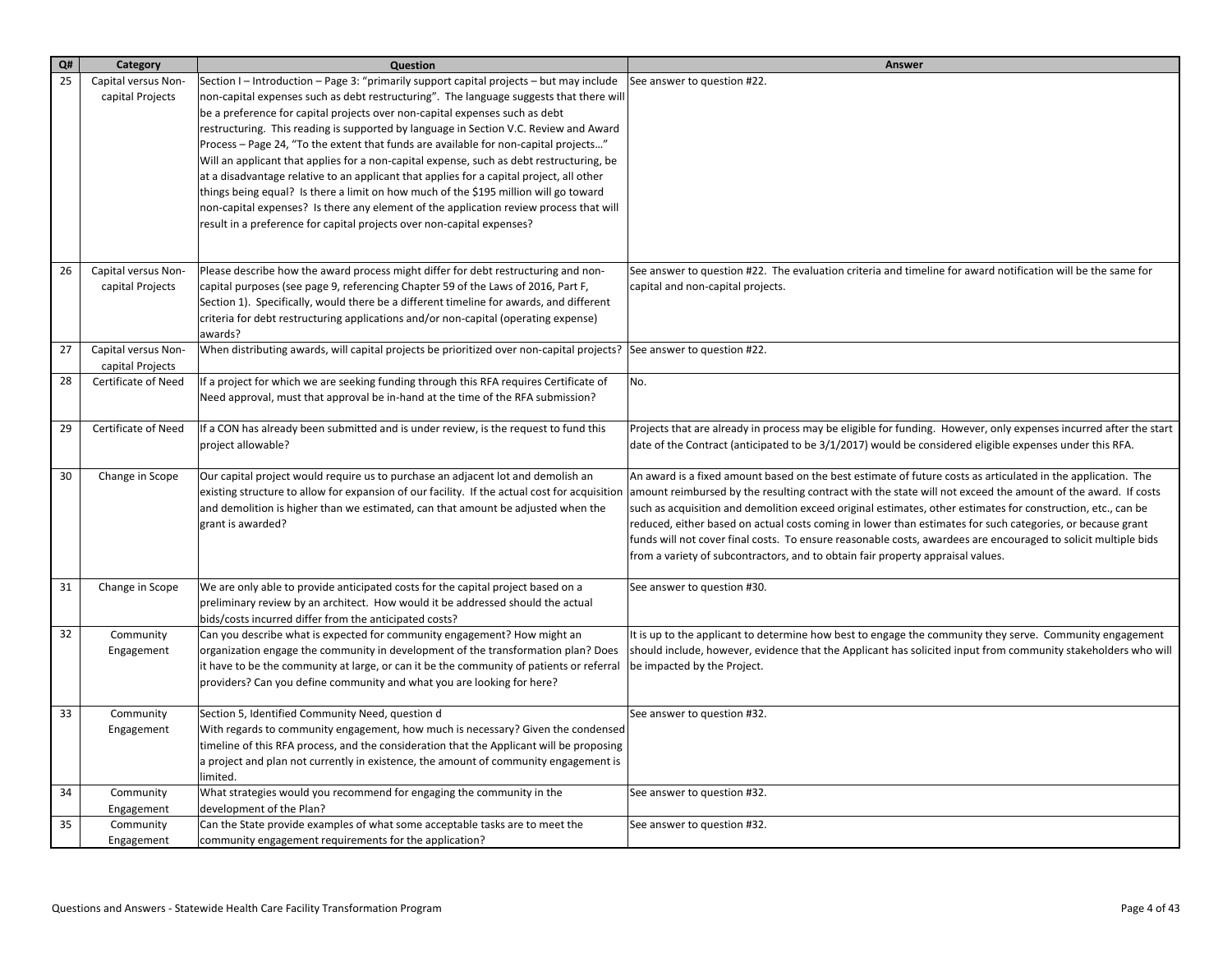| Q#<br>Category                            | Question                                                                                            | Answer                                                                                                            |
|-------------------------------------------|-----------------------------------------------------------------------------------------------------|-------------------------------------------------------------------------------------------------------------------|
| 36<br>Community                           | The evaluation criteria listed on page 7 of the RFP indicate that DOH and DASNY will                | See answer to question #32.                                                                                       |
| Engagement                                | consider "The extent to which the Eligible Applicant has engaged the community                      |                                                                                                                   |
|                                           | affected by the proposed Eligible Project and the manner in which community                         |                                                                                                                   |
|                                           | engagement has shaped the Eligible Project" when assessing application for Statewide                |                                                                                                                   |
|                                           | Health Care Facility Transformation Program funding. Can your office provide any                    |                                                                                                                   |
|                                           | further information regarding this evaluation criteria? Are there specific engagement               |                                                                                                                   |
|                                           | activities expected?                                                                                |                                                                                                                   |
| 37<br><b>Community Need</b>               | What data sources will the DOH rely upon in determining community need?                             | All Eligible Applicants are expected to demonstrate that have assessed the health status of the residents of the  |
| Assessment                                |                                                                                                     | community or communities that will be served, and adequacy of service capacity, using data that is available to   |
|                                           |                                                                                                     | them. See Section V. Completing the Application, 5. Identified Community Need. It is up to the Applicant to       |
|                                           |                                                                                                     | determine if the community need assessment satisfies the requirements of this RFA and that the data used is       |
|                                           |                                                                                                     | current.                                                                                                          |
| 38<br><b>Community Need</b>               | If there is no building development, does the community need to be involved in the                  | See answer to question #37.                                                                                       |
| Assessment<br>39<br><b>Community Need</b> | development plan?<br>Please define what is expected for the community needs assessment. (Section V. | See answer to question #37.                                                                                       |
| Assessment                                | Paragraph 5.)                                                                                       |                                                                                                                   |
| 40<br><b>Community Need</b>               | For DSRIP, exhaustive community needs assessments, including adequacy of area                       | See answer to question #37.                                                                                       |
| Assessment                                | service capacity were conducted. Can the DSRIP community needs assessments be                       |                                                                                                                   |
|                                           | used for the SHCFTP applications, or are new community needs assessments required                   |                                                                                                                   |
|                                           | for the application?                                                                                |                                                                                                                   |
| 41<br>Community-based                     | We see that by statute a minimum of \$30 million will be awarded for community-based                | Yes, it is possible that more than \$30 million could be awarded to community-based providers. After \$30 million |
| Providers                                 | providers. Is there a scenario in which MORE than \$30 million would be awarded to                  | of awards to community-based health care providers are made, awards will be made to all Eligible Applicants       |
|                                           | community-based providers?                                                                          | (including community-based providers), until the available amount of funds pursuant to the RFA are exhausted.     |
|                                           |                                                                                                     | Awards will be made first to applications ranked as "Good", then "Acceptable", then "Poor".                       |
| 42<br><b>Contract Date</b>                | There is no mention in the RFA of a required timeline for expenses to be incurred after             | Only expenses determined allowable under the contract budget and work plan and incurred on or after the start     |
|                                           | the submission of the application, or the award of funds.                                           | date of the contract of 3/1/17, may be vouchered for reimbursement.                                               |
| 43<br><b>Contract Date</b>                | Will awards cover costs retroactively? If so, how far back?                                         | See answer to question #42.                                                                                       |
| 44<br><b>Cost Savings</b>                 | Are all projects expected to result in a cost savings to the health care system? (page 21)          | The DOH Review Team will evaluate applicant responses to V. Completing the Application. Describing and            |
|                                           |                                                                                                     | quantifying to the extent possible how the Plan and Eligible Project(s) will result in cost savings to the health |
|                                           |                                                                                                     | care system is one component of Section V. Completing the Application.                                            |
| 45<br>Debt Restructuring                  | Regarding debt refinancing, what terms are being offering (interest rate, maturity,                 | Debt retirement or restructuring to be funded by a grant under this RFA would be defined by the applicant and     |
|                                           | amortization term)? In addition will there be a credit evaluation we need to pass                   | its lenders as part of the plan and the project. The Department is not offering lending options with this Grant.  |
|                                           | beforehand. If so, is there specific collateral requirements and covenants attached to              |                                                                                                                   |
|                                           | the loan (minimum debt service ratio, etc.).                                                        |                                                                                                                   |
| 46<br>Debt Restructuring                  | In reference to the above mentioned RFA, can you please provide more detail on what                 | Debt restructuring may cover long-term liabilities such as mortgage loans, capital leases, and other debts due to |
|                                           | would be covered under debt restructuring? Could you please give concrete examples                  | mature in more than one year. The application should indicate how repayment of proposed debts will                |
|                                           | and what justification, backup information, etc. that would be necessary to submit with             | strengthen and protect continued access to health care services and foster financial sustainability through       |
|                                           | the application.                                                                                    | mergers, consolidation and restructuring activities. Backup documentation can include audited financial           |
|                                           |                                                                                                     | statements, if available; loan agreements; or lender statements reporting loan amounts and payment history.       |
|                                           |                                                                                                     | Awards may be used to repay debt principal and/or interest.                                                       |
| Definition of Essential<br>47             | We are one of a number of certified home care agencies in our service area.                         | Service needs vary from community to community based on population demographics, health status indicators         |
| <b>Health Care</b>                        | How do you define essential healthcare in the community and strengthen and protect                  | and the insurance status of the community. Each applicant's community needs assessment should assess these        |
|                                           | continued access to healthcare services in their community(ies).                                    | factors, among others as indicated, to determine the range and amount of services needed to provide quality,      |
|                                           |                                                                                                     | comprehensive and integrated health care services to the communities it serves. Where there are gaps in           |
|                                           |                                                                                                     | services, the applicant should address these gaps in order to strengthen and protect access to care.              |
|                                           |                                                                                                     |                                                                                                                   |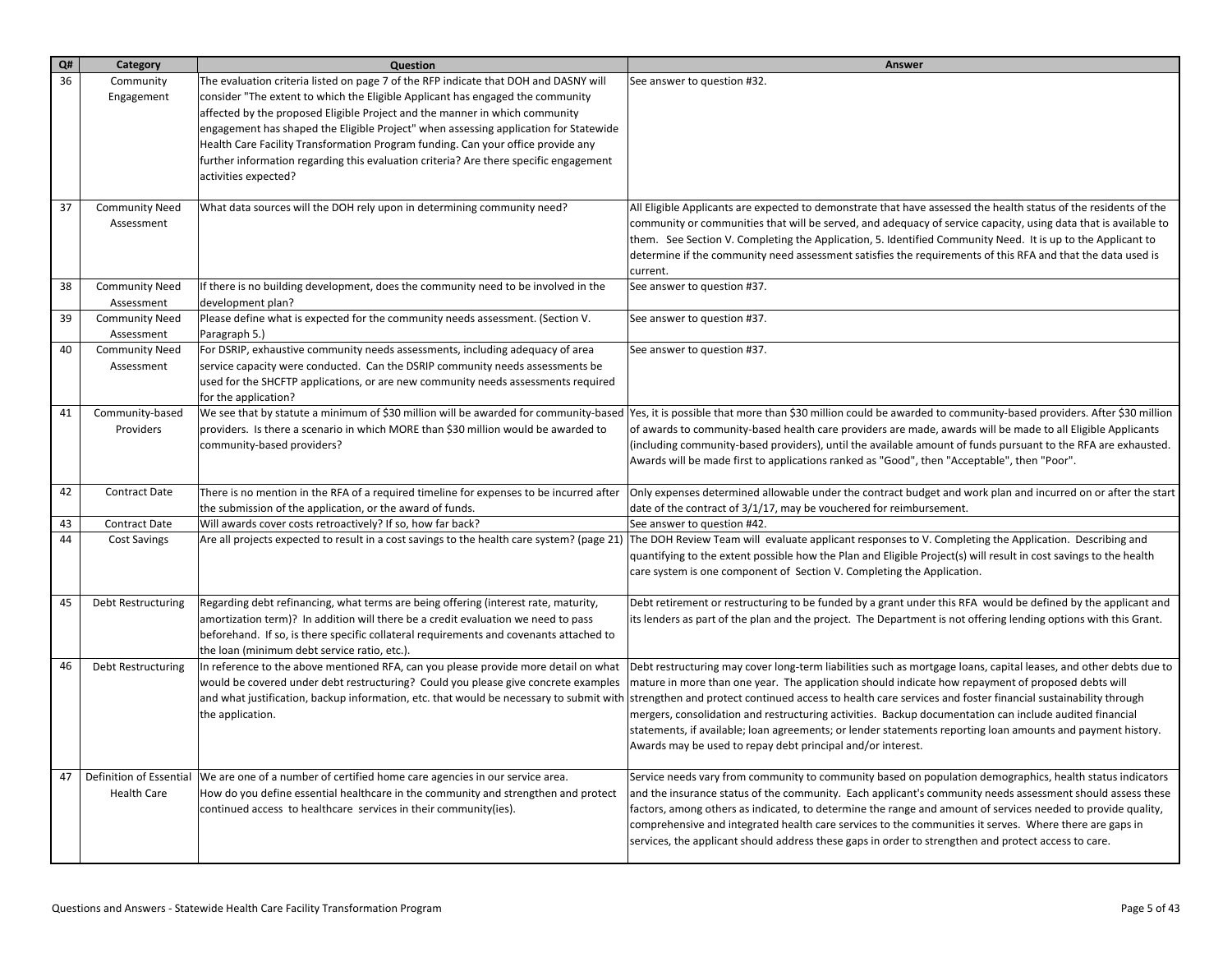| Q# | Category           | Question                                                                                                                                                                        | Answer                                                                                                                                                                                                      |
|----|--------------------|---------------------------------------------------------------------------------------------------------------------------------------------------------------------------------|-------------------------------------------------------------------------------------------------------------------------------------------------------------------------------------------------------------|
| 48 | <b>DSRIP</b>       | The RFP asks for the project to facilitate the priorities of DSRIP. Is that a general goal or                                                                                   | It is a requirement that submitted projects align with DSRIP. A project that does not tie to a specific DSRIP                                                                                               |
|    |                    | must it be tied to a specific component of the DSRIP plan? If the submitted plan does                                                                                           | component will not be rejected solely on that basis.                                                                                                                                                        |
|    |                    | not specifically tie to a DSRIP component will it be rejected?                                                                                                                  |                                                                                                                                                                                                             |
|    |                    |                                                                                                                                                                                 |                                                                                                                                                                                                             |
| 49 | Eligible Applicant |                                                                                                                                                                                 | Can a County operated Article 31 facility apply for RFA# 1607010255 / Grants Gateway#  Publicly operated providers are eligible to apply, as long as they meet the minimum eligibility criteria outlined in |
|    |                    | DOH01-SHCFTP-2016?                                                                                                                                                              | Section II. Who May Apply.                                                                                                                                                                                  |
| 50 | Eligible Applicant | I would like to confirm whether or not nonprofit provider organizations, who in                                                                                                 | Not-for-profit and for-profit (or proprietary) providers are eligible to apply, as long as they meet the minimum                                                                                            |
|    |                    | addition to other services, provide healthcare services – Would they be eligible for this<br>funding?                                                                           | eligibility criteria outlined in Section II. Who May Apply.                                                                                                                                                 |
| 51 | Eligible Applicant | Can you tell me if these RFA grants are available to for-profit community based                                                                                                 | See answer to question #50.                                                                                                                                                                                 |
|    |                    | providers?                                                                                                                                                                      |                                                                                                                                                                                                             |
| 52 | Eligible Applicant | I just wanted to be sure that proprietary nursing homes would be eligible to apply, as                                                                                          | See answer to question #50.                                                                                                                                                                                 |
|    |                    | opposed to just public or not-for-profit providers.                                                                                                                             |                                                                                                                                                                                                             |
| 53 | Eligible Applicant | Is this only for not-for-profits, or can proprietary providers apply also?                                                                                                      | See answer to question #50.                                                                                                                                                                                 |
| 54 | Eligible Applicant | I am looking to determine of the recently announced \$195 million under the Statewide                                                                                           | Individual or group primary care providers are eligible to apply, as long as they meet the minimum eligibility                                                                                              |
|    |                    | Health Care Facility Transformation Program RFA applies to individual primary care                                                                                              | criteria outlined in Section II. Who May Apply.                                                                                                                                                             |
| 55 |                    | provider or group primary care provider practices.<br>Under this RFA, would individual practices be eligible for funding for transformation                                     |                                                                                                                                                                                                             |
|    | Eligible Applicant | assistance?                                                                                                                                                                     | See answer to question #54.                                                                                                                                                                                 |
| 56 | Eligible Applicant | I work at a hospital that is part of the Health and Hospital Corporation, we would                                                                                              | General hospitals licensed under Article 28 of the PHL are Eligible Applicants. Eligible capital projects include                                                                                           |
|    |                    | benefit from the redesign of our space and be able to provide better care, could we                                                                                             | renovation costs.                                                                                                                                                                                           |
|    |                    | apply?                                                                                                                                                                          |                                                                                                                                                                                                             |
| 57 | Eligible Applicant | Are nursing homes licensed under Article 28 an eligible facility to apply?                                                                                                      | Residential health care facilities licensed under Article 28 of the PHL are Eligible Applicants.                                                                                                            |
| 58 | Eligible Applicant | I am writing to determine if skilled nursing and rehabilitation facilities are eligible for                                                                                     | See answer to question #57.                                                                                                                                                                                 |
|    |                    | this grant. We are an 82-bed skilled nursing and rehabilitation Center in Hoosick Falls<br>New York. We need much help through the transformation.                              |                                                                                                                                                                                                             |
|    |                    |                                                                                                                                                                                 |                                                                                                                                                                                                             |
| 59 | Eligible Applicant | This RFP can be for both mental health and substance use providers, correct?                                                                                                    | Mental health clinics certified or licensed under Article 31 of the Mental Hygiene Law (MHL), and alcohol and                                                                                               |
|    |                    |                                                                                                                                                                                 | substance abuse treatment clinics certified or licensed under Article 32 of the MHL, are Eligible Applicants.                                                                                               |
|    |                    |                                                                                                                                                                                 |                                                                                                                                                                                                             |
| 60 | Eligible Applicant | Do Assisted Living and Enriched Housing Providers qualify to apply for the grant?                                                                                               | Assisted Living and Enriched Housing Providers are not Eligible Applicants under this RFA.                                                                                                                  |
| 61 | Eligible Applicant | Would the State consider adding Article 16s (providers of mental health services to                                                                                             | Article 16 clinics are OPWDD-certified treatment facilities that operate pursuant to Article 16 of the Mental                                                                                               |
|    |                    | individuals with intellectual and developmental disabilities) to the list of eligible                                                                                           | Hygiene Law and are, therefore, Eligible Applicants pursuant to statute.                                                                                                                                    |
|    |                    | applicants?                                                                                                                                                                     |                                                                                                                                                                                                             |
| 62 | Eligible Applicant | We are a not-for-profit community based organization and a federally funded health                                                                                              | Section II. Who May Apply, specifies who are Eligible Applicants. An Eligible Applicant must be a legally existing                                                                                          |
|    |                    | center. We subcontract with other organizations for the primary health care services                                                                                            | organization and capable of entering into a binding Master Grant contract with DOH, be one of the types of                                                                                                  |
|    |                    | provided at FQHCs in our Network. We are not yet an Article 28 provider but our                                                                                                 | provider organizations listed, and deemed by the Commissioner to fulfill or will fulfill a health care need for                                                                                             |
|    |                    | contractors are. Are we eligible for this grant under "primary care providers"? Also,                                                                                           | acute inpatient, outpatient, primary, or residential health care services in a community. An Eligible Applicant                                                                                             |
|    |                    | we plan to build our own health center (FQHC) and we are currently in the pre-                                                                                                  | must meet these minimum eligibility requirements at the time the application is submitted.                                                                                                                  |
|    |                    | development phase. We will be submitting our Certification of Need and should have<br>our Article 28 status by the time the project starts. Does this make us eligible for this |                                                                                                                                                                                                             |
|    |                    | grant?                                                                                                                                                                          |                                                                                                                                                                                                             |
|    |                    |                                                                                                                                                                                 |                                                                                                                                                                                                             |
| 63 | Eligible Applicant | Are fiscal intermediaries operating in the State's Consumer Directed Personal                                                                                                   | No, fiscal intermediaries operating in the State's Consumer Directed Personal Assistance programs are not one                                                                                               |
|    |                    | Assistance program eligible to apply for funds under this opportunity?                                                                                                          | of the eligible provider types listed in Section II of the RFA and so are NOT considered Eligible Applicants under                                                                                          |
|    |                    |                                                                                                                                                                                 | this RFA.                                                                                                                                                                                                   |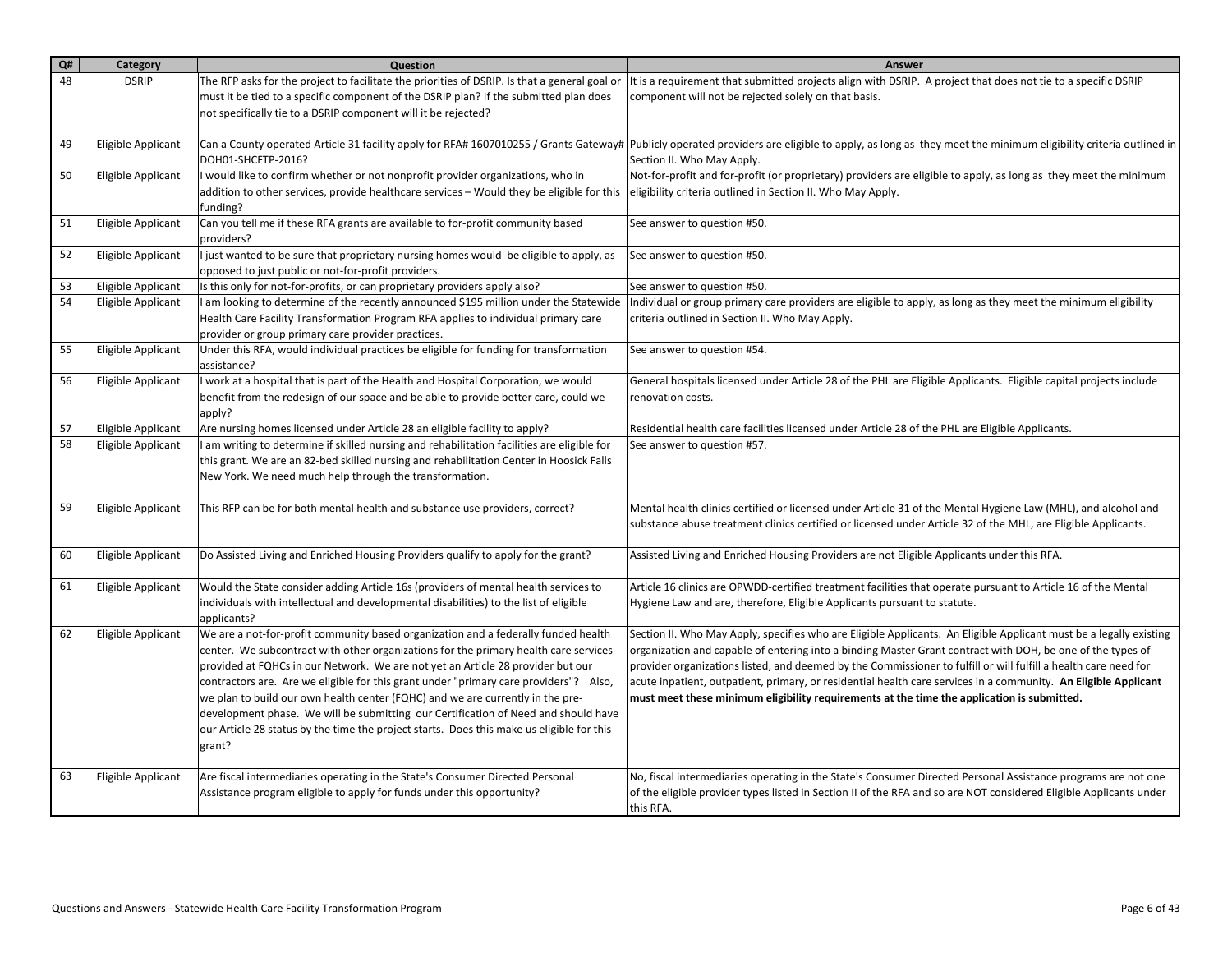| Q# | Category           | Question                                                                                                                                                                                                                                                                                                                                                                                                                                                                                                                                                                                                                                                                                                                                                                                                                                                                                                                                      | Answer                                                                                                                                                                                                                                                                                                                                                                                                                                                                                                                                                                                                                                           |
|----|--------------------|-----------------------------------------------------------------------------------------------------------------------------------------------------------------------------------------------------------------------------------------------------------------------------------------------------------------------------------------------------------------------------------------------------------------------------------------------------------------------------------------------------------------------------------------------------------------------------------------------------------------------------------------------------------------------------------------------------------------------------------------------------------------------------------------------------------------------------------------------------------------------------------------------------------------------------------------------|--------------------------------------------------------------------------------------------------------------------------------------------------------------------------------------------------------------------------------------------------------------------------------------------------------------------------------------------------------------------------------------------------------------------------------------------------------------------------------------------------------------------------------------------------------------------------------------------------------------------------------------------------|
| 64 | Eligible Applicant | Our organization is an OMH licensed agency that provides housing and rehabilitative<br>services to adults with serious mental illness. We are not however, an Article 28 or an<br>Article 31 hospital; nor are we a primary care provider or a licensed home care<br>provider. With this being said, would we be eligible to apply for Capital dollars for a<br>specific step-down program we have been providing to our local PPS? More<br>specifically, our current program provides two separate residences (non-licensed) to<br>two hospital systems designed to serve individuals who are ready for hospital<br>discharge, medically and/or psychiatrically stable, but are not ready to go home<br>immediately following discharge (or who have no home to go to). The two residences<br>we operate are only short term solutions as we need a longer term solution in order to<br>continue to provide the hospitals with this service. | See answer to question #62.                                                                                                                                                                                                                                                                                                                                                                                                                                                                                                                                                                                                                      |
| 65 | Eligible Applicant | I am inquiring whether setting up/starting a Program of All-inclusive Care for the<br>Elderly (PACE) Program within a RHCF is eligible for the "Statewide Health Care Facility<br>Transformation Program" grant opportunity?                                                                                                                                                                                                                                                                                                                                                                                                                                                                                                                                                                                                                                                                                                                  | Residential health care facilities licensed under Article 28 of the PHL are Eligible Applicants under Section II,<br>Who May Apply. Eligible Applicants must meet the other minimum eligibility criteria under Section II of the RFA.                                                                                                                                                                                                                                                                                                                                                                                                            |
| 66 | Eligible Applicant | Will Personalized Recovery Oriented Services (PROS) programs be eligible for the<br>Statewide Health Care Facility Transformation RFA? Would a PROS program be eligible<br>to apply?                                                                                                                                                                                                                                                                                                                                                                                                                                                                                                                                                                                                                                                                                                                                                          | See answer to question #62.                                                                                                                                                                                                                                                                                                                                                                                                                                                                                                                                                                                                                      |
| 67 | Eligible Applicant | We currently operate an 822 program under OASAS and I am wondering if this type<br>program would be eligible to apply.                                                                                                                                                                                                                                                                                                                                                                                                                                                                                                                                                                                                                                                                                                                                                                                                                        | Yes, Article 32 Alcohol and SUD Clinics are certified Part 822 outpatient (which includes opioid treatment<br>programs) or 825 integrated outpatient clinics and are Eligible Applicants, as long as they meet the other<br>minimum eligibility criteria under Section II of the RFA.                                                                                                                                                                                                                                                                                                                                                            |
| 68 | Eligible Applicant | May an organization that will likely be in receivership of a nursing home for another<br>year and intends to submit a CON regarding the purchase of the facility, qualify to<br>apply for this grant?                                                                                                                                                                                                                                                                                                                                                                                                                                                                                                                                                                                                                                                                                                                                         | An organization acting in the capacity of a receiver is not an eligible applicant as defined in the minimum<br>eligibility criteria outlined in Section II "Who May Apply". An organization acting in the capacity of a receiver<br>may apply on behave of the Article 28 provider, as long as the provider meets the minimum eligibility criteria<br>outlined in Section II. However, if awarded a grant, a master grant contract will be enacted between the Article<br>28 Provider and the Department. If still in good standing as a receiver the organization acting in said capacity<br>could function as agent to the eligible applicant. |
| 69 | Eligible Applicant | Different from the CRFP process, it seems that each eligible applicant submits their<br>own application(s) as opposed to having them come through a PPS for review and<br>ranking. Is this correct?                                                                                                                                                                                                                                                                                                                                                                                                                                                                                                                                                                                                                                                                                                                                           | Yes.                                                                                                                                                                                                                                                                                                                                                                                                                                                                                                                                                                                                                                             |
| 70 | Eligible Applicant | Section II. Who May Apply Paragraph 2<br>Is an Article 28 network (active parent, but no a specific hospital) an eligible applicant?                                                                                                                                                                                                                                                                                                                                                                                                                                                                                                                                                                                                                                                                                                                                                                                                          | An entity that is established as an Article 28 provider such as a parent corporation that is co-established as an<br>Article 28 provider (an "active parent") is an Eligible Applicant as long as it meets the other minimum eligibility<br>requirements in Section II Who May Apply of the RFA.                                                                                                                                                                                                                                                                                                                                                 |
| 71 | Eligible Applicant | In Section II a., Who May Apply, the RFA indicates that "applicants must be a legally<br>existing organization and capable of entering into a binding Master Grant Contract<br>(MGC) with DOH".<br>Please clarify whether a legal entity, operating services currently or not currently<br>operating services, presently awaiting approval for a certificate of need to construct a<br>new service can be considered an eligible applicant.                                                                                                                                                                                                                                                                                                                                                                                                                                                                                                   | See answer to question #62.                                                                                                                                                                                                                                                                                                                                                                                                                                                                                                                                                                                                                      |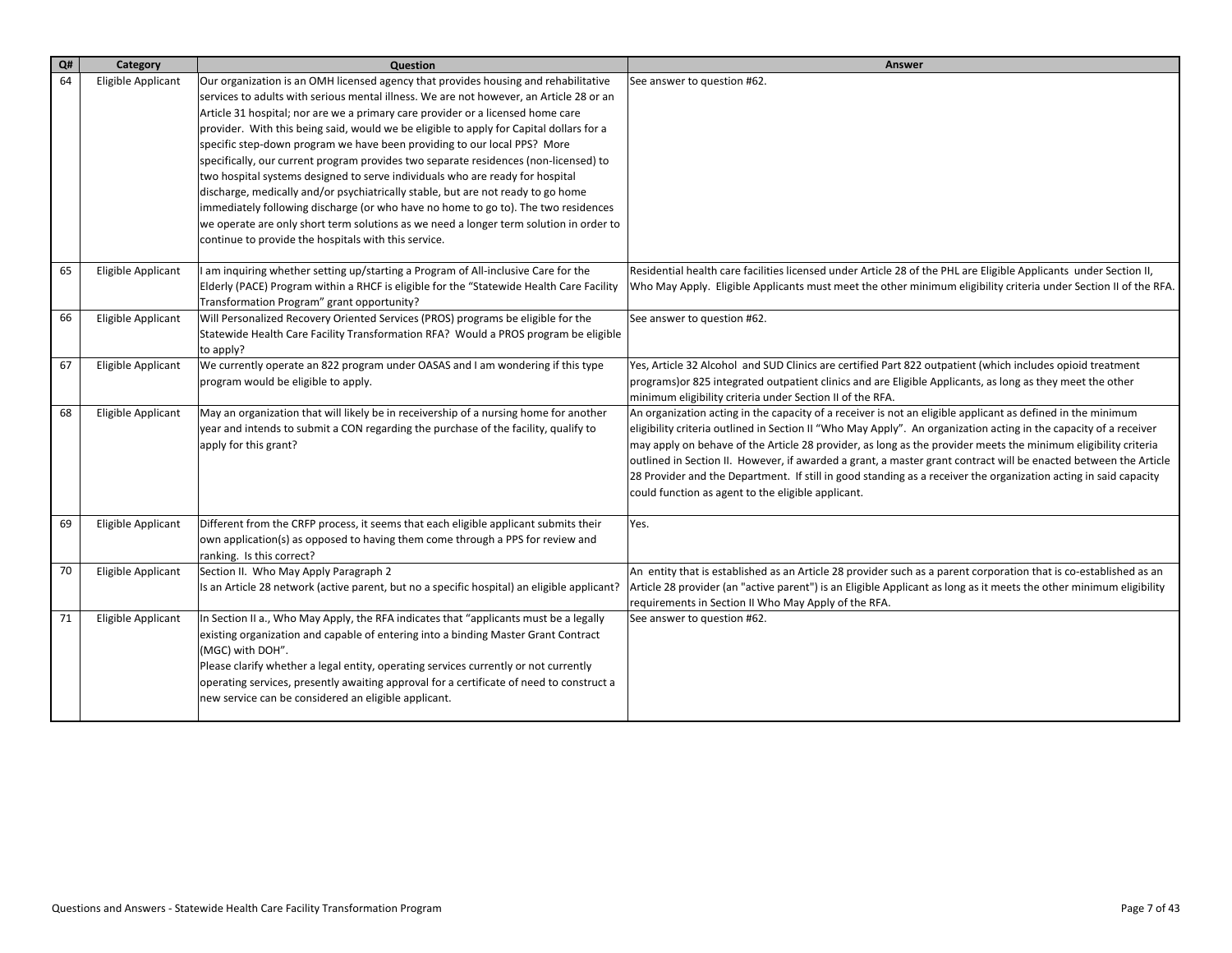| Q# | Category           | Question                                                                                                                                                                                                                                                                                                                                                                                                                                                                                                                                                                                                                                                                                                                                                                                                                                                                                                                                                                                                                                                                                                                                                                                                                                                                                                                                                                                         | <b>Answer</b>                                                                                                                                                                                                                                                                                                                                                                                                                                                                                                                                                                                                                                                                                                                                                                                                                                                                                                                                                                                                                                        |
|----|--------------------|--------------------------------------------------------------------------------------------------------------------------------------------------------------------------------------------------------------------------------------------------------------------------------------------------------------------------------------------------------------------------------------------------------------------------------------------------------------------------------------------------------------------------------------------------------------------------------------------------------------------------------------------------------------------------------------------------------------------------------------------------------------------------------------------------------------------------------------------------------------------------------------------------------------------------------------------------------------------------------------------------------------------------------------------------------------------------------------------------------------------------------------------------------------------------------------------------------------------------------------------------------------------------------------------------------------------------------------------------------------------------------------------------|------------------------------------------------------------------------------------------------------------------------------------------------------------------------------------------------------------------------------------------------------------------------------------------------------------------------------------------------------------------------------------------------------------------------------------------------------------------------------------------------------------------------------------------------------------------------------------------------------------------------------------------------------------------------------------------------------------------------------------------------------------------------------------------------------------------------------------------------------------------------------------------------------------------------------------------------------------------------------------------------------------------------------------------------------|
| 72 | Eligible Applicant | In Section II (b), Who May Apply, the RFA indicates that "Primary Care Providers" and<br>"Diagnostic and Treatment Centers certified or licensed under Article 28 of the PHL"<br>are considered within the definition of community-based health care providers.<br>Please clarify whether a physician's private practice (individual, group or Individual<br>Provider Association) can be an eligible applicant for the purpose of submitting an<br>application to expand and enhance services for the communities in need under the<br>definition of a "primary care provider" and community-based health care provider".<br>Please clarify whether an applicant's proposal to provide and/or expand dialysis<br>(including home dialysis) services and outpatient physical and occupational therapy<br>services, under its certified and licensed Diagnostic and Treatment Center, would be<br>considered acceptable within the requirements of the RFA and meet the definition of<br>"community-based health care provider".<br>Please clarify whether an applicant's proposal to provide primary ophthalmology<br>and/or dental services, under its certified and licensed Diagnostic and Treatment<br>Center or as part of its private practice, would be considered acceptable within the<br>requirements of the RFA and meet the definition of "community-based health care<br>provider". | A. Yes, a physician in private practice (whether an individual or IPA) is considered an Eligible Applicant and a<br>Community-based health care provider for purposes of this RFA, as long as the entity meets the other minimum<br>eligibility criteria as stated in Section II of the RFA.<br>B. An entity established as an Article 28 Diagnostic and Treatment Center that is not owned by an Article 28<br>Hospital is considered a Community-based health care provider for purposes of this RFA and is an Eligible<br>Applicant as long as the entity meets the other minimum eligibility criteria as stated in Section II of the RFA.<br>C. An entity established as an Article 28 Diagnostic and Treatment Center that is not owned by an Article 28<br>Hospital or an entity that is a private physician practice is considered a Community-based health care provider<br>for purposes of this RFA, and is an Eligible Applicant as long as the entity meets the other minimum eligibility<br>criteria as stated in Section II of the RFA. |
| 73 | Eligible Applicant | In Section V 2, Completing the Application – Organizational Capacity, the RFA indicates<br>the applicant must provide a description of its organization that addresses items<br>related to its business activity (e.g. number of admissions or patient visits, payer<br>composition of populations served, etc.).<br>Please clarify whether an applicant that is a legal entity (including one awaiting<br>Certificate of need approval) but not presently providing services must provide the<br>information requested in Section V 2.                                                                                                                                                                                                                                                                                                                                                                                                                                                                                                                                                                                                                                                                                                                                                                                                                                                          | To be an Eligible Applicant, an entity must meet the minimum eligibility requirements in Section II of the RFA at<br>the time of RFA submission. A legal entity awaiting CON approval to be established as a provider organization<br>listed under Section II(b), is NOT an Eligible Applicant. All applicants are required to provide information<br>requested in Section V.A.2.                                                                                                                                                                                                                                                                                                                                                                                                                                                                                                                                                                                                                                                                    |
| 74 | Eligible Applicant | Our agency is a not-for-profit home health care organization comprising a Certified<br>Home Health Agency, a Medicare-certified Hospice, and a Licensed Home Care Services<br>Agency. Our organization entered into an agreement on October 17, 2015 with another<br>organization that is a New York not-for-profit corporation. The agreement proposes an<br>affiliation of our organization with the other for the purpose of having the organization<br>combine with and into the other in support of their common and unifying vision for<br>value and quality health care. As a not-for-profit organization that has been committed<br>to strengthening and protecting continued access to health care services for the people<br>of our counties regardless of ability to pay, we entered into this agreement in order to<br>work toward a long-term financially sustainable system of care. It is anticipated that<br>the transaction will formally take place in 2017.<br>We would appreciate further clarification about project eligibility under the terms of<br>the SHCFTP.                                                                                                                                                                                                                                                                                                          | A home care provider licensed under Article 36 of the PHL, is considered a community-based provider for<br>purposes of this RFA, and would be an Eligible Applicant as long the entity meets the other minimum<br>requirements of Section II of this RFA. The question does not provide enough information regarding the<br>project for which grant funding is requested to provide clarification regarding project eligibility. An Eligible<br>Project must include Eligible Expenses as defined in RFA Section III B.                                                                                                                                                                                                                                                                                                                                                                                                                                                                                                                              |
| 75 | Eligible Applicant | We are a health system with multiple entities. If we submit separate applications with<br>different entities as the applicant, will we still need to rank our proposals by priority?                                                                                                                                                                                                                                                                                                                                                                                                                                                                                                                                                                                                                                                                                                                                                                                                                                                                                                                                                                                                                                                                                                                                                                                                             | If the applications are part of one Plan, the relative priority of each application should be ranked. Applications,<br>not proposals or projects, are required to be ranked. A health system with multiple entities and multiple Plans,<br>should descirbe the relative priority of each application submitted by an entity wtihin its system.                                                                                                                                                                                                                                                                                                                                                                                                                                                                                                                                                                                                                                                                                                       |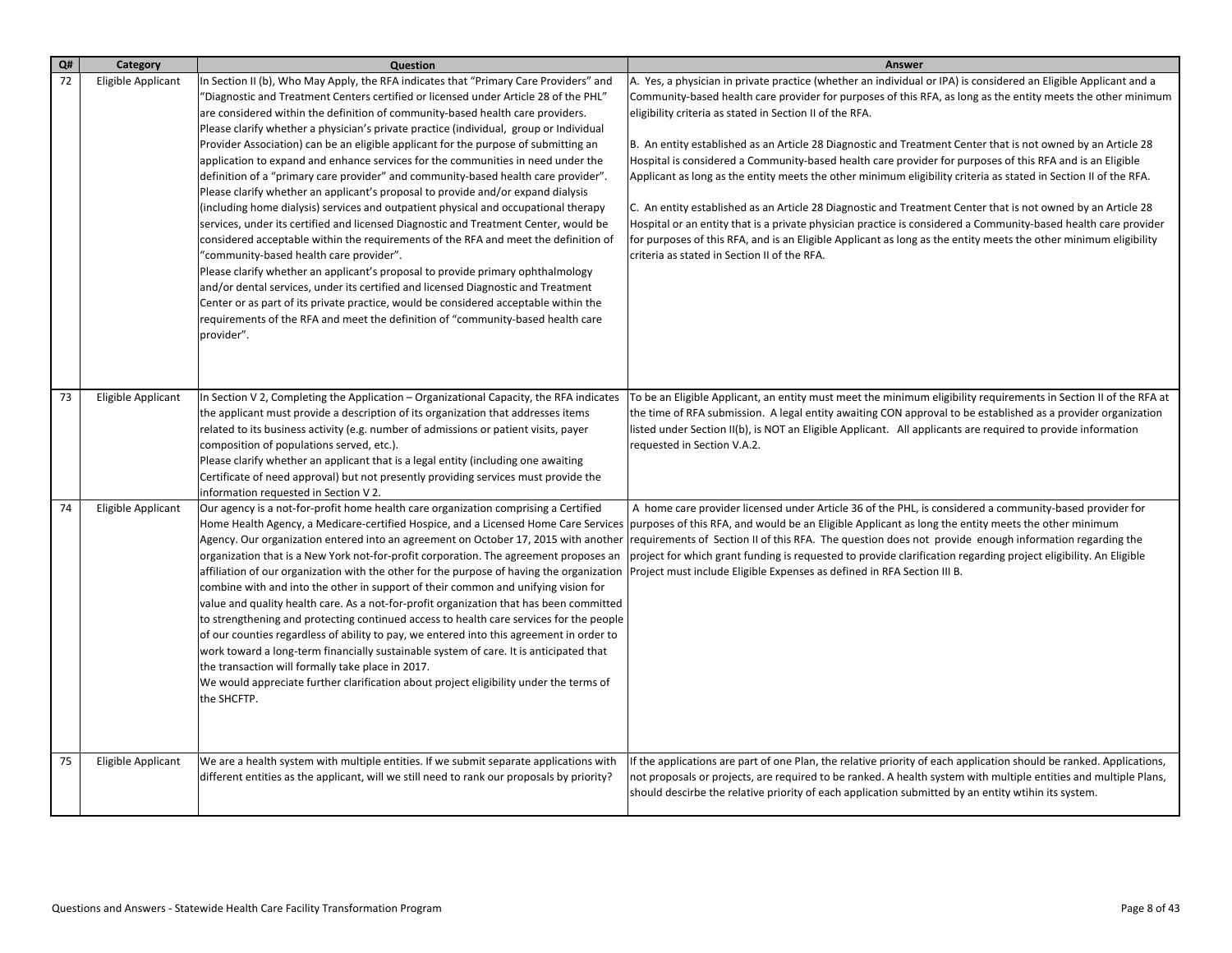| Q# | Category           | <b>Question</b>                                                                                                                                                                                                                                                                                                                                                                                                                                                                                                                                                                                                                                                                                                                                                                                                                                                                                                                | Answer                                                                                                                                                                                                                                                                                                                                                                                                                                                                                                                                                                                                                                                                                                                                                                                                                                                                                                                                                                                                                                                                                                               |
|----|--------------------|--------------------------------------------------------------------------------------------------------------------------------------------------------------------------------------------------------------------------------------------------------------------------------------------------------------------------------------------------------------------------------------------------------------------------------------------------------------------------------------------------------------------------------------------------------------------------------------------------------------------------------------------------------------------------------------------------------------------------------------------------------------------------------------------------------------------------------------------------------------------------------------------------------------------------------|----------------------------------------------------------------------------------------------------------------------------------------------------------------------------------------------------------------------------------------------------------------------------------------------------------------------------------------------------------------------------------------------------------------------------------------------------------------------------------------------------------------------------------------------------------------------------------------------------------------------------------------------------------------------------------------------------------------------------------------------------------------------------------------------------------------------------------------------------------------------------------------------------------------------------------------------------------------------------------------------------------------------------------------------------------------------------------------------------------------------|
| 76 | Eligible Applicant | Does a New York State Accountable Care Organization (ACO) under PHL Article 29-E (i.e.<br>NOT an MSSP ACO) constitute an "Eligible Applicant" for the purposes of the RFA? The<br>ACO is permitted by law to itself practice medicine.<br>constitute an "Eligible Applicant" for the purposes of the RFA?<br>b. Is it sufficient, for the purposes of an ACO being an "Eligible Applicant" for the<br> purposes of the RFA, if a majority or some significant percentage of the members of the  long as they meet the other minimum eligibility requirements of Section II of the RFA.<br>ACO are primary care providers?<br>What if there is a mix of primary care and specialty care providers who are<br>participants/members of the ACO, but by contract with the members the benefits<br>received pursuant to this RFA are restricted to only the primary care providers in the<br>ACO's network of participants/members? | An ACO itself is not one of the provider organizations listed in RFA as an Eligible Applicant, however the<br>definition of an ACO per PHL 29-E is an organization of clinically integrated health care providers. The health<br>care providers within an ACO may include an entity licensed or certified under article twenty-eight or thirty-six<br>Does every member of the ACO need to be a primary care provider for the ACO to  of PHL, or an entity licensed or certified under thirty-one or thirty-two of the mental hygiene law; or a<br>health care practitioner licensed or certified under title eight of the education law or a lawful combination of<br>such health care practitioners, and as such are each an eligible provider type under Section II(b) of this RFA, as<br>a. An ACO itself is not an Eligible Applicant, however the primary care physicians that are members of an ACO<br>are an eligible provider type under this RFA, as long as they meet the other minimum eligibility requirements of<br>Section II of the RFA.<br>b. See answer to a. above.<br>c. See answer to a. above. |
| 77 | Eligible Applicant | If an ACO is an "Eligible Applicant" for the purposes of the RFA, but the entity has an<br>application for a Certificate of Authority pending with the NYS DOH to become an ACO,<br>can the entity still apply for the RFA at this time in anticipation that a decision on the<br>ACO application for a Certificate of Authority will be made by DOH prior to the<br>Estimated Contract Start Date of March 1, 2017?                                                                                                                                                                                                                                                                                                                                                                                                                                                                                                           | See answer to question #76.                                                                                                                                                                                                                                                                                                                                                                                                                                                                                                                                                                                                                                                                                                                                                                                                                                                                                                                                                                                                                                                                                          |
| 78 | Eligible Applicant | Does a Medicare Shared Savings Program (MSSP) ACO (that has been issued a<br>Certificate of Authority by DOH to operate as a "Medicare-only ACO") constitute an<br>"Eligible Applicant" for the purposes of the RFA, provided that the services rendered by<br>the ACO are limited to Medicare patients? a. Can the MSSP ACO be an "Eligible"<br>Applicant" for the purposes of the RFA and provide services to ALL patients<br>(irrespective of payor - i.e., not only Medicare patients)?                                                                                                                                                                                                                                                                                                                                                                                                                                    | A MSSP ACO itself is not one of the eligible provider organizations listed in the RFA Section II(b) and so is not an<br>Eligible Applicant.                                                                                                                                                                                                                                                                                                                                                                                                                                                                                                                                                                                                                                                                                                                                                                                                                                                                                                                                                                          |
| 79 | Eligible Applicant | Can a single primary care practice serve as the "lead" "Eligible Applicant" for the<br>MSSP ACO in which the "lead" primary care practice participates?                                                                                                                                                                                                                                                                                                                                                                                                                                                                                                                                                                                                                                                                                                                                                                        | Yes, a primary care provider that meets the other minimum eligibility requirements in Section II of the RFA is an<br> purposes of the RFA but engage, for the purposes of carrying out the project(s) that it is  Eligible Applicant and can submit an application that engages other providers including other primary care<br>undertaking pursuant to the RFA, other primary care practices and/or an IPA, ACO or an  practices, an IPA, an ACO, or an MSSP ACO in a project. However, the grant contract, if awarded will only be with<br>the Eligible Applicant that submits the application.                                                                                                                                                                                                                                                                                                                                                                                                                                                                                                                    |
| 80 | Eligible Applicant | Can an IPA's medical director (a primary care physician) apply for the RFA in his/her<br>individual capacity but, by contract or otherwise, engage, for the purposes of carrying<br>out the project(s) that the medical director is undertaking pursuant to the RFA, the IPA<br>in which he/she is the medical director, or otherwise turn over the benefits of the RFA<br>to the IPA?                                                                                                                                                                                                                                                                                                                                                                                                                                                                                                                                         | Yes, a primary care provider certified under title eight of the education law or a lawful combination of such<br>health care practitioners, such as an IPA, is an Eligible Applicant for purposes of this RFA, as long as the entity<br>meets the other minimum eligibility requirements of Section II of the RFA.                                                                                                                                                                                                                                                                                                                                                                                                                                                                                                                                                                                                                                                                                                                                                                                                   |
| 81 | Eligible Applicant | We are interested in applying for the Health Care Facility Grant that is being offered.<br>We wanted to understand how to go about submitting our application if the current<br>ownership is transferring in the next few months prior to the March 1, 2017 deadline.<br>How should we apply?                                                                                                                                                                                                                                                                                                                                                                                                                                                                                                                                                                                                                                  | The applicant must meet the minimum eligibility requirements in Section II of the RFA Who May Apply at the<br>time of application submission. If ownership is transferred after the time of an award, the new owner would<br>need to meet all eligibility requirements and, if met, the contract can be assigned to the new owner.                                                                                                                                                                                                                                                                                                                                                                                                                                                                                                                                                                                                                                                                                                                                                                                   |
| 82 | Eligible Applicant | Section II - Who May Apply - Page 5 (also impacts Eligible Expenses): May an Article 28<br>RHCF apply for funding that it would use to construct space that would be used to<br>provide services to Young Adults who would ultimately be cared for and paid for under Section III C and Section V.C. of the RFA.<br>the to-be-developed Young Adult guidelines/regulations/reimbursement protocols<br>emanating from the currently open Young Adult RFP?                                                                                                                                                                                                                                                                                                                                                                                                                                                                       | Yes, an Article 28 residential health care facility is an Eligible Applicant as long as it meets the minimum eligibility<br>requirements in Section II of the RFA. The proposed plan and project must meet the RFA evacuation criteria in                                                                                                                                                                                                                                                                                                                                                                                                                                                                                                                                                                                                                                                                                                                                                                                                                                                                            |
| 83 | Eligible Applicant | If a health care facility is not part of a PPS, do they meet the criteria for funding under<br>this opportunity?<br>1a. If no, could a non-capital restructuring project include becoming part of a DSRIP<br>program PPS?                                                                                                                                                                                                                                                                                                                                                                                                                                                                                                                                                                                                                                                                                                      | Yes, if the applicant meets the minimum eligibility requirements in Section II of this RFA, it Is considered an<br>Eligible Applicant. Membership in a PPS is not one of the minimum eligibility requirements under this RFA.                                                                                                                                                                                                                                                                                                                                                                                                                                                                                                                                                                                                                                                                                                                                                                                                                                                                                        |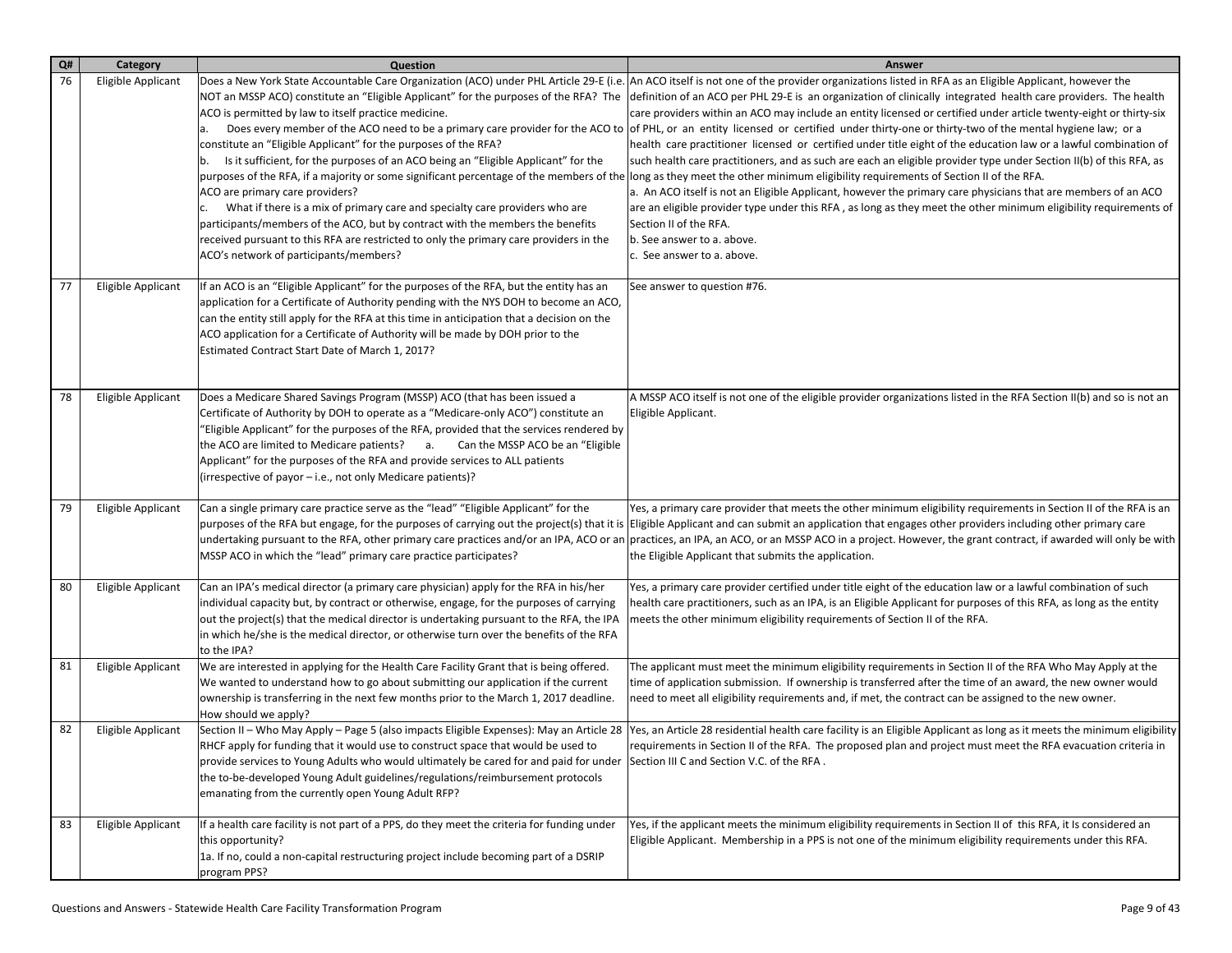| Q# | Category           | Question                                                                                                                                                                                                                                                                                                                                                                                                                                                                                                                                                                  | Answer                                                                                                                                                                                                                                                                                                                                                                                                                                                                                                                                                                |
|----|--------------------|---------------------------------------------------------------------------------------------------------------------------------------------------------------------------------------------------------------------------------------------------------------------------------------------------------------------------------------------------------------------------------------------------------------------------------------------------------------------------------------------------------------------------------------------------------------------------|-----------------------------------------------------------------------------------------------------------------------------------------------------------------------------------------------------------------------------------------------------------------------------------------------------------------------------------------------------------------------------------------------------------------------------------------------------------------------------------------------------------------------------------------------------------------------|
| 84 | Eligible Applicant | In that Ambulatory Surgery Centers are licensed under Article 28 as Diagnostic and<br>Treatment Centers, would it be correct to assume that they can participate in this<br>opportunity?                                                                                                                                                                                                                                                                                                                                                                                  | Yes, ASCs are Diagnostic and Treatment Centers licensed under A28 of the PHL and so are considered an legible<br>provider organization and a community-based health care provider for purposes of this RFA, and are eligible to<br>participate as long as they meet the other minimum eligibility requirements in Section II of the RFA.                                                                                                                                                                                                                              |
| 85 | Eligible Applicant | An applicant received Public Health and Health Planning Council approval for the<br>establishment and construction of an Article 28 diagnostic and treatment at the August<br>4, 2016 meeting of the Public Health and health planning Council meeting. Although<br>the LLC has been formed, it will not have Article 28 powers until all contingencies are<br>satisfied which is anticipated after the submission deadline of the RFP but prior to the<br>commencement of the contract award. Please advise if this entity would be considered<br>an eligible applicant. | No. To be an Eligible Applicant, an entity must meet the minimum eligibility requirements as stated in Section II<br>of the RFA at the time of submission of the application.                                                                                                                                                                                                                                                                                                                                                                                         |
| 86 | Eligible Applicant | An applicant is an existing Article 36 provider of licensed home care services in the five<br>(5) boroughs of New York City. As the LHCSA is an eligible applicant, can their use of a<br>to-be-formed Article 28 diagnostic and treatment center be used as their<br>transformation vehicle/justification for funding for their D&TC project?                                                                                                                                                                                                                            | A home care provider licensed under Article 36 of PHL is an Eligible Applicant as long as it meets the other<br>minimum eligibility requirements in the RFA Section II Who May Apply. No, the project for which the Eligible<br>Applicant is requesting funding should be related to the services the Eligible Applicant is currently licensed to<br>provide.                                                                                                                                                                                                         |
| 87 | Eligible Applicant | In section A questions 2d through 2g, you only ask about the Eligible Applicant. Are we<br>correct to assume that the responses/data should reflect the information from both<br>the Eligible Applicant and the Partner agency (that is merging with us)?                                                                                                                                                                                                                                                                                                                 | The information requested in the RFA Section V.2 Organizational Capacity should be submitted for both the<br>Eligible Applicant and the entity expected to be the surviving entity in a merger transaction.                                                                                                                                                                                                                                                                                                                                                           |
| 88 | Eligible Applicant | Kindly inform whether an Article 31 Hospital (not clinic) is eligible to apply for funding.                                                                                                                                                                                                                                                                                                                                                                                                                                                                               | An Article 31 licensed hospital is not an Eligible Applicant. However, an Article 31 hospital that is dually licensed<br>under Article 28 of PHL is an Eligible Applicant under Section II(b) of the RFA as long as they meet the other<br>minimum eligibility requirements of Section II of the RFA.                                                                                                                                                                                                                                                                 |
| 89 | Eligible Applicant | I attended the Web Conference yesterday, and noticed that the slide presentation did<br>NOT list or mention "home care providers certified or licensed under article 36" yet it is<br>listed on page 5 of the RFA. Kindly clarify if a licensed home care provider may apply<br>for the grant.                                                                                                                                                                                                                                                                            | Yes, home care providers licensed under Article 36 of the PHL are an Legible Applicant and considered a<br>community-based health care provider for purposes of this RFA as long as they meet the other minimum<br>eligibility requirements of Section II Who May Apply of the RFA.                                                                                                                                                                                                                                                                                   |
| 90 | Eligible Applicant | Can a joint application be submitted with another health care provider, with one<br>provider serving as the lead applicant?                                                                                                                                                                                                                                                                                                                                                                                                                                               | Yes, as long as the entity identified as the Lead Applicant meets the minimum eligibility requirements in Section<br>II Who May Apply of the RFA. The Lead Applicant must be the entity who will enter into a grant contract with<br>the state. Applications with multiple applicants should only be submitted when the Plan and project(s) being<br>requested impact the financial sustainability of both applicants.                                                                                                                                                |
| 91 | Eligible Applicant | Our Organization is a not for profit CCRC in Western New York which encompasses all<br>levels of care (Independent Living, Assisted Living, Skilled Nursing). Our skilled<br>component is licensed under Article 28. Since all levels of care are on the same campus<br>and under the same Federal ID number, are we still an eligible applicant? We are<br>beginning the process to apply for a certificate of need for our skilled component.                                                                                                                           | To be an Eligible Applicant, an entity must meet the minimum eligibility requirements as stated in Section II of<br>the RFA at the time of submission of the application. An Article 28 residential health care facility is an Eligible<br>applicant as long as it meets the minimum eligibility requirements in Section II of the RFA.                                                                                                                                                                                                                               |
| 92 | Eligible Applicant | Are state operated psychiatric centers eligible to apply?                                                                                                                                                                                                                                                                                                                                                                                                                                                                                                                 | State operated clinics licensed under Article 31 of the MHL are considered an eligible provider organization and<br>community-based health care provider as stated in Section II of the RFA and are Eligible Applicants as long as<br>they meet the other minimum eligibility requirements of Section II of the RFA. State operated Article 31<br>hospitals that are not duly licensed under Article 28 of the PHL are NOT considered an eligible provider<br>organization for purposes of Section II of the RFA , and so are NOT Eligible Applicants under this RFA. |
| 93 | Eligible Applicant | Can I just confirm that international companies can apply for this opportunity?                                                                                                                                                                                                                                                                                                                                                                                                                                                                                           | International companies may apply for this funding however they must meet the minimum eligibility<br>requirements in Section II Who May Apply of the RFA including being established in NYS as one of the provider<br>organizations listed in Section II(b) of the RFA.                                                                                                                                                                                                                                                                                               |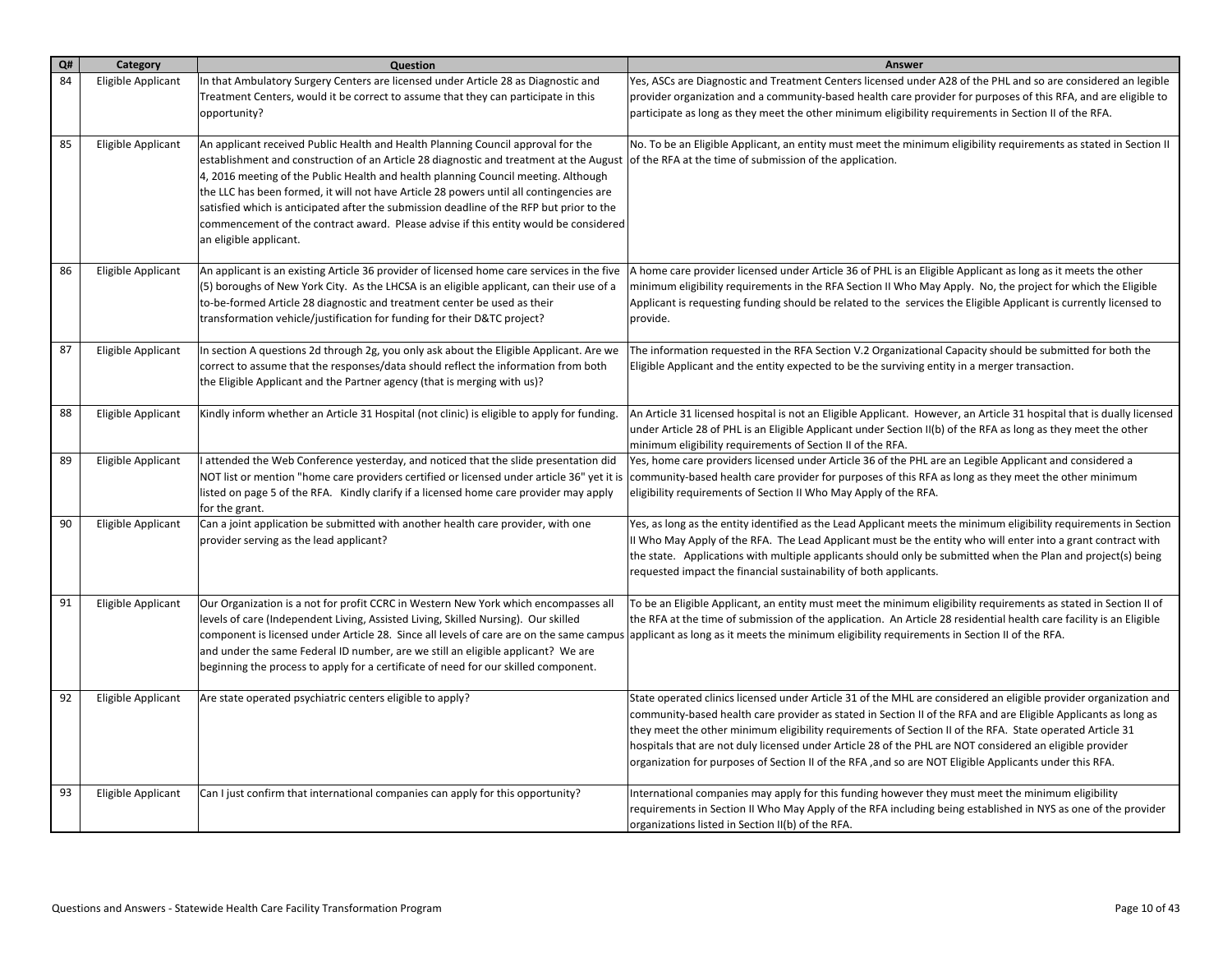| Q#  | Category                  | Question                                                                                                                                                                                                                                                                                                                                                                                                                                                                                                                                                                                                                                                                                                                                                                                                                                                                                                                                                                                                                                                                                                                                                                                                         | Answer                                                                                                                                                                                                                                                                                                                                                                                                                                                  |
|-----|---------------------------|------------------------------------------------------------------------------------------------------------------------------------------------------------------------------------------------------------------------------------------------------------------------------------------------------------------------------------------------------------------------------------------------------------------------------------------------------------------------------------------------------------------------------------------------------------------------------------------------------------------------------------------------------------------------------------------------------------------------------------------------------------------------------------------------------------------------------------------------------------------------------------------------------------------------------------------------------------------------------------------------------------------------------------------------------------------------------------------------------------------------------------------------------------------------------------------------------------------|---------------------------------------------------------------------------------------------------------------------------------------------------------------------------------------------------------------------------------------------------------------------------------------------------------------------------------------------------------------------------------------------------------------------------------------------------------|
| 94  | <b>Eligible Applicant</b> | Could an applicant agency with multiple licenses, including an Art 31 clinic license,<br>submit a proposal to restructure and/or retire debt of its affiliated entities to ensure<br>programmatic restructuring that supports long-term fiscal viability of the Art 31 clinic<br>operation?                                                                                                                                                                                                                                                                                                                                                                                                                                                                                                                                                                                                                                                                                                                                                                                                                                                                                                                      | A clinic licensed under Article 31 of the MHL is an eligible provider organization and a community-based health<br>care provider as stated in Section II(b) of the RFA and is an Eligible Applicant as long as the entity meets the<br>other minimum eligibility requirements of Section II of the RFA. The plan and project (if debt retirement) should<br>demonstrate a direct benefit to the Eligible Applicant's financial sustainability.          |
| 95  | Eligible Applicant        | I am writing today to get clarification about the eligibility for this grant opportunity. I<br>am an OASAS licensed part 819 Supportive Living Program and I want to be sure about<br>my eligibility to apply for some of the money . I am not an Article 28 residential<br>program so I'm thinking that I do not meet the qualifications to apply. When you can, I<br>would appreciate any guidance.                                                                                                                                                                                                                                                                                                                                                                                                                                                                                                                                                                                                                                                                                                                                                                                                            | Parr 819 Supportive Living Programs are residential service providers licensed under Article 32 of the MHL and<br>so are NOT considered alcohol and substance abuse treatment clinics licensed under Article 32 of the MHL and<br>so are NOT an eligible provider type NOR a community-based health care provider under Section II of this RFA.                                                                                                         |
| 96  | Eligible Applicant        | We are an FQHC. We are both an Article 28 provider and a primary care provider.<br>Which category should we check off?                                                                                                                                                                                                                                                                                                                                                                                                                                                                                                                                                                                                                                                                                                                                                                                                                                                                                                                                                                                                                                                                                           | Article 28 Diagnostic and Treatment Center which is also a community-based health care provider for purposes<br>of this RFA.                                                                                                                                                                                                                                                                                                                            |
| 97  | <b>Eligible Applicant</b> | "Nursing Home A and Nursing Home B, both vital access providers and previously<br>unrelated independent entities located within 2 to 3 miles of each other in the same<br>county, recently affiliated under a common passive parent. As part of the affiliation<br>and to transform the delivery of residential health care services by the affiliated<br>nursing homes, both of the affiliated nursing homes wish to undergo capital projects<br>which will result in the reduction of each nursing home's current respective bed size<br>(40 beds for the larger of the two nursing homes and 23 for the smaller of the two) and<br>which will result in greater efficiencies in the delivery of services. The respective<br>capital projects will require debt restructuring. Will the now affiliated nursing homes<br>be allowed to file one combined application for the proposed inter-related capital<br>projects and one combined application for the proposed debt restructuring needed for<br>each nursing home or will each nursing home be required to submit a separate<br>application for their respective capital project and a separate application for their<br>respective debt restructuring?" | Yes, one application can be submitted by one of the nursing homes for the capital projects, as long as the<br>nursing home submitting the application meets the minimum legibility requirements in Section II of the RFA. A<br>separate application must be submitted for the non-capital project (debt restructuring) project.                                                                                                                         |
| 98  | Eligible Applicant        | Are there any exclusions for a provider that has received Vital Access Provider (VAP)<br>funding in the past?                                                                                                                                                                                                                                                                                                                                                                                                                                                                                                                                                                                                                                                                                                                                                                                                                                                                                                                                                                                                                                                                                                    | No. Providers who meet the minimum eligibility requirements in Section II of the RFA, Who May Apply, will not<br>be excluded from this opportunity if they received VAP funding.                                                                                                                                                                                                                                                                        |
| 99  | Eligible Applicant        | I am writing to you from the British Consulate in New York. We have seen your recent<br>contracting opportunity for the Statewide Health Care Facility Transformation Program<br>grant, and would like to clarify if British healthcare companies can qualify for this<br>initiative. As the opportunity describes the need for community-based providers such<br>as diagnostic or treatment centers, I wondering if you might be available to speak with<br>us about the program in more detail, and give more detail into the types of health care<br>providers you are looking for. Over the last 30 years, the UK's National Health Service<br>has been working to leverage technologies for a value-based system serving over 60<br>million people. Because of this, UK companies offer evidenced-based products<br>designed to enable population health management and value-based care delivery. We<br>would be happy to share this opportunity with our networks and help you identify<br>British healthcare innovations to match your needs. Would you be available to speak<br>about this program later this week or next?                                                                             | We would be happy to speak with you further about the SHCFTP once the applications are submitted. In order<br>to be an Eligible Applicant under this RFA, the British health care companies must be established in NYS as one<br>of the provider organizations listed in Section II (b) of the RFA, Who May Apply, at the time of application<br>submission, and must also meet the other minimum eligibility requirements under Section II of the RFA. |
| 100 | Eligible Applicant        | Is a behavioral health provider that does not operate an Article 31 or Article 32 clinic an No.<br>eligible applicant?                                                                                                                                                                                                                                                                                                                                                                                                                                                                                                                                                                                                                                                                                                                                                                                                                                                                                                                                                                                                                                                                                           |                                                                                                                                                                                                                                                                                                                                                                                                                                                         |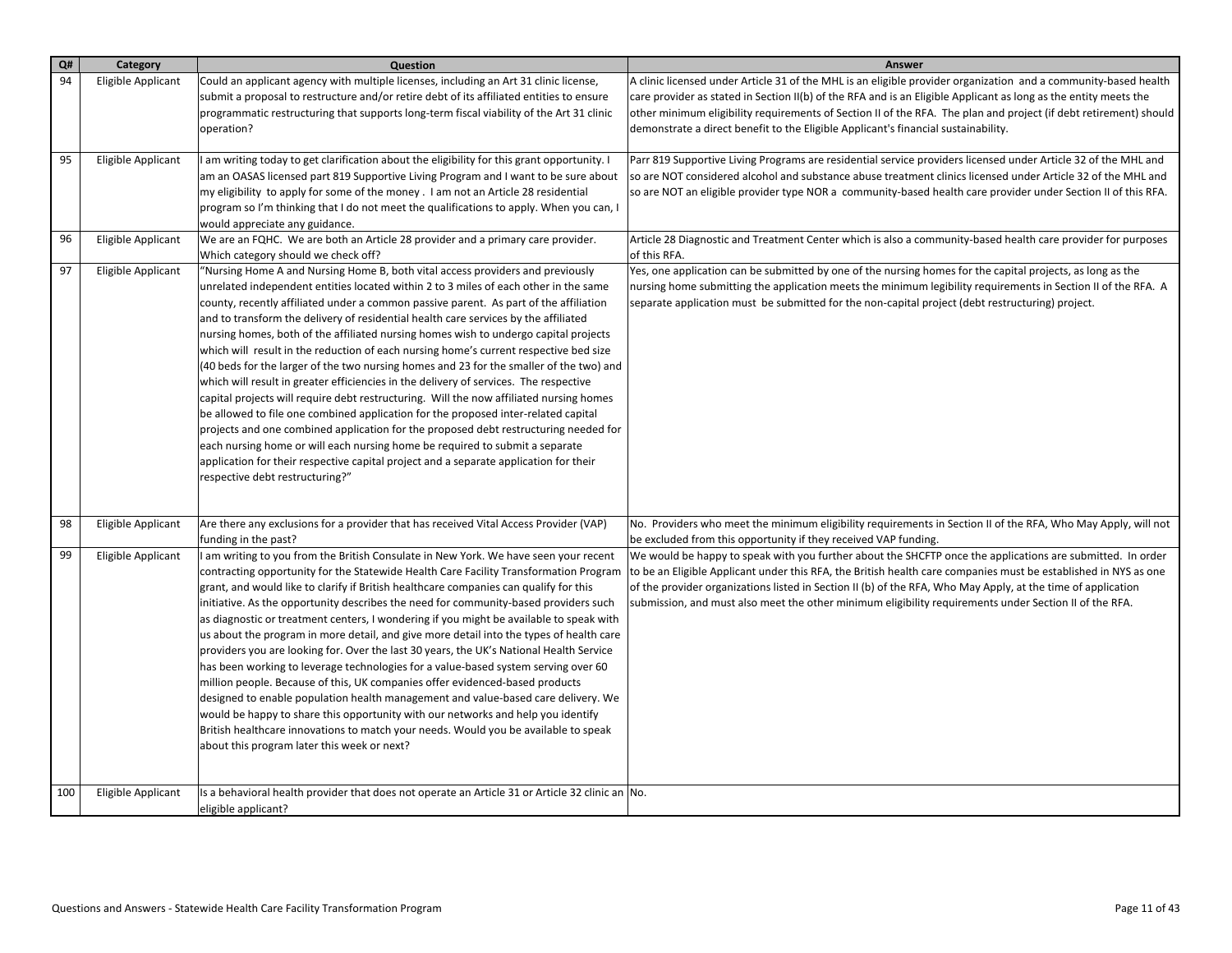| Q#  | Category           | Question                                                                                                                                                                                                                                                                                                                                                                                                                                                                                                                                                                                                                                       | Answer                                                                                                                                                                                                                                                                                                                                                                                                                                                                                                |
|-----|--------------------|------------------------------------------------------------------------------------------------------------------------------------------------------------------------------------------------------------------------------------------------------------------------------------------------------------------------------------------------------------------------------------------------------------------------------------------------------------------------------------------------------------------------------------------------------------------------------------------------------------------------------------------------|-------------------------------------------------------------------------------------------------------------------------------------------------------------------------------------------------------------------------------------------------------------------------------------------------------------------------------------------------------------------------------------------------------------------------------------------------------------------------------------------------------|
| 101 | Eligible Applicant | Does an independent practice association (IPA), the majority of whose membership<br>consists of primary care practices, constitute an "Eligible Applicant" for the purposes of<br>the RFA? The IPA itself does not practice medicine, but the primary care practices that<br>are members of the IPA's network do. The IPA assists the primary care practices with<br>various primary care initiatives and the IPA itself is a central hub for value-based care<br>coordination efforts for its member practices (including arranging for contracts with<br>payors on behalf of their member practices for such initiatives).                   | Individual or group primary care providers such as an IPA are eligible to apply, as long as they meet the<br>minimum eligibility criteria outlined in Section II. Who May Apply.                                                                                                                                                                                                                                                                                                                      |
| 102 | Eligible Applicant | The RFA, on page 5, says "Community-based health care providers which, in<br>accordance with statute and for purposes of this RFA, are defined as:  Home care<br>providers certified or licensed under Article 36 of the PHL." A. Does this mean that an<br>applicant must already have a LHCSA or CHHA license in order to be eligible? B. Or<br>could an existing eligible provider, such as a nursing home, apply for funding to initiate<br>home care services?                                                                                                                                                                            | A. Yes, the applicant must be an Eligible Applicant and meet the minimum eligibility criteria outlined in Section<br>II. Who May Apply, at the time the application is submitted.<br>B. No, the applicant must be established as an Article 36 licensed provider at the time of application submission<br>and meet the other minimum eligibility requirements in Section II of the RFA to be considered an Eligible<br>Applicant and a community-based health care provider for purposes of this RFA. |
| 103 | Eligible Applicant | Our Hospital seeks clarification on the types of community based providers that are<br>eligible applicants under this RFA. Do eligible "Article 31 licensed mental health clinics"<br>include all OMH licensed outpatient programs? Could an article 31 licensed hospital be<br>support a program operated by the hospital under a separate article 31 outpatient<br>license.                                                                                                                                                                                                                                                                  | A. Yes, all OMH licensed Article 31 outpatient programs are considered eligible provider organizations for<br>purpose of this RFA as long as they meet the other minimum eligibility requirements in Section II of the RFA.<br>an eligible applicant under circumstances in which the application will be for funding to  B. No, an Article 31 OMH licensed hospital is not an Eligible Applicant for purposes of this RFA.                                                                           |
| 104 | Eligible Applicant | Regarding "Who May Apply" on page 5:<br>Be one of the following types of provider organizations:<br><b>E</b> Home care providers certified or licensed under Article 36 of the PHL;<br>Does this mean that fiscal intermediaries, which are a distinct class of home and<br>community-based service providers of Medicaid Consumer Directed Personal<br>Assistance Services (CDPAS), are not eligible to apply for this funding opportunity<br>because they are not Article 36 certified or licensed? Currently, fiscal intermediaries<br>are required to have a Medicaid provider ID number for personal care/CDPAP, per<br>MLTC Policy 15.05 | Fiscal intermediaries are not one of the eligible provider types listed in Section II of the RFA and so are NOT<br>considered Eligible Applicants under this RFA.                                                                                                                                                                                                                                                                                                                                     |
| 105 | Eligible Applicant | I was a part of the information webinar discussing the RFA. I noted at the end that the<br>speaker stated that "assisted living facilities and enriched housing" do not qualify for<br>the grant. Are Assisted Living Programs, the Medicaid capitated program regulated by<br>the State Department of Health, eligible for the grant as a non-for-profit?                                                                                                                                                                                                                                                                                     | No, assisted living programs are not one of the eligible provider types listed in Section II of the RFA and so are<br>NOT considered Eligible Applicants under this RFA.                                                                                                                                                                                                                                                                                                                              |
| 106 | Eligible Applicant | Will State and County operated hospitals and nursing homes be eligible to participate<br>in this grant program?                                                                                                                                                                                                                                                                                                                                                                                                                                                                                                                                | Publicly operated providers are eligible to apply, as long as they meet the minimum eligibility criteria outlined in<br>Section II. Who May Apply.                                                                                                                                                                                                                                                                                                                                                    |
| 107 | Eligible Applicant | Are applicants restricted from applying who did not apply for the CRFP or Essential<br>Health Care Provider grant programs?                                                                                                                                                                                                                                                                                                                                                                                                                                                                                                                    | No, all Eligible Applicants may apply. The applicant must meet the minimum eligibility requirements in Section II<br>of the RFA to be an Eligible Applicant.                                                                                                                                                                                                                                                                                                                                          |
| 108 | Eligible Applicant | a. Section II – Who May Apply – Page 5: Is it correct that the eligible category of<br>"Primary Care Providers" would include professional corporations (private practices of<br>medicine), which would be eligible for funding, despite not having Article 28 status? b.<br>Further to this point, may a hospital or other Article 28 provider submit a RFA response<br>that seeks to secure and use funding for a project that will be implemented by a non-<br>Article 28 Primary Care Provider, including a professional corporation/private practice<br>of medicine such as a faculty practice or a captive PC?                           | a. Yes, private practices of medicine that meet the minimum eligibility requirements in Section II of the RFA are<br>considered to be an Eligible Applicant.<br>b. Yes, the hospital can submit the application but the non-Article 28 primary care provider would not be<br>considered a community-based health care provider for the purposes of this RFA.                                                                                                                                          |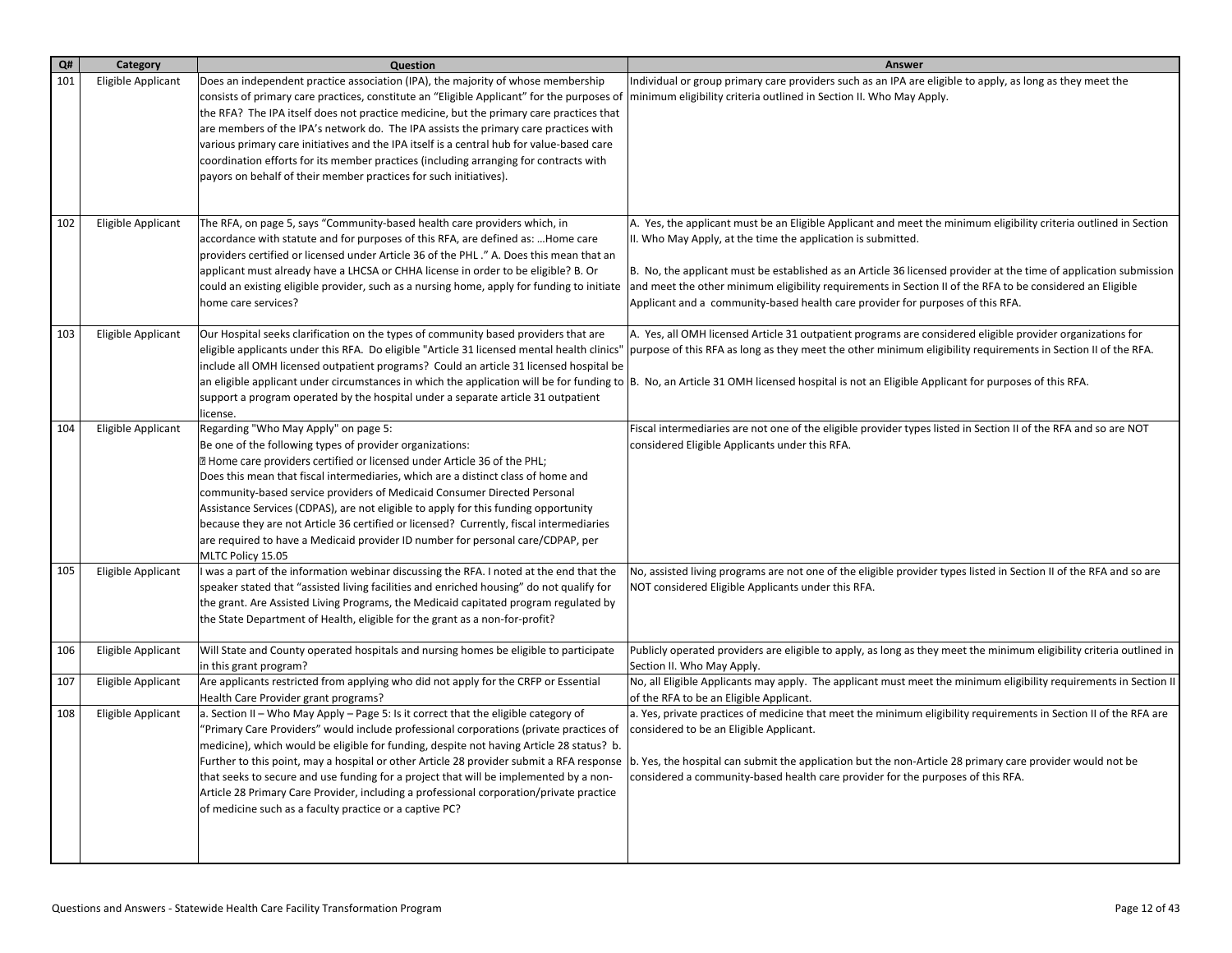| Q#  | Category                 | Question                                                                                                                                                                        | <b>Answer</b>                                                                                                                                                                                                                        |
|-----|--------------------------|---------------------------------------------------------------------------------------------------------------------------------------------------------------------------------|--------------------------------------------------------------------------------------------------------------------------------------------------------------------------------------------------------------------------------------|
| 109 | <b>Eligible Expenses</b> | Our organization is a federally qualified health center network. We are interested in                                                                                           | Capital expenses related to school-based health centers are eligible expenses, assuming they are an integral part                                                                                                                    |
|     |                          | applying to this RFA to establish new school-based health centers in areas of high need.                                                                                        | of an Eligible Applicant's transformation plan. General operating expenses applicable to day-to-day operations                                                                                                                       |
|     |                          | Could you clarify whether capital /operating expenditures associated with school-                                                                                               | are not eligible expenses.                                                                                                                                                                                                           |
|     |                          | based health centers would be eligible?                                                                                                                                         |                                                                                                                                                                                                                                      |
|     |                          |                                                                                                                                                                                 |                                                                                                                                                                                                                                      |
| 110 | <b>Eligible Expenses</b> | Are capital expenses for housing that are connected to outpatient SUD and Primary                                                                                               | Capital expenses related to housing are eligible expenses, assuming they are an integral part of an Eligible                                                                                                                         |
|     |                          | Care services eligible under this RFA?                                                                                                                                          | Applicant's transformation plan.                                                                                                                                                                                                     |
| 111 | <b>Eligible Expenses</b> | Would it be permissible to utilize these funds to:                                                                                                                              | Examples a,b,d and e appear to be capital expenditures eligible for funding under this RFA if they are connected                                                                                                                     |
|     |                          | a. Purchase a mobile clinic to provide primary care?                                                                                                                            | to the Eligible Project or Plan for which funding is being sought under this RFA. Example c, paying for staff for a<br>primary care office, is a personnel cost and is not an eligible expense as it is a general operating expenses |
|     |                          | b. Purchase equipment for an immediate care center to provide increased hours of<br>operation?                                                                                  | applicable to day-to-day operations.                                                                                                                                                                                                 |
|     |                          | c. Pay for staffing for a primary care office?                                                                                                                                  |                                                                                                                                                                                                                                      |
|     |                          | d. Purchase another primary care provider?                                                                                                                                      |                                                                                                                                                                                                                                      |
|     |                          | e. Pay for a new EMR, which would allow for greater care coordination?                                                                                                          |                                                                                                                                                                                                                                      |
| 112 | <b>Eligible Expenses</b> | I have a question regarding III. B. on page 5, Eligible and Excluded Expenses and                                                                                               | Lease hold capital improvements are eligible expenses. General operating expenses, including operating lease                                                                                                                         |
|     |                          | Disallowed Costs. A project we are working on would entail working with a contractor                                                                                            | payments for equipment, buildings and vehicles, are not allowable.                                                                                                                                                                   |
|     |                          | to purchase and construct a new facility for one of our service lines. We would then                                                                                            |                                                                                                                                                                                                                                      |
|     |                          | lease and outfit the building. Would the construction and/or equipment costs be                                                                                                 |                                                                                                                                                                                                                                      |
|     |                          | eligible expenses?                                                                                                                                                              |                                                                                                                                                                                                                                      |
| 113 | <b>Eligible Expenses</b> | Would health information technology be an eligible capital expense? For instance,                                                                                               | Information technology (IT) expenses that are capital in nature are Eligible Expenses per this RFA. Cloud-based                                                                                                                      |
|     |                          | would a cloud-based electronic health record qualify, if directly related to an identified                                                                                      | expenses, however, are not Eligible Expenses because they are considered a general operating expense.                                                                                                                                |
|     |                          | need for healthcare facility transformation?                                                                                                                                    | Terminals and laptops used to access a cloud based system would be Eligible Expenses as long as they have an                                                                                                                         |
|     |                          |                                                                                                                                                                                 | expected useful life of three years or more.                                                                                                                                                                                         |
| 114 | <b>Eligible Expenses</b> | We are a community-based provider, providing home care services licensed under                                                                                                  | See answer to question #113.                                                                                                                                                                                                         |
|     |                          | Article 36. Our question pertains to Section III Project Narrative/Workplan, subsection                                                                                         |                                                                                                                                                                                                                                      |
|     |                          | B. Eligible and Excluded Expenses and Disallowed Costs. We would like to apply for a                                                                                            |                                                                                                                                                                                                                                      |
|     |                          | significant technology (software & equipment) upgrade project. Would this be an                                                                                                 |                                                                                                                                                                                                                                      |
|     |                          | eligible project? This is no mention of technology/software being either an allowable or<br>excluded expense.                                                                   |                                                                                                                                                                                                                                      |
|     |                          |                                                                                                                                                                                 |                                                                                                                                                                                                                                      |
| 115 | <b>Eligible Expenses</b> | Can we be reimbursed for eligible expenses related to the purpose of this RFA incurred                                                                                          | No. Only expenses determined allowable under the contract budget and work plan and incurred on or after the                                                                                                                          |
|     |                          | in the last 12 months, for projects that have been fully or partially completed? In other                                                                                       | start date of the contract of 3/1/17, may be vouchered for reimbursement.                                                                                                                                                            |
|     |                          | words, can funding cover past expenses?                                                                                                                                         |                                                                                                                                                                                                                                      |
| 116 | <b>Eligible Expenses</b> | Are personnel services related to software development an eligible capital expense?                                                                                             | Personnel services related to the design and development of software for a particlar IT project may be a capital                                                                                                                     |
|     |                          |                                                                                                                                                                                 | expense.                                                                                                                                                                                                                             |
| 117 | Eligible Expenses        | What are some examples of general operating expenses directly connected to the                                                                                                  | See RFA page 6.                                                                                                                                                                                                                      |
|     |                          | eligible project for which funding is being sought under allowable non-capital                                                                                                  |                                                                                                                                                                                                                                      |
|     |                          | expenditures?                                                                                                                                                                   |                                                                                                                                                                                                                                      |
| 118 | Eligible Expenses        | Regarding an unfunded primary care/urgent care physician office RFA application from                                                                                            | Specific project references aside, working capital expenses within the implementation of a larger eligible project                                                                                                                   |
|     |                          | last year, the project demand analysis shows a need for 4 to 5 providers in the area.<br>The pro forma projects an operating loss in the first few years of operation; however, | per the Request for Applications (RFA) may be eligible expenses. This would be limited to start up and wind<br>down project expenses that are not covered by project revenues. On-going operating deficits of an                     |
|     |                          | given the high demand for providers, Catskill Regional is pursuing the project. Can we                                                                                          | implemented project will not be funded. Separate applications are required for capital and non-capital Projects.                                                                                                                     |
|     |                          | request RFA funds to help subsidize the operating losses during the first few years of                                                                                          | If the Projects are considered interdependent to creating a financially sustainable system of care and are                                                                                                                           |
|     |                          | operation? Funds would be committed to physician salaries.                                                                                                                      | described as part of one Plan, they can be submitted as one capital or non-capital related application. If the                                                                                                                       |
|     |                          |                                                                                                                                                                                 | projects are not interdependent, or are not related to the same Plan, they do not need to be submitted as one                                                                                                                        |
|     |                          |                                                                                                                                                                                 | application.                                                                                                                                                                                                                         |
|     |                          |                                                                                                                                                                                 |                                                                                                                                                                                                                                      |
| 119 | <b>Eligible Expenses</b> | Please clarify whether the expense to purchase already completed improvements (for                                                                                              | Only expenses incurred on or after the later of the contract begin date or March 1, 2017 that are otherwise                                                                                                                          |
|     |                          | meeting regulations and clinic design) in space to be leased for an extension clinic by a                                                                                       | eligible expenses will be considered for funding.                                                                                                                                                                                    |
|     |                          | Diagnostic and Treatment Center is considered a capital expenditure and allowable                                                                                               |                                                                                                                                                                                                                                      |
|     |                          | within the requirements of the RFA.                                                                                                                                             |                                                                                                                                                                                                                                      |
|     |                          |                                                                                                                                                                                 |                                                                                                                                                                                                                                      |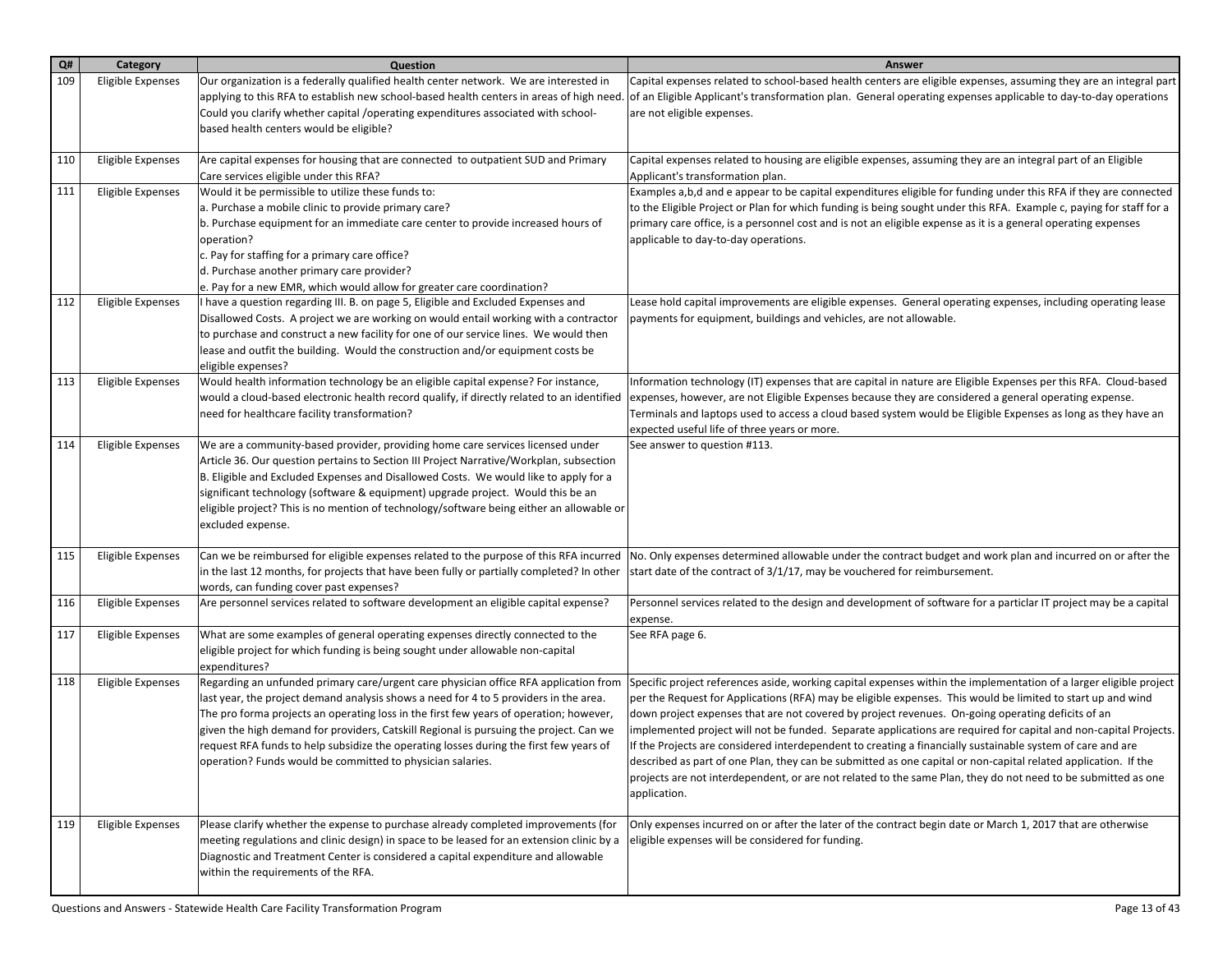| Q#  | Category                 | Question                                                                                                                                      | <b>Answer</b>                                                                                                   |
|-----|--------------------------|-----------------------------------------------------------------------------------------------------------------------------------------------|-----------------------------------------------------------------------------------------------------------------|
| 120 | <b>Eligible Expenses</b> | During the webinar you noted that personnel costs were excluded as general operating See answer to question #118.                             |                                                                                                                 |
|     |                          | expenses. Can personnel costs be covered as part of project start-up costs?                                                                   |                                                                                                                 |
| 121 | Eligible Expenses        | Can LHCA utilize funding for EMR system and connectivity to the RHIO?                                                                         | See answer to question #113.                                                                                    |
| 122 | <b>Eligible Expenses</b> | Would the funding cover EMR software and the costs for the development and                                                                    | See answer to question #113.                                                                                    |
|     |                          | connectivity to the RHIO?                                                                                                                     |                                                                                                                 |
| 123 | <b>Eligible Expenses</b> | Can the Mental Health clinic utilize the funding for non-traditional care management                                                          | This type of project does not appear to be a capital expense. Please see the RFA for additional information.    |
|     |                          | services to overcome the social deterrents for compliance with medication and visits?                                                         |                                                                                                                 |
| 124 | Eligible Expenses        | Can funding be utilized to open satellite expansion clinics?                                                                                  | The capital expenses associated with opening an extension clinic could be eligible expenses. Also see the       |
|     |                          |                                                                                                                                               | answer to question #117.                                                                                        |
| 125 | <b>Eligible Expenses</b> | Section III. Project Narrative/Workplan Paragraph 7                                                                                           | Yes.                                                                                                            |
|     |                          | For non-capital projects - what kind of debt is eligible The first bullet here refers to                                                      |                                                                                                                 |
|     |                          | "long term liabilities" but the third bullet says, in effect, other non-capital expenses                                                      |                                                                                                                 |
|     |                          | that are not day to day operating expenses So, would retirement of current debt                                                               |                                                                                                                 |
|     |                          | liabilities be an eligible expense?                                                                                                           |                                                                                                                 |
| 126 | <b>Eligible Expenses</b> | Are costs related to the construction of a medical office buildings for hospital-<br>employed primary - care doctors eligible under this RFA? | Yes, construction costs are eligible expenses under this RFA.                                                   |
| 127 | <b>Eligible Expenses</b> | Are costs related to renovations and repairs of current hospital buildings eligible under                                                     | See answer to question #126.                                                                                    |
|     |                          | this RFA?                                                                                                                                     |                                                                                                                 |
| 128 | <b>Eligible Expenses</b> | Would the cost of telemetry monitors for a hospital - owned nursing home be eligible                                                          | See answer to question #126.                                                                                    |
|     |                          | for funding under this RFA?                                                                                                                   |                                                                                                                 |
| 129 | <b>Eligible Expenses</b> | In past years the agency exceeded its cap of Medicaid clients. The agency was billed at $\vert$ No.                                           |                                                                                                                 |
|     |                          | one time by Medicaid for the multiple years of Medicaid overage, resulting in a debt to                                                       |                                                                                                                 |
|     |                          | Medicaid by the agency, for exceeding the agency cap for several years.                                                                       |                                                                                                                 |
|     |                          | Is retiring or reducing this Medicaid debt allowable as the primary activity in a grant<br>application to become more financially stable?     |                                                                                                                 |
|     |                          |                                                                                                                                               |                                                                                                                 |
| 130 | Eligible Expenses        | Allowable costs:                                                                                                                              | If this expense is a minor component and is part of a larger eligible capital project per the Request for       |
|     |                          | Can we include in our project budget as an operating cost the salary of a project                                                             | Applications (RFA), and is integral to implementing the applicant's sustainability Plan, it may be considered a |
|     |                          | manager, (either a our current facilities manager or a contractual project manager)?                                                          | capital expense. Construction project management costs directly related to a construction project are           |
|     |                          | Because this is non-capital would it require a separate application?                                                                          | considered capital expenses and are eligible for funding under this RFA.                                        |
| 131 | Eligible Expenses        | Please confirm that the funds can be used to train home care workers in specialized                                                           | See the answer to question #118.                                                                                |
|     |                          | areas, such as advanced home health aide, coach to aides, working with dementia                                                               |                                                                                                                 |
|     |                          | patients, etc.                                                                                                                                |                                                                                                                 |
| 132 | <b>Eligible Expenses</b> | Can applicants apply for costs for which we already paid but which resulted in a deficit                                                      | No. See the answer to question #119.                                                                            |
|     |                          | due to lack of grants in place to pay for renovations?                                                                                        |                                                                                                                 |
| 133 | <b>Eligible Expenses</b> | Can funding be used to extend subcontracts with other providers? We have a                                                                    | These costs seem to be general operating costs rather than start up working capital or capital costs. See also  |
|     |                          | subcontracted primary care provider for which funds run out in the future. We would                                                           | answer to question #118.                                                                                        |
|     |                          | be at risk of interrupting primary care services for our adult participants with serious                                                      |                                                                                                                 |
|     |                          | mental illness if we are unable to continue services until our subcontractor has their                                                        |                                                                                                                 |
|     |                          | certificate of need approved and the FQHC is operational.                                                                                     |                                                                                                                 |
|     |                          |                                                                                                                                               |                                                                                                                 |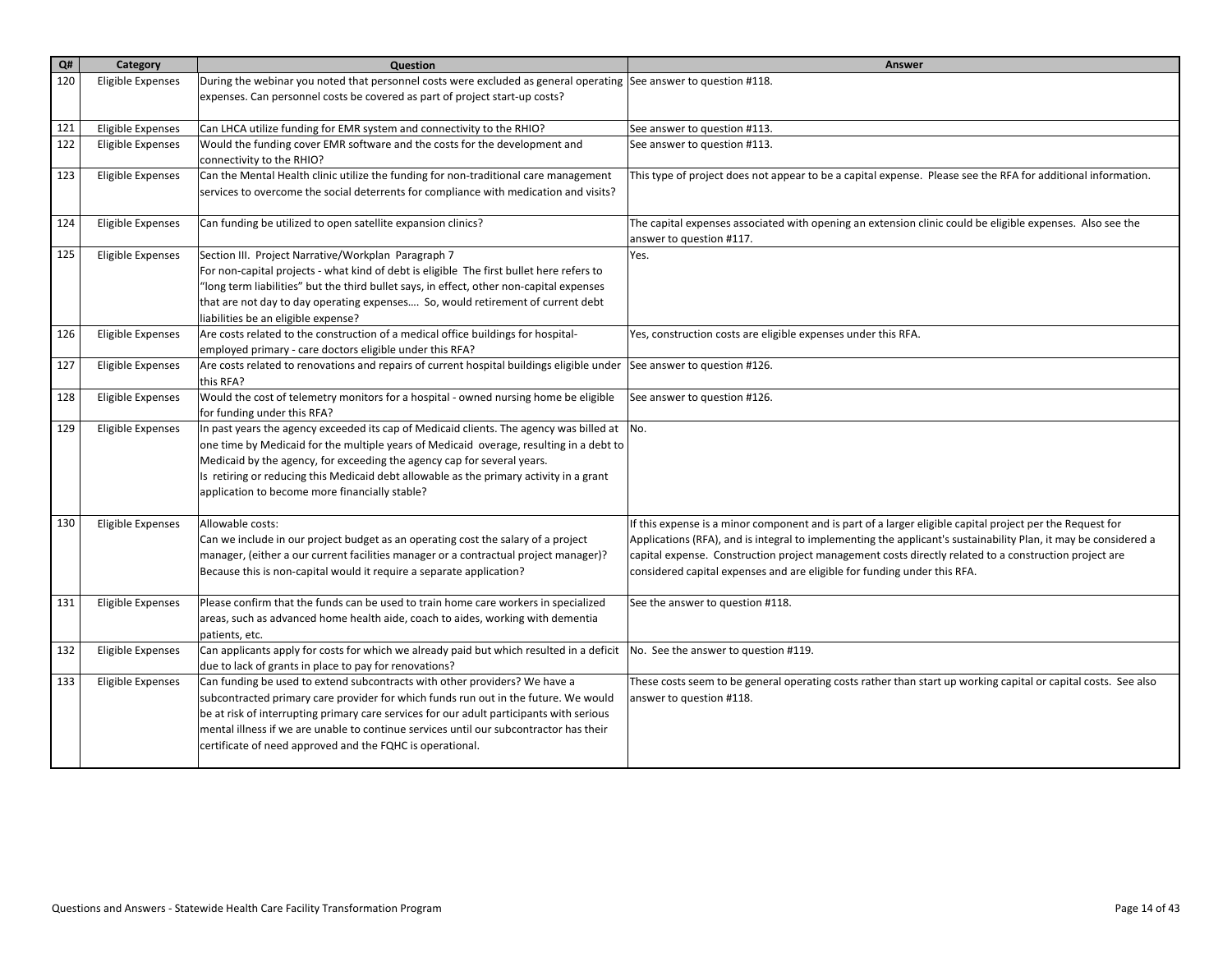| Q#  | Category                 | Question                                                                                  | Answer                                                                                                           |
|-----|--------------------------|-------------------------------------------------------------------------------------------|------------------------------------------------------------------------------------------------------------------|
| 134 | Eligible Expenses        | In Section III B, Project Narrative/Work plan – Eligible and Excluded Expenses and        | The cost of purchasing the renovation improvements and equipment from the lessor can be considered as            |
|     |                          | Disallowed Costs, the RFA indicates that eligible expenditures for capital projects       | acceptable capital expenditures. The purchase expense associated with the acquisition of a mobile clinic unit to |
|     |                          | include "the planning or design of the acquisition, construction, demolition,             | service communities in need can be considered an acceptable capital expenditure. The consultant, architectural   |
|     |                          | replacement, major repair or renovation of a fixed asset or assets, including the         | and legal services expenses related to the preparation of the required Certificate of Need application are       |
|     |                          | preparation and review of plans and specifications including engineering and other        | allowable expenses as defined within the RFA.                                                                    |
|     |                          | services; construction costs; renovation costs; asset acquisitions; equipment costs; and  |                                                                                                                  |
|     |                          | consultant fees and other expenditures associated with the preparation of Certificate     |                                                                                                                  |
|     |                          | of Need (CON) applications required for the proposed establishment action,                |                                                                                                                  |
|     |                          | construction activity or service expansion (so long as the costs are incurred in          |                                                                                                                  |
|     |                          | connection with original construction and not an ownership transfer)".                    |                                                                                                                  |
|     |                          | Please clarify whether the application would be acceptable for an applicant proposing     |                                                                                                                  |
|     |                          | to lease space for a primary care extension clinic and the cost of purchasing the         |                                                                                                                  |
|     |                          | renovation improvements and equipment from the lessor, exclusive of the lease             |                                                                                                                  |
|     |                          | expense, can be considered as acceptable capital expenditures within the application.     |                                                                                                                  |
|     |                          | Please clarify whether the purchase expense associated with the acquisition of a          |                                                                                                                  |
|     |                          | mobile clinic unit to service communities in need can be considered an acceptable         |                                                                                                                  |
|     |                          | capital expenditure in the application.                                                   |                                                                                                                  |
|     |                          | Please clarify whether the consultant, architectural and legal services expenses related  |                                                                                                                  |
|     |                          | to the preparation of the Statewide Health Care Facility Transformation Program           |                                                                                                                  |
|     |                          | application and the preparation of the required Certificate of Need application are       |                                                                                                                  |
|     |                          | allowable expenses as defined within the RFA.                                             |                                                                                                                  |
|     |                          |                                                                                           |                                                                                                                  |
|     |                          |                                                                                           |                                                                                                                  |
|     |                          |                                                                                           |                                                                                                                  |
| 135 | Eligible Expenses        | Our eligible Project involves the phased conversion of a 144-bed RHCF building on our     | See the answer to question #117.                                                                                 |
|     |                          | campus to housing, and the reduction of beds by that number both through attrition        |                                                                                                                  |
|     |                          | and alternate placement on our campus. Are transition costs (including loss of revenue    |                                                                                                                  |
|     |                          | from operations) during the conversion phase Eligible non-capital costs? (Section III,    |                                                                                                                  |
|     |                          | Paragraph B).                                                                             |                                                                                                                  |
| 136 | <b>Eligible Expenses</b> | Can an RHCF as an Eligible Applicant, as part of their system transformation, request     | Yes.                                                                                                             |
|     |                          | funding to support construction of an ALP (beds for ALP have been awarded through         |                                                                                                                  |
|     |                          | the RFA); (Section V. Paragraph 4.)                                                       |                                                                                                                  |
| 137 | <b>Eligible Expenses</b> | Under the non-capital projects or purposes part of the grant, we wanted to enquire        | Retirement of lines of credit may be an eligible expense if it assists in achieving the goals of a Plan.         |
|     |                          | whether the following liabilities would be eligible for funding. Both constitute          |                                                                                                                  |
|     |                          | significant burdens on our overall balance sheet and have impacted our ability to         |                                                                                                                  |
|     |                          | ensure a financially sustainable system of care.                                          |                                                                                                                  |
|     |                          | • Outstanding Balance on Line of Credit                                                   |                                                                                                                  |
|     |                          | In 2010 our organization entered into a commercial revolving line of credit agreement     |                                                                                                                  |
|     |                          | with a bank, with interest being charged at the bank's prime rate. The line of credit is  |                                                                                                                  |
|     |                          | secured by, substantially, all assets of our organization. The outstanding balance on the |                                                                                                                  |
|     |                          | line of credit was \$475,000 at December 31, 2015. Will we be able to request funds to    |                                                                                                                  |
|     |                          | pay some portion of or to pay off in full this line of credit?                            |                                                                                                                  |
|     |                          |                                                                                           |                                                                                                                  |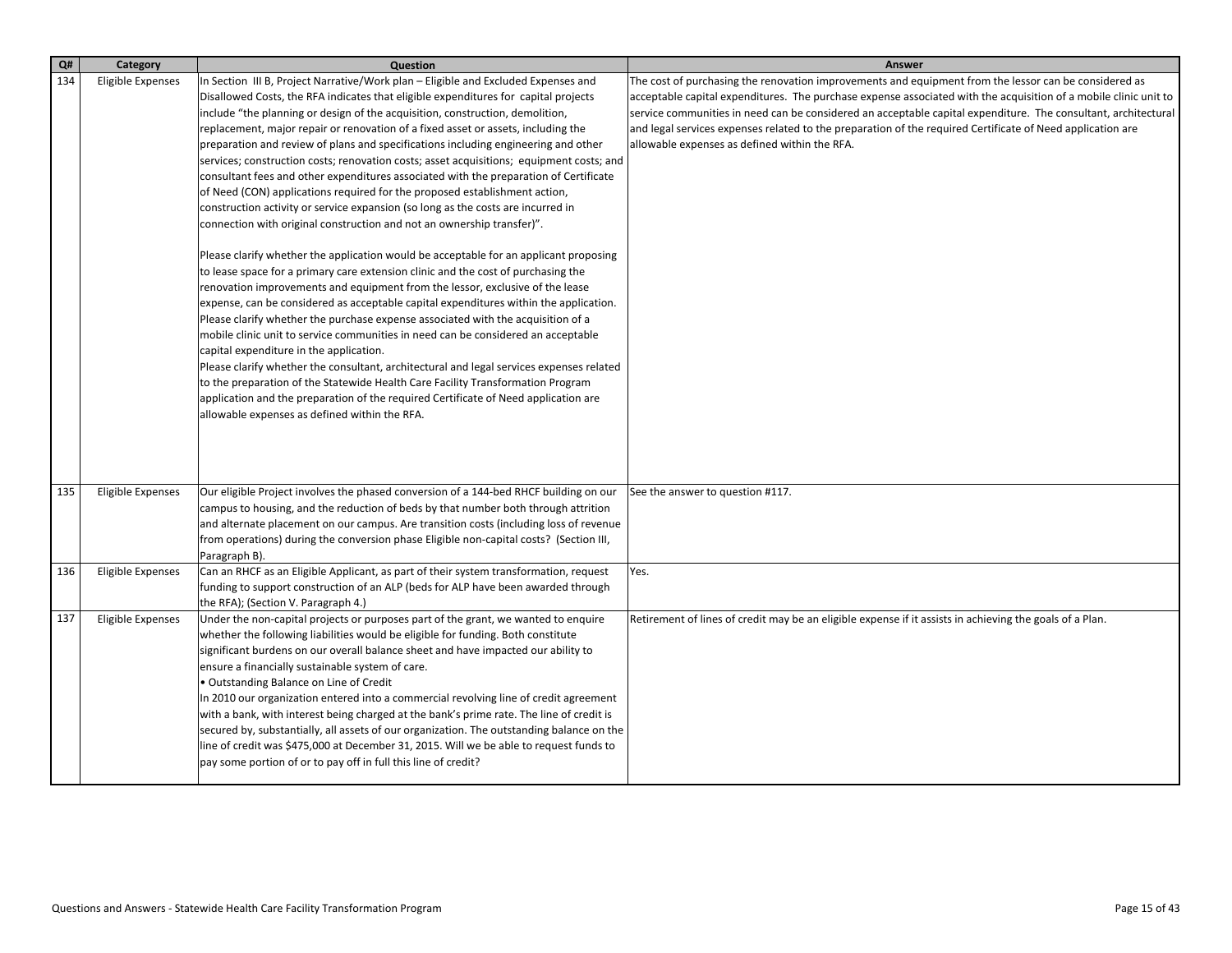| $\mathbf{Q}$ # | Category                 | Question                                                                                                                                                                          | Answer                                                                                                           |
|----------------|--------------------------|-----------------------------------------------------------------------------------------------------------------------------------------------------------------------------------|------------------------------------------------------------------------------------------------------------------|
| 138            | Eligible Expenses        | <b>Outstanding Insurance Deficit Assessment</b>                                                                                                                                   | Specific project references aside, the current portion of long term debt is an eligible expense as a non-capital |
|                |                          | From 1996 to 2009, our organization participated with other health care organizations                                                                                             | project or purpose.                                                                                              |
|                |                          | in a Health Care Providers Self-Insurance Trust for its workers compensation insurance.                                                                                           |                                                                                                                  |
|                |                          | The organization was notified on January 15, 2010 by the State of New York, Workers                                                                                               |                                                                                                                  |
|                |                          | Compensation Board (WCB), that the Trust was insolvent. The WCB invoiced the                                                                                                      |                                                                                                                  |
|                |                          | organization and we received revised assessments over the years. Effective March,                                                                                                 |                                                                                                                  |
|                |                          | 2011, a Memorandum of Understanding was reached with certain members of the                                                                                                       |                                                                                                                  |
|                |                          | Trust. A new Memorandum of Understanding went into effect in March, 2013, and in                                                                                                  |                                                                                                                  |
|                |                          | March, 2014 our organization received a Settlement Agreement from WCB that                                                                                                        |                                                                                                                  |
|                |                          | specified revised payment schedules and terms, including adjustments based on                                                                                                     |                                                                                                                  |
|                |                          | granting of hardship provisions. On December 31, 2015, the net of current portion of                                                                                              |                                                                                                                  |
|                |                          | the insurance assessment was \$861,491. Would we be able to request funds to pay in                                                                                               |                                                                                                                  |
|                |                          | full or to pay some portion of this long-term liability?                                                                                                                          |                                                                                                                  |
|                |                          |                                                                                                                                                                                   |                                                                                                                  |
|                |                          |                                                                                                                                                                                   |                                                                                                                  |
| 139            | <b>Eligible Expenses</b> | Would mortgage closing costs be eligible for funding for a debt restructuring                                                                                                     | Yes.                                                                                                             |
|                |                          | application?                                                                                                                                                                      |                                                                                                                  |
| 140            | Eligible Expenses        | Would a bond premium on the early refunding of debt be considered for funding?                                                                                                    | Yes.                                                                                                             |
|                |                          |                                                                                                                                                                                   |                                                                                                                  |
| 141            | Eligible Expenses        | Are one-time personnel costs for start-up allowable as part of working capital                                                                                                    | See the answer to question #117.                                                                                 |
|                |                          | associated with a transformative capital project?                                                                                                                                 |                                                                                                                  |
| 142            | <b>Eligible Expenses</b> | Is training an eligible non-capital expense?                                                                                                                                      | See the answer to question #118.                                                                                 |
| 143            | Eligible Expenses        | Is moving / relocating a home care agency (LHCSA) an eligible expense if it is a key part                                                                                         | See the answer to question #118.                                                                                 |
|                |                          | of a transformation plan?                                                                                                                                                         |                                                                                                                  |
| 144            | Eligible Expenses        | Section III.B. - Eligible and Excluded Expenses and Disallowed Costs - Pages 5-6:                                                                                                 | Please see the answer to question #119. The prior submission or approval of a CON application will not be a      |
|                |                          | Previous RFAs of this nature have explicitly stated that, expenses incurred prior to the                                                                                          | factor in determining eligible expenses.                                                                         |
|                |                          | grant period or for which a Certificate of Need Application has been approved that                                                                                                |                                                                                                                  |
|                |                          | included a funding plan that was not dependent on grant funding, would not be eligible                                                                                            |                                                                                                                  |
|                |                          | for grant funds under those RFAs. Under this RFA, will otherwise eligible expenditures                                                                                            |                                                                                                                  |
|                |                          | that were made prior to the grant period be eligible for approval? Under this RFA, if a                                                                                           |                                                                                                                  |
|                |                          | project is proposed that has previously had an approved Certificate of Need                                                                                                       |                                                                                                                  |
|                |                          | Application with a funding plan that did not include grant funding, would that project                                                                                            |                                                                                                                  |
|                |                          | be eligible for grant funding? As an example of the latter situation, would the following<br>situation be eligible for grant funding under this RFA: an applicant has an approved |                                                                                                                  |
|                |                          | CON with an approved financing plan that did not include grant funding. It is midway                                                                                              |                                                                                                                  |
|                |                          | through the construction of its project, which would fit well within the criteria of this                                                                                         |                                                                                                                  |
|                |                          | RFA. The applicant would be helped financially if a portion of the remaining costs of                                                                                             |                                                                                                                  |
|                |                          | the project were paid for by grant funds from this RFA. Would the applicant be eligible                                                                                           |                                                                                                                  |
|                |                          | for that grant funding if it applied through this RFA?                                                                                                                            |                                                                                                                  |
|                |                          |                                                                                                                                                                                   |                                                                                                                  |
|                |                          |                                                                                                                                                                                   |                                                                                                                  |
| 145            | Eligible Expenses        | Section III.B. - Eligible and Excluded Expenses and Disallowed Costs - Page 6: Please                                                                                             | See the answers to questions #118 and #130.                                                                      |
|                |                          | confirm that operational costs such as personnel are allowable if directly related to the                                                                                         |                                                                                                                  |
|                |                          | project.                                                                                                                                                                          |                                                                                                                  |
| 146            | Eligible Expenses        | We will also incur expenses related to moving to a new location. What specific                                                                                                    | Necessary moving expenses associated with an eligible project may be funded.                                     |
|                |                          | expenses related to a move would qualify?                                                                                                                                         |                                                                                                                  |
| 147            | Eligible Expenses        | To clarify, a home care entity seeks to transform and restructure its current system of                                                                                           | See the answers to questions #118 and #130.                                                                      |
|                |                          | care. Can funding from this RFA be used to support detailed demand studies,                                                                                                       |                                                                                                                  |
|                |                          | consultant fees and start-up operating expenses for such a project if the expenses are                                                                                            |                                                                                                                  |
|                |                          | incurred on or after March 1, 2017?                                                                                                                                               |                                                                                                                  |
| 148            | Eligible Expenses        | Will funding be available to support Health Information Technology (HIT) and                                                                                                      | See the answer to question #113.                                                                                 |
|                |                          | telehealth?                                                                                                                                                                       |                                                                                                                  |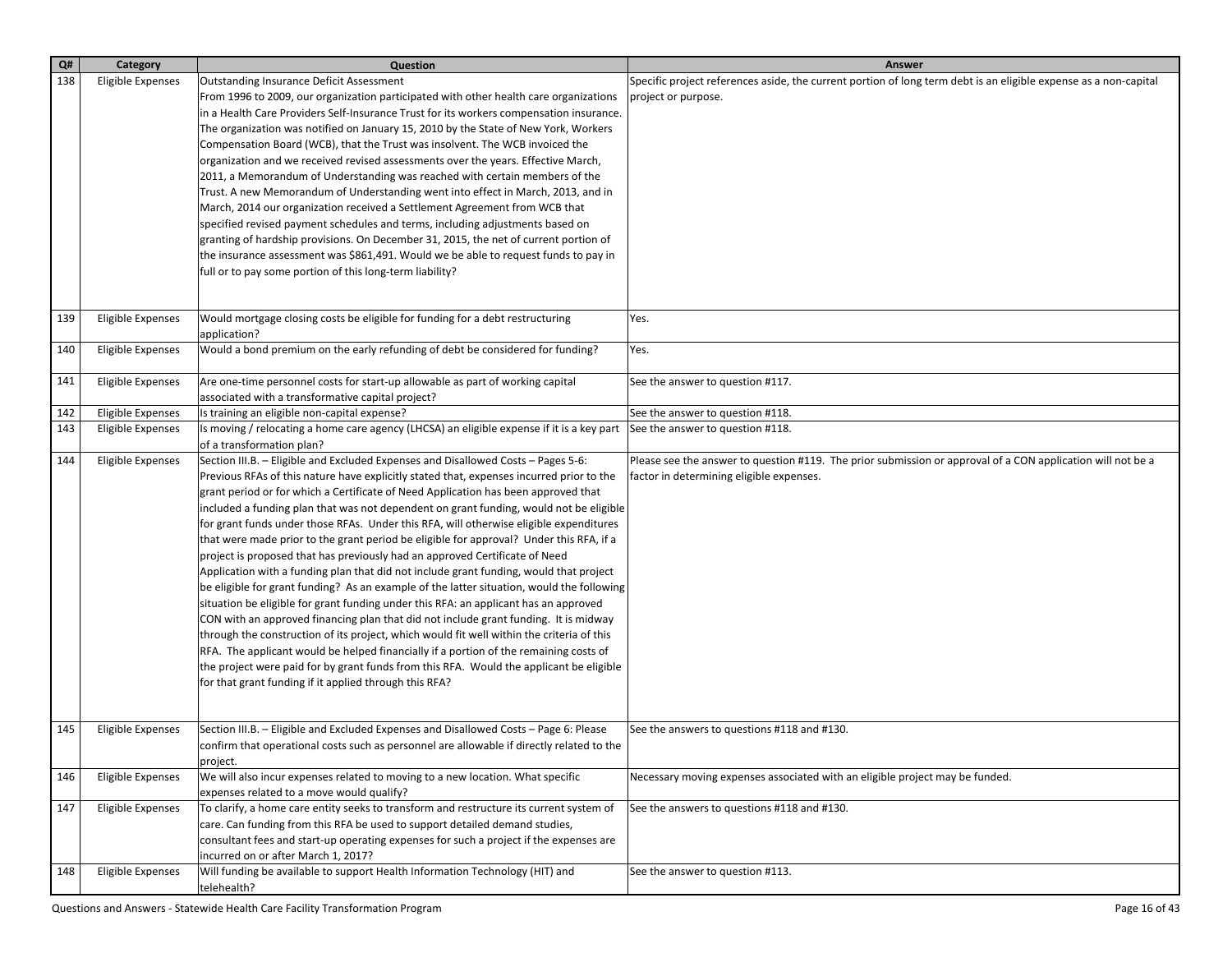| Q#  | Category                 | Question                                                                                                                                                                                                                                                                                                                                                                                                                                                                                                                                                                                                                                                                                             | Answer                                                                                                                     |
|-----|--------------------------|------------------------------------------------------------------------------------------------------------------------------------------------------------------------------------------------------------------------------------------------------------------------------------------------------------------------------------------------------------------------------------------------------------------------------------------------------------------------------------------------------------------------------------------------------------------------------------------------------------------------------------------------------------------------------------------------------|----------------------------------------------------------------------------------------------------------------------------|
| 149 | <b>Eligible Expenses</b> | Its it a requirement that the funds be spent directly on the clinic or can they be spent on There is insufficient information provided to address this question.<br>other organizational priorities?                                                                                                                                                                                                                                                                                                                                                                                                                                                                                                 |                                                                                                                            |
| 150 | <b>Eligible Expenses</b> | Would purchasing a practice (i.e. an Article 28) be considered an eligible capital<br>expense? Would this qualify as an asset acquisition, even if the physical clinic site is not<br>acquired?                                                                                                                                                                                                                                                                                                                                                                                                                                                                                                      | Yes, this acquisition may be an eligible capital expense.                                                                  |
| 151 | <b>Eligible Expenses</b> | If we, a skilled nursing and rehabilitation facility, include EMRs in our capital project,<br>may we include the training costs for this purchase in our budget? This will definitely<br>be an expensive budget item for us to train our staff.                                                                                                                                                                                                                                                                                                                                                                                                                                                      | See the answers to questions #113 and #130.                                                                                |
| 152 | <b>Eligible Expenses</b> | If a Certified Home Health Agency needs to improve its ability to manage utilization and See the answer to question #113.<br>cost effectiveness with an enhanced electronic health record system, is that technology<br>an allowable capital expense under this program?                                                                                                                                                                                                                                                                                                                                                                                                                             |                                                                                                                            |
| 153 | <b>Eligible Expenses</b> | Can core building systems such as HVAC that are essential for operations and in need of Yes, this is an eligible capital expense.<br>replacement be justified as supporting a plan for care delivery transformation that<br>would not be able to occur if not housed within a sustainable environment?                                                                                                                                                                                                                                                                                                                                                                                               |                                                                                                                            |
| 154 | <b>Eligible Expenses</b> | Page 5, B. Eligible and Excluded Expenses and Disallowed Costs<br>1. Can we request funding for legal expenses associated with this project, for example<br>costs related to preparing to meet with community boards and or town representatives<br>about the location of a community provider?<br>2. Can we request funding to redeem existing tax exempt bonds?<br>3. Can we request funding for consultants who will work on getting approvals from<br>licensing and/or regulatory agencies about changing a location of services?                                                                                                                                                                | The answer to all three questions is Yes.                                                                                  |
| 155 | <b>Eligible Expenses</b> | We have a strong organization with solid financials. A smaller, weak organization will<br>be merging with us but they have significant debt issues that need to be addressed.<br>Elimination of that debt could substantially facilitate merger of the two entities.<br>a. They have a \$335,000 debt related to a Workers Compensation Trust settlement.<br>Could the SHCFTP funding be used to eliminate that liability?<br>b. Could the SHCFTP funding be used to settle their OMIG paybacks (that they have<br>already self-disclosed)?                                                                                                                                                          | Specific project references aside, such debt retirement may be funded.                                                     |
| 156 | <b>Eligible Expenses</b> | We would like to include expenses related to a capital project at a site that we own as<br>well as capital improvements at a second site that we lease. Would we be allowed to<br>include both as part of the overall project?                                                                                                                                                                                                                                                                                                                                                                                                                                                                       | Yes, if both site are integral to a single Plan/project.                                                                   |
| 157 | <b>Eligible Expenses</b> | Please see the following substantive questions,<br>Are the following considered eligible expenses for capital projects for this RFA: (RFA,<br>pages 5-6, section III B.)<br>a. Costs related to the selection of a replacement EMR system and the costs to train<br>employees on the new EMR system.<br>b. Costs associated with conversion of a CHAA's affiliate LHCSA agency from for-profit<br>to nonprofit status as part of restructuring for cost efficiencies (would these have to be<br>construction/renovation-only costs to be eligible for capital budget?)<br>c. Costs associated with joining a RHIO (e.g., initial investments for hardware, software,<br>membership, implementation). | a. See the answer to question #113.<br>b. See the answer to question #118 and #130.<br>c. See the answer to question #113. |
| 158 | <b>Eligible Expenses</b> | Are there any guidelines for what might be included in allowable costs in the "Other"<br>category in the Capital Based Budget in Attachment B-3?                                                                                                                                                                                                                                                                                                                                                                                                                                                                                                                                                     | No.                                                                                                                        |
| 159 | <b>Eligible Expenses</b> | Also the RFA notes Acquisitions as an allowable cost does this include real estate<br>purchases?                                                                                                                                                                                                                                                                                                                                                                                                                                                                                                                                                                                                     | Yes.                                                                                                                       |
| 160 | <b>Eligible Expenses</b> | Can the grant monies be used to for training and education?                                                                                                                                                                                                                                                                                                                                                                                                                                                                                                                                                                                                                                          | See the answer to question #130.                                                                                           |
| 161 | Eligible Expenses        | Can funds be used to renovate LEASED space rather than owned space?                                                                                                                                                                                                                                                                                                                                                                                                                                                                                                                                                                                                                                  | Yes.                                                                                                                       |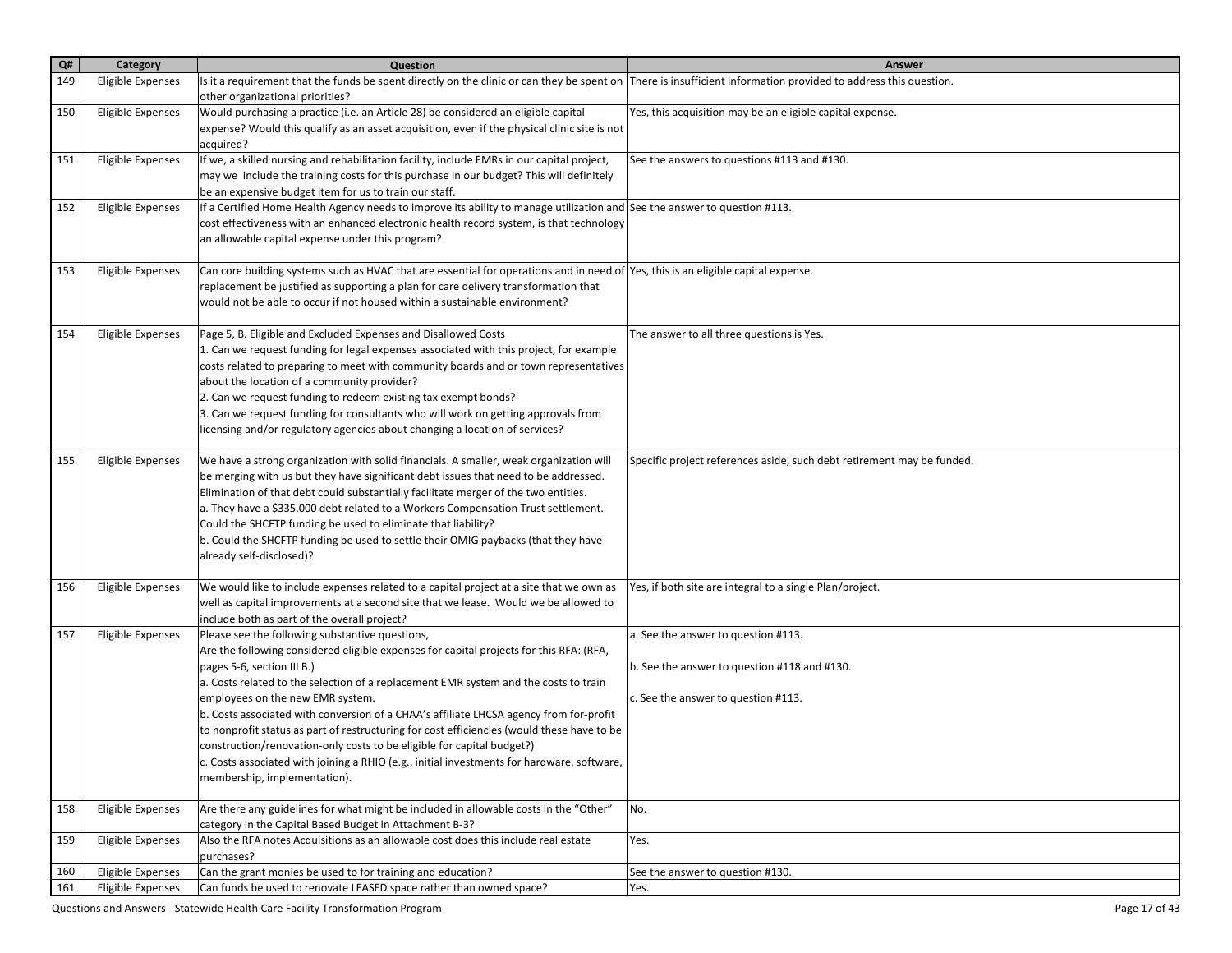| Q#  | Category                 | Question                                                                                                                  | Answer                                                                                                            |
|-----|--------------------------|---------------------------------------------------------------------------------------------------------------------------|-------------------------------------------------------------------------------------------------------------------|
| 162 | Eligible Expenses        | Can non-consumable supplies for the facility (e.g., furniture and electronic equipment)--See the answer to question #130. |                                                                                                                   |
|     |                          | which may not qualify as equipment based on unit cost--be purchased with this                                             |                                                                                                                   |
|     |                          | funding?                                                                                                                  |                                                                                                                   |
| 163 | Eligible Expenses        | Can funds be used to pay for fees to add a satellite clinic license to our current OASAS                                  | Yes.                                                                                                              |
|     |                          | license?                                                                                                                  |                                                                                                                   |
| 164 | Eligible Expenses        | I just listened in to the webinar and I believe you said that EHR system hardware would                                   | Yes, electronic health record hardware is generally a capital expense and is eligible for funding under this RFA. |
|     |                          | be an allowable capital cost. I just want to make sure that this would include software<br>las well.                      |                                                                                                                   |
| 165 | Eligible Expenses        | Are technology solutions that are purchased as capital expenditures eligible for the                                      | See the answer to question #113.                                                                                  |
|     |                          | award?                                                                                                                    |                                                                                                                   |
| 166 | Eligible Expenses        | Please provide examples of "general operating expenses directly connected to the                                          | See the answer to question #118 and #130.                                                                         |
|     |                          | Eligible Project" that are not excluded expenses.                                                                         |                                                                                                                   |
|     |                          | For example, if a current staffer is assigned to the new Project, can a portion of the                                    |                                                                                                                   |
|     |                          | person's salary be paid for under HCFTP funds? Can HCFTP funds be used to hire staff?                                     |                                                                                                                   |
|     |                          | If existing space and current staff are used, for example, could funds be used for                                        |                                                                                                                   |
|     |                          | renovations to the new space, training staff, educating consumers, developing clinical                                    |                                                                                                                   |
|     |                          | protocols and work flows, and creating IT linkages with partners?                                                         |                                                                                                                   |
|     |                          |                                                                                                                           |                                                                                                                   |
| 167 | <b>Eligible Expenses</b> | If awarded, will it be allowable for the organization to submit expenses for retroactive                                  | See the answer to question #119.                                                                                  |
|     |                          | reimbursement? If so, how far back may we expense costs to the award funding? Will                                        |                                                                                                                   |
|     |                          | we only be able to charge award funding to projects started on 3/1/2017 and after, or                                     |                                                                                                                   |
|     |                          | will we be able to apply funds to project funds incurred prior to the start date, for                                     |                                                                                                                   |
|     |                          | example back to 1/1/2017.                                                                                                 |                                                                                                                   |
| 168 | <b>Eligible Expenses</b> | Is software considered an eligible capital expense?                                                                       | See the answer to question #116.                                                                                  |
| 169 | Eligible Expenses        | Is software considered an eligible non-capital expense?                                                                   | See the answer to question #116.                                                                                  |
| 170 | Eligible Expenses        | Are personnel services related to software development an eligible non-capital<br>expense?                                | See the answer to question #116.                                                                                  |
| 171 | Eligible Expenses        | Are there any restrictions as to what type of debt refinancing is eligible? We are                                        | The costs associated with the refinancing of a seven year loan is an eligible expense for non-capital projects or |
|     |                          | interesting in applying for costs related to a 7-year loan refinancing as well as audit                                   | purposes.                                                                                                         |
|     |                          | payments, pension and capital financing. Are these eligible expenses?                                                     |                                                                                                                   |
|     |                          |                                                                                                                           |                                                                                                                   |
| 172 | Eligible Expenses        | We are interesting in applying for a project which would consolidate staff to a new                                       | Such expenses would be eligible.                                                                                  |
|     |                          | space. Are the following expenses eligible? Architect, engineering, minor construction,                                   |                                                                                                                   |
|     |                          | furniture and moving costs?                                                                                               |                                                                                                                   |
| 173 | Eligible Expenses        | Can the capital grant funds be used to purchase vehicles such as cars and or buses?                                       | Yes.                                                                                                              |
| 174 | Eligible Expenses        | Since most telemedicine companies lease their equipment instead of selling it, can the                                    | See the answer to question #113.                                                                                  |
|     |                          | capital lease expenses be included as a capital cost?                                                                     |                                                                                                                   |
| 175 | Eligible Expenses        | What are the requirements/restrictions for using this funding to renovate a leased                                        | Capital costs associated with the renovation of leased space are eligible.                                        |
|     |                          | property?                                                                                                                 |                                                                                                                   |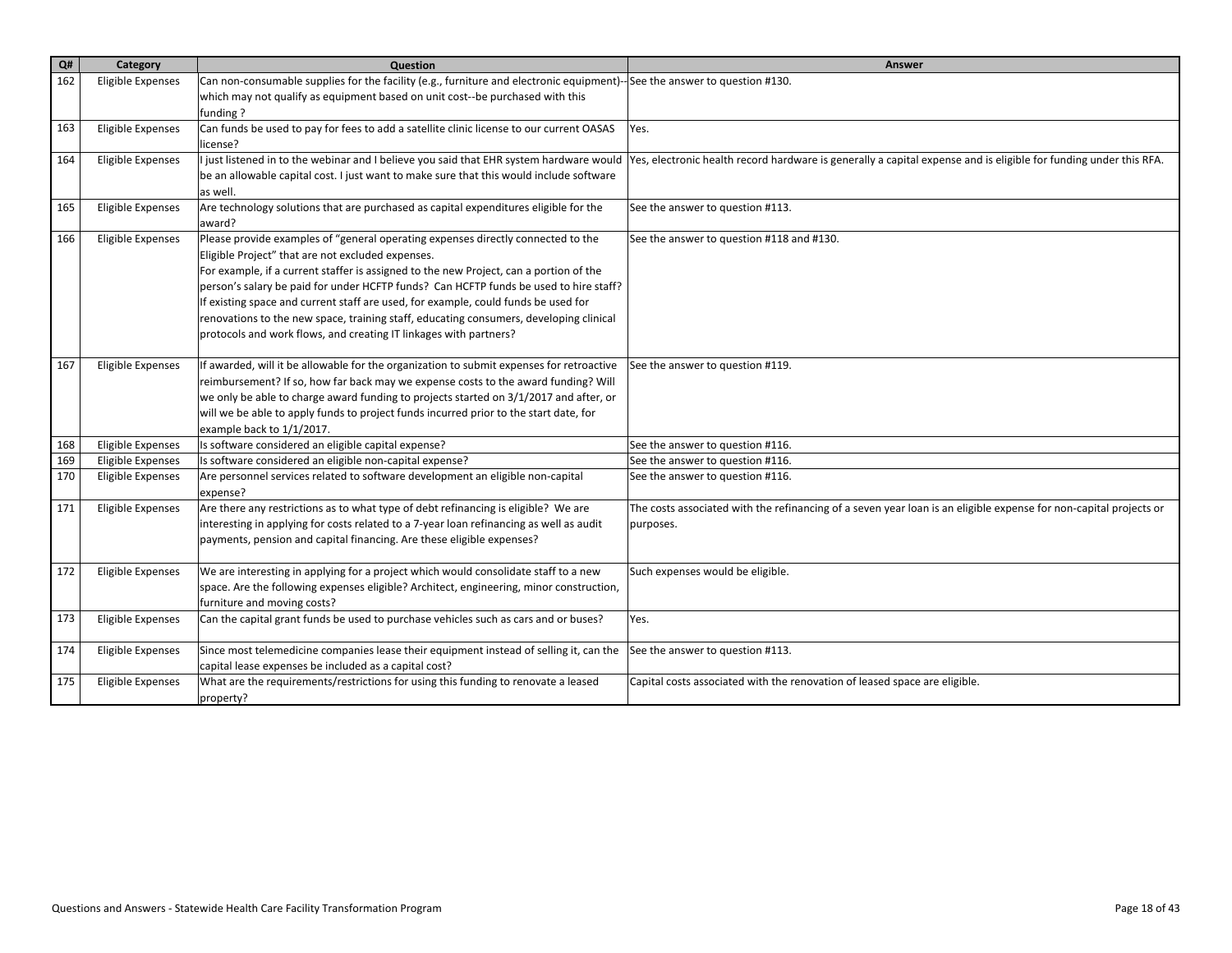| Q#  | Category          | Question                                                                                                                                                                                                                                                                                                                                                                                                                                                                                                                                                            | Answer                                                                                                                                                                                                                                                                                                                                                                      |
|-----|-------------------|---------------------------------------------------------------------------------------------------------------------------------------------------------------------------------------------------------------------------------------------------------------------------------------------------------------------------------------------------------------------------------------------------------------------------------------------------------------------------------------------------------------------------------------------------------------------|-----------------------------------------------------------------------------------------------------------------------------------------------------------------------------------------------------------------------------------------------------------------------------------------------------------------------------------------------------------------------------|
| 176 | Eligible Expenses | Our agency has both an Article 28 medical clinic and an Article 31 mental health clinic.<br>We also provide comprehensive wrap-around services to the clients served in the<br>clinics and will be providing care management services as a Care Management Agency<br>through the NYS Children's Health Home program. These services are central to our<br>ability to provide integrated, patient-centered health care delivery as part of the                                                                                                                       | Such capital expenses are eligible expenses.                                                                                                                                                                                                                                                                                                                                |
|     |                   | system of care ("the Plan") we are proposing. Our question involves capital<br>improvements to the space that houses the essential wrap-around services including<br>educational services, social services, recreation programming, parenting education, the<br>Care Managers, etc. These services are located on a different floor from the clinics but                                                                                                                                                                                                            |                                                                                                                                                                                                                                                                                                                                                                             |
|     |                   | clients move back and forth between these spaces during any given visit to the agency.<br>Would the costs of capital improvements to this space be an eligible expense?                                                                                                                                                                                                                                                                                                                                                                                             |                                                                                                                                                                                                                                                                                                                                                                             |
| 177 | Eligible Expenses | We would like to include as "equipment" or "asset acquisition" the cost of one or more  Yes.<br>wheelchair-accessible vans to transport patients who cannot use public transportation.<br>This will be important to assuring the ongoing availability and accessibility of health<br>care services for these individuals. Would this be an allowable cost?                                                                                                                                                                                                          |                                                                                                                                                                                                                                                                                                                                                                             |
| 178 | Eligible Expenses | Our agency owns a new Mobile Medical Van (MMU), an essential component of our<br>system of care in ensuring access to needed healthcare services by our target<br>population. The initial operating costs of this van are a financial burden to our agency<br>and funding of these expenses over the first years of its operation would greatly<br>contribute to improving the agency's financial condition as we ramp up its use and<br>begin to offset such costs through Medicaid revenues. Are any initial operating<br>expenses for the MMU an allowable cost? | See the answer to question #118.                                                                                                                                                                                                                                                                                                                                            |
| 179 | Eligible Expenses | As a part of a strategy to promote long term sustainability of the services provided, can See the answer to question #130.<br>we:<br>a) Include the cost of staff to increase the agency's fundraising capacity?<br>b) Include staff such as credentialed Family Peer Advocates for the purpose of<br>improving engagement and therefore show-rates at clinic appointments – ultimately<br>resulting in increased Medicaid revenue?                                                                                                                                 |                                                                                                                                                                                                                                                                                                                                                                             |
| 180 | Eligible Expenses | To finance the recent construction of our new healthcare facility housing A28 and A31<br>clinics, we currently have a line of credit with our bank, and a construction loan with an<br>outstanding balance. With regard to "debt restructuring and refinancing of long-term<br>liabilities," how is long-term defined? Is it possible to include any of the above<br>costs/debts which may be considered short-term liabilities?                                                                                                                                    | The short-term liabilities described are not eligible expenses. The current portion of long-term liabilities are<br>eligible expenses.                                                                                                                                                                                                                                      |
| 181 | Eligible Expenses | If portions of a project that have been completed but not paid for, are they eligible for<br>funding through SHCFTP?                                                                                                                                                                                                                                                                                                                                                                                                                                                | See the answer to question #119.                                                                                                                                                                                                                                                                                                                                            |
| 182 | Eligible Expenses | Is furniture considered an Eligible Project Expense?                                                                                                                                                                                                                                                                                                                                                                                                                                                                                                                | Yes                                                                                                                                                                                                                                                                                                                                                                         |
| 183 | Eligible Expenses | Are moving expenses associated with the project considered an Eligible Project<br>Expense or an Eligible Non-Capital Expense? i.e. general operating expenses directly<br>connected to the Eligible Project. Also, can you clarify what is meant by "to the extent<br>that funds are available pursuant to Section 1 of Part F of Chapter 59 of the Laws of<br>2016".                                                                                                                                                                                               | Moving expenses associated with an eligible capital project may be included as eligible expenses of the project.<br>There are limited funds available for non-capital projects or purposes, so to the extent funds remain after<br>considering the non-capital costs which may be part of projects that are mostly capital projects, non-capital<br>projects may be funded. |
| 184 | Eligible Expenses | Do the equipment costs referenced on RFA page 6 include technology - specifically IT<br>hardware and software?                                                                                                                                                                                                                                                                                                                                                                                                                                                      | See the answer to question #113.                                                                                                                                                                                                                                                                                                                                            |
| 185 | Eligible Expenses | We would like to know if the purchase of vehicles (cars or vans) for transporting our<br>clients to doctor appointments would be a valid purpose for (applying for) and<br>receiving Grant money?                                                                                                                                                                                                                                                                                                                                                                   | The purchase of vehicles is an eligible expense.                                                                                                                                                                                                                                                                                                                            |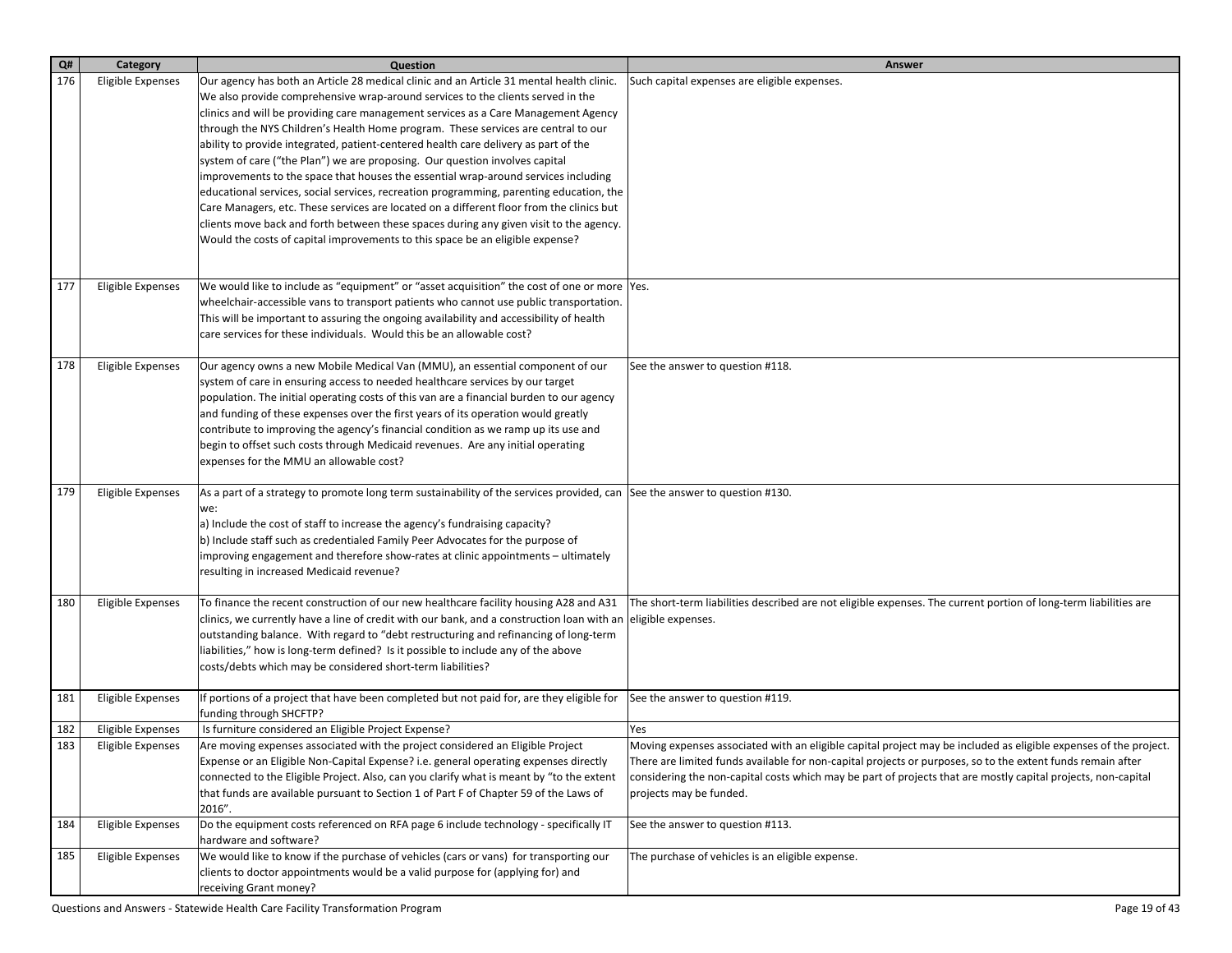| $\mathbf{Q}$ # | Category                 | Question                                                                                                                                                                                                                                                                                                                                                                                                                                                                                                                                                                                                                                                                                           | Answer                                                                                        |
|----------------|--------------------------|----------------------------------------------------------------------------------------------------------------------------------------------------------------------------------------------------------------------------------------------------------------------------------------------------------------------------------------------------------------------------------------------------------------------------------------------------------------------------------------------------------------------------------------------------------------------------------------------------------------------------------------------------------------------------------------------------|-----------------------------------------------------------------------------------------------|
| 186            | <b>Eligible Expenses</b> | Are these funds eligible to be used on construction of an Administrative location for a<br>Federally Qualified Health Center (FQHC)?<br>Our goal is to hopefully one day make a "campus" scenario with the piece of land that                                                                                                                                                                                                                                                                                                                                                                                                                                                                      | Construction costs are eligible expenses.                                                     |
| 187            | Eligible Expenses        | was acquired recently.<br>We are a federally qualified health center network located in Brooklyn. We are<br>interested in applying to this RFA to establish new school-based health centers in areas<br>of high need. Could you clarify whether capital /operating expenditures associated<br>with school-based health centers would be eligible?                                                                                                                                                                                                                                                                                                                                                  | To the extent that the project is primarily a capital project, such expenses may be eligible. |
| 188            | Eligible Expenses        | I understand from the webinar that expenses must be incurred after the contract date<br>of 3/1/17.<br>Can some expenses be ongoing, for example if an agency is joining with another which<br>will make our agency financially sustainable. We have already begin to incur expenses<br>relating to this consolidation.                                                                                                                                                                                                                                                                                                                                                                             | See the answer to question #119.                                                              |
| 189            | <b>Eligible Expenses</b> | In regards to debt restructuring, we are currently in the process of moving our article<br>28 Clinic to a new location in an effort to increase availability to our target population.<br>This move requires significant construction and cost. Are we eligible to request funding<br>to restructure our debt, even though much of these costs have already been incurred<br>prior to this application?                                                                                                                                                                                                                                                                                            | Debt restructuring expense is an eligible cost for non-capital projects or purposes.          |
| 190            | <b>Eligible Expenses</b> | Our organization was previously awarded a CRFP award for a lease. Could we apply to<br>the Transformation Program for purchase money to convert the lease and purchase the<br>property?                                                                                                                                                                                                                                                                                                                                                                                                                                                                                                            | Yes.                                                                                          |
| 191            | Eligible Project         | Our hospital submitted an Essential HC Provider RFA last year that was not funded. The Yes.<br>project was for the construction of a primary care/urgent care physician office to help<br>address the high need of patients for health care services in our county. We have<br>proceeded with the project despite not being funded and will be using a significant<br>amount of borrowed funds. We expect to draw down most of the funds by the second<br>quarter of 2017. Considering we were not funded last year for this critically important<br>project, the question is can we apply for this RFA and request debt service relief for the<br>debt we are now incurring to fund this project? |                                                                                               |
| 192            | Eligible Project         | Could non-capital operating funding be requested (via a separate application) to<br>support the start-up or ramp-up of an augmented CRFP project?                                                                                                                                                                                                                                                                                                                                                                                                                                                                                                                                                  | See the answer to question #130.                                                              |
| 193            | Eligible Project         | Restructuring: can the restructuring have taken place prior to the project being<br>submitted for consideration but has directly influenced the project plan and the need<br>for the grant funding which will transform the health facilities?                                                                                                                                                                                                                                                                                                                                                                                                                                                     | Restructuring expenses incurred prior to March 1, 2017 are not eligible expenses.             |
| 194            | Eligible Project         | Can a Licensed home care agency seek funding to restructure debt and in what way.<br>Provide example. Or fund mandates that are unfunded by the regulatory bodies. I.E.:<br>Over time, wage parity, living wage, ACA?                                                                                                                                                                                                                                                                                                                                                                                                                                                                              | See page 6 of the RFA.                                                                        |
| 195            | Eligible Project         | Can a Licensed Home care Agency apply for funding technologies that will promote<br>patient engagement and employee engagement?                                                                                                                                                                                                                                                                                                                                                                                                                                                                                                                                                                    | See the answer to question #113.                                                              |
| 196            | Eligible Project         | Can a mental health clinic apply for funding for expansion of clinic services to<br>underserved geographic locations?                                                                                                                                                                                                                                                                                                                                                                                                                                                                                                                                                                              | Yes, if it a capital project.                                                                 |
| 197            | Eligible Project         | Define what Debt restructuring would be?                                                                                                                                                                                                                                                                                                                                                                                                                                                                                                                                                                                                                                                           | See page 6 of the RFA.                                                                        |
| 198            | Eligible Project         | Can the funding be utilized to support complex care management services in a mental<br>health clinic? (Which is currently not reimbursable?)                                                                                                                                                                                                                                                                                                                                                                                                                                                                                                                                                       | See the answer to question #130.                                                              |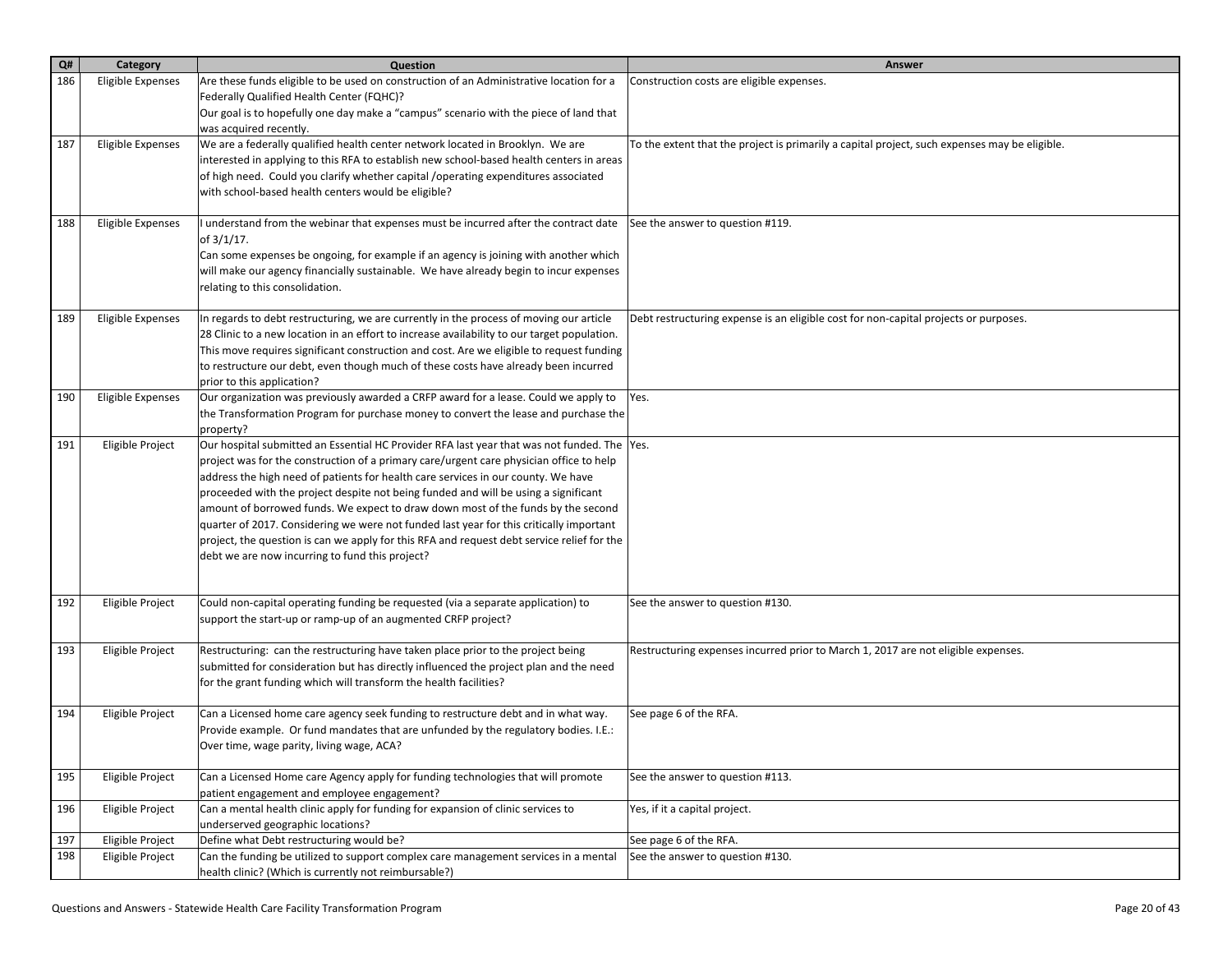| Q#  | Category                | Question                                                                                                                                                                                                                                                                                                                                                                                                                                                                                                                                                  | Answer                                                                                                                                                                                                                                                                                                                                                                                                                                                                                                                                                                                                                                                                                                                                                                                                                                                                                                                                                                                                                                    |
|-----|-------------------------|-----------------------------------------------------------------------------------------------------------------------------------------------------------------------------------------------------------------------------------------------------------------------------------------------------------------------------------------------------------------------------------------------------------------------------------------------------------------------------------------------------------------------------------------------------------|-------------------------------------------------------------------------------------------------------------------------------------------------------------------------------------------------------------------------------------------------------------------------------------------------------------------------------------------------------------------------------------------------------------------------------------------------------------------------------------------------------------------------------------------------------------------------------------------------------------------------------------------------------------------------------------------------------------------------------------------------------------------------------------------------------------------------------------------------------------------------------------------------------------------------------------------------------------------------------------------------------------------------------------------|
| 199 | Eligible Project        | Section V. Completing the Application<br>If this is a debt service application, what parts/components of the application apply vs.<br>a construction based project. Not all questions/parts are relevant.                                                                                                                                                                                                                                                                                                                                                 | The applicant may indicate "Not Applicable" to any question that does not apply to the project.                                                                                                                                                                                                                                                                                                                                                                                                                                                                                                                                                                                                                                                                                                                                                                                                                                                                                                                                           |
| 200 | Eligible Project        | If a project is multi-phased, can an applicant apply for a distinct aspect or phase of a<br>larger project and remain an eligible applicant for this RFA?                                                                                                                                                                                                                                                                                                                                                                                                 | Yes, an Eligible Applicant can apply for funding for a distinct phase of a larger project. The distinct phase of the<br>larger project must qualify as an Eligible Project.                                                                                                                                                                                                                                                                                                                                                                                                                                                                                                                                                                                                                                                                                                                                                                                                                                                               |
| 201 | Eligible Project        | Are multi-phase projects, which may have already initiated the early phases of a capital<br>project eligible for this RFA?                                                                                                                                                                                                                                                                                                                                                                                                                                | Yes, an Eligible Applicant can apply for funding for a distinct phase of a larger project. The distinct phase of the<br>larger project must qualify as an Eligible Project and only expenses determined allowable under the contract<br>budget and work plan and incurred on or after the start date of the contract of 3/1/17, may be vouchered for<br>reimbursement.                                                                                                                                                                                                                                                                                                                                                                                                                                                                                                                                                                                                                                                                    |
| 202 | Eligible Project        | We are very interested in pursuing funds from the Health Care Facility Transformation<br>Program . However, before we submit an application for consideration, I wanted to<br>know if we would be disallowed due to our project already having CON approval from<br>DOH ? We just broke ground on our transformation project for our nursing home(83<br>million), and it has a 3 year construction schedule. Please let me know if we would still<br>receive consideration before we undertake the effort to complete the grant<br>application. Thank you | There is nothing in the RFA to preclude an application for an Eligible Project that has already received CON<br>approval. However, only expenses determined allowable under the contract budget and work plan and incurred<br>on or after the start date of the contract of $3/1/17$ , may be vouchered for reimbursement.                                                                                                                                                                                                                                                                                                                                                                                                                                                                                                                                                                                                                                                                                                                |
| 203 | Eligible Project        | Would adding services to a residential health care facility, such as outpatient<br>rehabilitation, be an eligible project if it fulfills a health care need at the facility?                                                                                                                                                                                                                                                                                                                                                                              | Eligible Projects are outlined in Section III. Project Narrative/Workplan. The quality of the Eligible Project will be<br>judged based on how well it contributes to the Plan to enable the Eligible Applicant to achieve financial<br>sustainability and strengthen and protect continued access to health care services in the community.                                                                                                                                                                                                                                                                                                                                                                                                                                                                                                                                                                                                                                                                                               |
| 204 | Eligible Project        | Our organization is a community-based provider that operates five Article 28 licensed<br>health centers, and we are interested in applying for capital funds to renovate up to<br>three of our health centers that will enable us achieve more efficient patient flow,<br>improve patient access, and enhance the patient experience. Is it a requirement that all<br>proposed projects involve a merger, consolidation, acquisition, or other significant<br>restructuring activity, and/or partnership with another entity?                             | The quality of the Eligible Project will be judged based on how well it contributes to the Plan to enable the<br>Eligible Applicant to achieve financial sustainability and strengthen and protect continued access to health care<br>services in the community. As indicated in the SHCFTP RFA, creation of a financially sustainable system of care<br>should be associated with a merger, consolidation or significant restructuring activity. Restructuring activities<br>encompass a broad array of approaches. The quality of the Eligible Project will be judged based on how well it<br>contributes to the Plan to enable the Eligible Applicant to achieve financial sustainability and strengthen and<br>protect continued access to health care services in the community. As indicated in the SHCFTP RFA, creation of a<br>financially sustainable system of care should be associated with a merger, consolidation or significant<br>restructuring activity. Restructuring activities encompass a broad array of approaches. |
| 205 | Eligible Project        | Do projects have to be associated with a merger, consolidation or corporate<br>restructuring? If yes, how do you define each term?                                                                                                                                                                                                                                                                                                                                                                                                                        | The quality of the Eligible Project will be judged based on how well it contributes to the Plan to enable the<br>Eligible Applicant to achieve financial sustainability and strengthen and protect continued access to health care<br>services in the community. As indicated in the SHCFTP RFA, creation of a financially sustainable system of care<br>should be associated with a merger, consolidation or significant restructuring activity. Restructuring activities<br>encompass a broad array of approaches.                                                                                                                                                                                                                                                                                                                                                                                                                                                                                                                      |
| 206 | Eligible Project        | Do proposed projects have to be associated with a merger, consolidation or significant<br>corporate restructuring activity (that is part of an overall transformation plan intended<br>to create a financially sustainable system of care)? The CRFP funding opportunity did<br>not have this particular requirement.                                                                                                                                                                                                                                     | The quality of the Eligible Project will be judged based on how well it contributes to the Plan to enable the<br>Eligible Applicant to achieve financial sustainability and strengthen and protect continued access to health care<br>services in the community. As indicated in the SHCFTP RFA, creation of a financially sustainable system of care<br>should be associated with a merger, consolidation or significant restructuring activity. Restructuring activities<br>encompass a broad array of approaches. As you correctly indicate, the requirement for a Plan was not part of<br>the CRFP RFA.                                                                                                                                                                                                                                                                                                                                                                                                                               |
| 207 | <b>Eligible Project</b> | Can this funding be utilized to start a mental health partial hospital program? Or step<br>down program?                                                                                                                                                                                                                                                                                                                                                                                                                                                  | See the answers to questions #203 and #130.                                                                                                                                                                                                                                                                                                                                                                                                                                                                                                                                                                                                                                                                                                                                                                                                                                                                                                                                                                                               |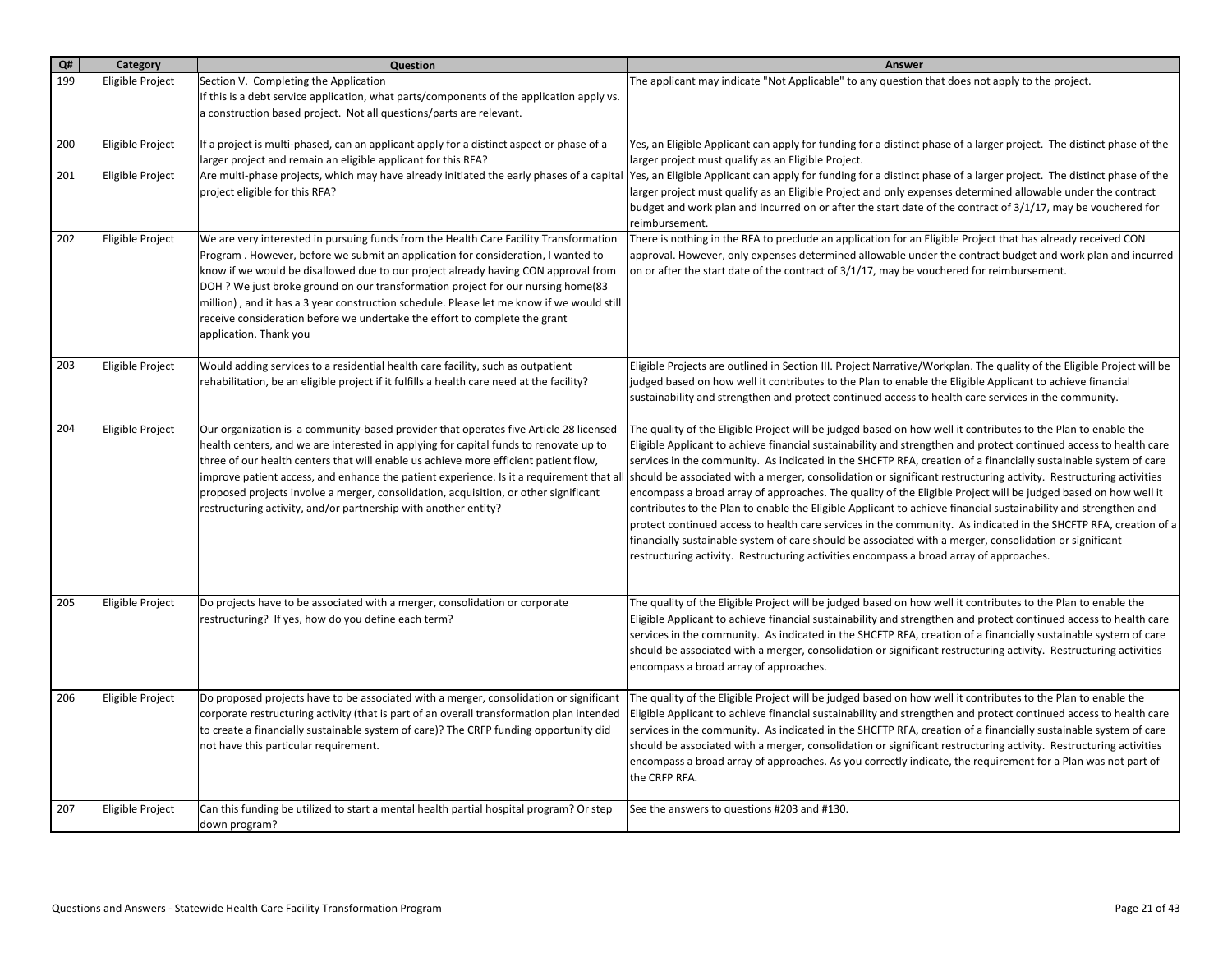| Q#         | Category                             | Question                                                                                                                                                                                                                                                                                                                                                                                                                                                                                                                                                                                                                                                                                                                                                                                                                                                                                                                                                                                                                                                                                                                                                                                                                                                                                                                                                                                                                                                                                                                                                              | Answer                                                                                                                                                                                                                                                                                                              |
|------------|--------------------------------------|-----------------------------------------------------------------------------------------------------------------------------------------------------------------------------------------------------------------------------------------------------------------------------------------------------------------------------------------------------------------------------------------------------------------------------------------------------------------------------------------------------------------------------------------------------------------------------------------------------------------------------------------------------------------------------------------------------------------------------------------------------------------------------------------------------------------------------------------------------------------------------------------------------------------------------------------------------------------------------------------------------------------------------------------------------------------------------------------------------------------------------------------------------------------------------------------------------------------------------------------------------------------------------------------------------------------------------------------------------------------------------------------------------------------------------------------------------------------------------------------------------------------------------------------------------------------------|---------------------------------------------------------------------------------------------------------------------------------------------------------------------------------------------------------------------------------------------------------------------------------------------------------------------|
| 208<br>209 | Eligible Project<br>Eligible Project | In Section 1 v., ii., Introduction, the RFA indicates that "elements of the plan should<br>include"" steps to be taken to create a sustainable system of care through a merger,<br>consolidation, acquisition or other significant restructuring activity and/or the<br>partnership or other relationship between the Eligible Applicant and a separate health<br>care facility or system(s) ("the Partner")" and "the nature of the relationship between<br>the Eligible Applicant and the Partner".<br>Please clarify whether the application must demonstrate a "partner" relationship as a<br>criteria for evaluation and whether, assuming the application meets all other<br>requirements, can be evaluation be determined in the "good" tier without a "partner"<br>relationship.<br>In Section II (b), Who May Apply, the RFA indicates that "residential health care                                                                                                                                                                                                                                                                                                                                                                                                                                                                                                                                                                                                                                                                                         | See the answer to question #206.<br>If the project is primarily a capital project, the costs may be eligible.                                                                                                                                                                                                       |
| 210        | Eligible Project                     | facilities licensed under Article 28 of the PHL" are acceptable types of organizations<br>within the requirements of the RFA.<br>Please clarify whether the an application proposing the conversion of a resident unit<br>that provides an improved therapeutic environment and care program for residents<br>with particular conditions (e.g. Dementia, Young Adults, etc.) would be acceptable<br>within the requirements of the RFA.<br>Section II - Who May Apply - Page 5 (also impacts Eligible Expenses): May an Article 28                                                                                                                                                                                                                                                                                                                                                                                                                                                                                                                                                                                                                                                                                                                                                                                                                                                                                                                                                                                                                                    | This project would be considered an Article 16 project and this procurement is not intended for Article 16                                                                                                                                                                                                          |
|            |                                      | RHCF apply for funding that it would use to construct space that would be used to<br>provide services under Article 16 OPWDD certification?                                                                                                                                                                                                                                                                                                                                                                                                                                                                                                                                                                                                                                                                                                                                                                                                                                                                                                                                                                                                                                                                                                                                                                                                                                                                                                                                                                                                                           | projects.                                                                                                                                                                                                                                                                                                           |
| 211        | Eligible Project                     | Section 4, The Project<br>As a general question, does the project need to be on land/property owned by the<br>Applicant?                                                                                                                                                                                                                                                                                                                                                                                                                                                                                                                                                                                                                                                                                                                                                                                                                                                                                                                                                                                                                                                                                                                                                                                                                                                                                                                                                                                                                                              | No.                                                                                                                                                                                                                                                                                                                 |
| 212        | Eligible Project                     | The center campus and buildings of our organization are owned by the Executive<br>Director and CEO of the Center. Our organization has been occupying all or part of this<br>property since 1994. The Center has been occupying the entire property consisting of<br>two historic buildings since the year 2000. Due to the increasing demands of our<br>community and the heroin epidemic we have maxed out the usable space in both these<br> buildings. We recently enclosed a large porch into another group / office and are in the<br>process of splitting another room in half. We are reaching a crisis situation in our lack<br>of new office space and the increasing demand for services.<br>We are proposing to utilize the grant money to replace a very large storage building in<br>the back of the property. We are proposing a 20' X 70 foot structure that will house<br>additional clinical offices, a physician medical suite, psychiatry office, a 20' X 20' group<br>/ training / community room / kitchen / reception booth/ and bathrooms. We are also<br>talking with the town to build a foot bridge over the creek at the rear of the property to<br>access the municipal parking lot for additional parking.<br>Our question is the following. The building and foot bridge will be used solely for the<br>Center. Can the Grant money be used for a building owned by the current owners and<br>leased to the Center? If not, how can this project be arranged. What are the legal<br>requirement to guarantee the mission of the grant. | While the project may be an eligible project, eligible applicants are limited to those noted in Section II of the<br>RFA. Awarded grant funds will be paid as reimbursement to eligible awardees after a contract is executed,<br>which notes the deliverables and conditions of the award.                         |
| 213        | Eligible Project                     | If the project involves a complex facility construction/renovation project, what<br>happens if there are changes from the submitted project plan over the 5 year project<br>period? How will changes in the project schedule affect reimbursement to the<br>awardee?                                                                                                                                                                                                                                                                                                                                                                                                                                                                                                                                                                                                                                                                                                                                                                                                                                                                                                                                                                                                                                                                                                                                                                                                                                                                                                  | Any change to an awarded project will be evaluated during the contract phase on a case by case basis. Contract<br>extensions which involve no cost increase to the project may be granted by the Department. As stated in the<br>RFA, the Department reserves its rights to decrease an award or not award a grant. |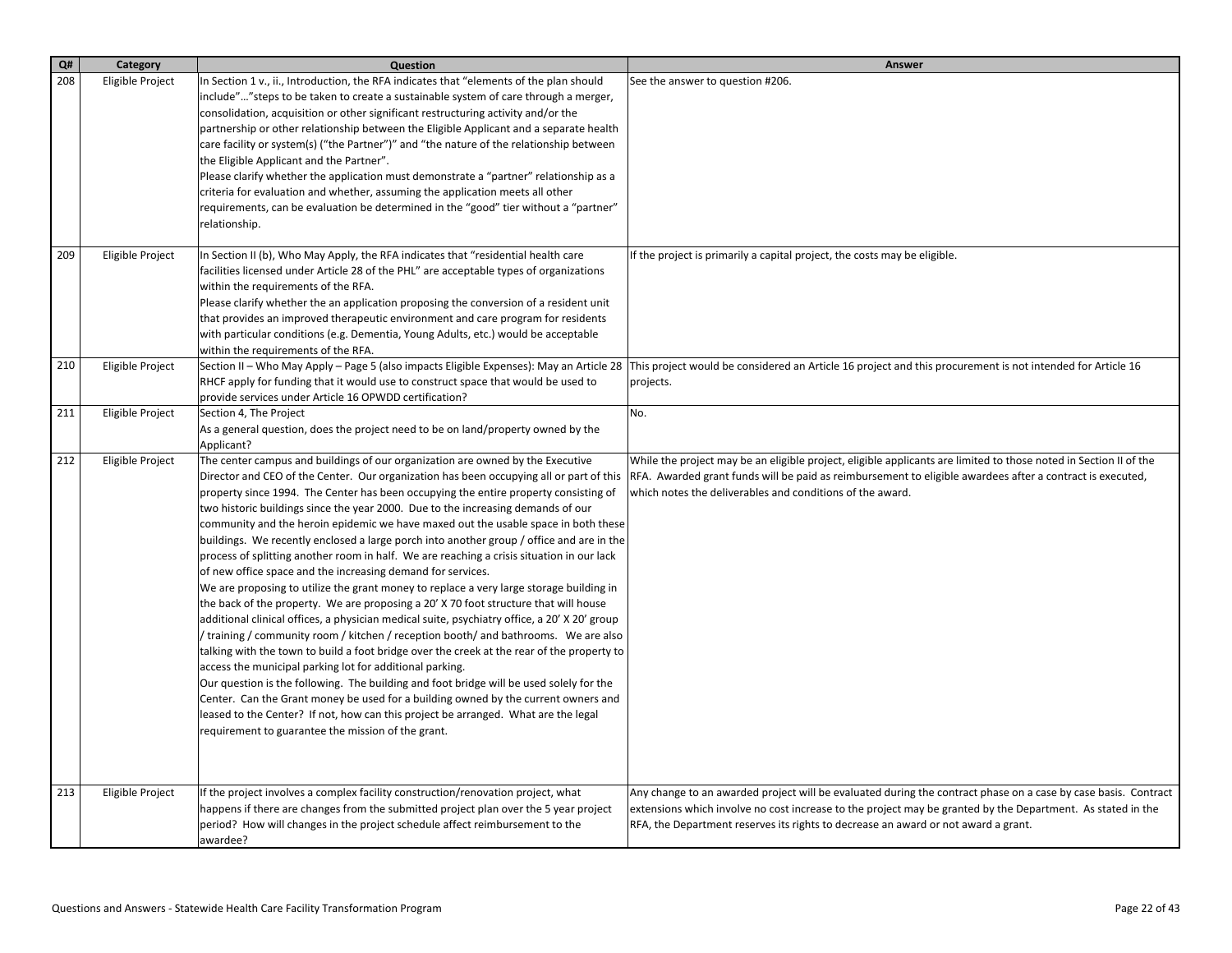| Q#  | Category         | Question                                                                                                                                                                                                                                                                                                                                                                                                                                                                                                                                                                                                                                                                                                                                                                                                                                                                                                                                                | Answer                                                                                                                                                                                                                                                                                                                                                               |
|-----|------------------|---------------------------------------------------------------------------------------------------------------------------------------------------------------------------------------------------------------------------------------------------------------------------------------------------------------------------------------------------------------------------------------------------------------------------------------------------------------------------------------------------------------------------------------------------------------------------------------------------------------------------------------------------------------------------------------------------------------------------------------------------------------------------------------------------------------------------------------------------------------------------------------------------------------------------------------------------------|----------------------------------------------------------------------------------------------------------------------------------------------------------------------------------------------------------------------------------------------------------------------------------------------------------------------------------------------------------------------|
| 214 | Eligible Project | If an applicant needs to expand their Art 31 clinic operation and wants to convert<br>existing space of another OMH licensed program, can debt retirement for an outdated,<br>fiscally risky program be combined with capital construction expenses to re-purpose<br>space for updated Art 31 clinic service delivery?                                                                                                                                                                                                                                                                                                                                                                                                                                                                                                                                                                                                                                  | Project specifics aside, non-capital projects related to capital projects may be eligible, but must be submitted as<br>a separate application.                                                                                                                                                                                                                       |
| 215 | Eligible Project | Please confirm that the funds can be used for technology, including electronic health<br>records, connectivity with other health care partners, telehealth.                                                                                                                                                                                                                                                                                                                                                                                                                                                                                                                                                                                                                                                                                                                                                                                             | See the answer to question #113.                                                                                                                                                                                                                                                                                                                                     |
| 216 | Eligible Project | Please confirm that the funds can be used for the cost of joining a Regional Health<br>Information Organization (RHIO).                                                                                                                                                                                                                                                                                                                                                                                                                                                                                                                                                                                                                                                                                                                                                                                                                                 | See the answers to questions #113 and #130.                                                                                                                                                                                                                                                                                                                          |
| 217 | Eligible Project | Question: Are investments in IT and IT security projects eligible for support?                                                                                                                                                                                                                                                                                                                                                                                                                                                                                                                                                                                                                                                                                                                                                                                                                                                                          | See the answer to question #113.                                                                                                                                                                                                                                                                                                                                     |
| 218 | Eligible Project | Are investments in electronic medical record systems eligible for support?                                                                                                                                                                                                                                                                                                                                                                                                                                                                                                                                                                                                                                                                                                                                                                                                                                                                              | See the answer to question #113.                                                                                                                                                                                                                                                                                                                                     |
| 219 | Eligible Project | Our federally qualified health center was created in 2013 as the result of a merger<br>between a family practice and a nonprofit social service provider. We will open a new<br>site in an underserved area in 2017. We will file a Certificate of Need application in<br>order for the site to become a NYS Article 28 Diagnostic and Treatment Center. We<br>view this expansion as the next step of the restructuring that began with the 2013<br>merger to create our FQHC.<br>The new site will help us sustain our core services, increase access to expanded<br>healthcare services in an underserved area, lower healthcare system costs, and expand<br>our capacity to generate additional revenues. SHCFTP funds would be used for<br>construction purposes at the new site. Would such a project be considered an<br>acceptable activity under SHCFTP?                                                                                       | Project specific elements aside, construction of a new Article 28 site by an established Article 28 provider is an<br>eligible project.                                                                                                                                                                                                                              |
| 220 | Eligible Project | We have approximately \$750,000 in outstanding debt (~\$400K Bank Capital/Equipment  Debt restructuring expense is an eligible cost for non-capital projects or purposes.<br>Loan; ~\$350K Promissory Note balance remaining on the nonprofit's purchase of the<br>family practice) as a result of the 2013 merger. Would these be eligible for debt<br>reduction through SHCFTP?                                                                                                                                                                                                                                                                                                                                                                                                                                                                                                                                                                       |                                                                                                                                                                                                                                                                                                                                                                      |
| 221 | Eligible Project | We submitted a CRFP proposal for a capital project that was subsequently submitted<br>and approved through the Certificate of Need process. Project has not yet begun.<br>Would this project still be considered for funding through this application?                                                                                                                                                                                                                                                                                                                                                                                                                                                                                                                                                                                                                                                                                                  | A project that was funded under the CRFP initiative is not eligible for this procurement. If the project was not<br>awarded a CRFP award, then the submission and/or approval of a CON application for the project is not a factor<br>in determining an eligible project.                                                                                            |
| 222 | Eligible Project | This is a three-(3)-part general question about project eligibility. Is a project eligible to<br>be funded through this Transformation Grant if:<br>a) A C.O.N. Application has already been submitted and is currently under review by<br>the NYSDOH, and the Application states it will be partially funded through cash equity,<br>but it does not specifically state it will be funded through the Transformation Grant?<br>b) A C.O.N. Application has already been submitted and approved by PHHPC, and the<br>project was to be partially funded through cash equity, but it does not specifically state<br>it will be funded through the Transformation Grant?<br>c) A C.O.N. Application has already been submitted and approved by PHHPC, the<br>project is under construction, and the project was approved to be partially funded with<br>equity, but it does not specifically state it will be funded through the Transformation<br>Grant? | The submission and/or approval of a CON application for the project is not a factor in determining an eligible<br>project. Also see the answer to question #130.                                                                                                                                                                                                     |
| 223 | Eligible Project | Page 19, 3. The Plan<br>1. If we are contemplating purchasing an asset vs. renting a new space to provide<br>services, do we need to specify either in the application? If we are considering both do<br>we need to submit 2 separate applications?                                                                                                                                                                                                                                                                                                                                                                                                                                                                                                                                                                                                                                                                                                     | An applicant should put forward a complete application that best represents an intended project. The quality of<br>the Eligible Project will be judged based on how well it contributes to the Plan to enable the Eligible Applicant to<br>achieve financial sustainability and strengthen and protect continued access to health care services in the<br>community. |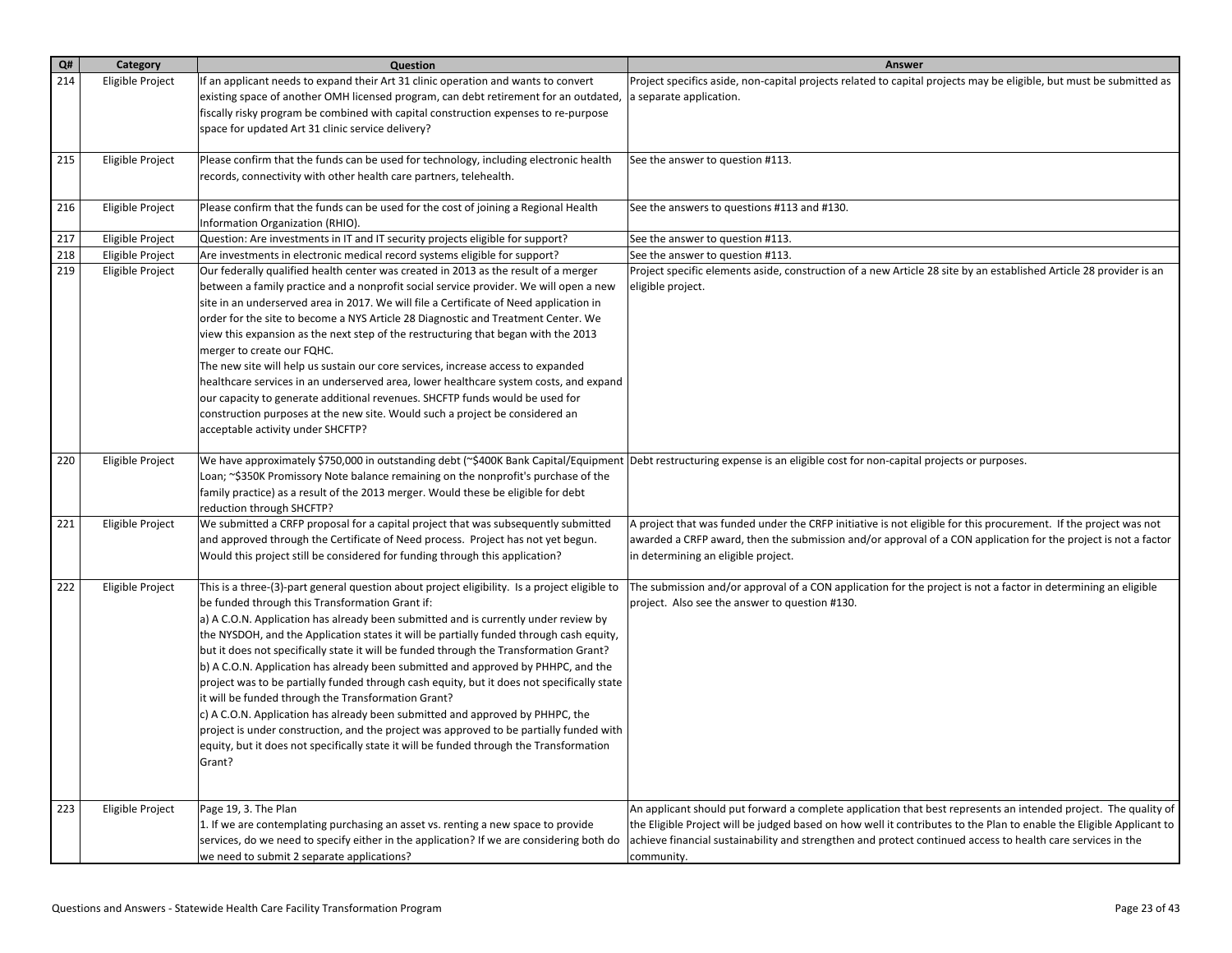| Q#  | Category         | Question                                                                                                                                                                                                                                                                                                                                                                                                                                                                                                                                                                                                                                                                                                                                                                                                                                                                                                     | Answer                                                                                                                                                                                                                              |
|-----|------------------|--------------------------------------------------------------------------------------------------------------------------------------------------------------------------------------------------------------------------------------------------------------------------------------------------------------------------------------------------------------------------------------------------------------------------------------------------------------------------------------------------------------------------------------------------------------------------------------------------------------------------------------------------------------------------------------------------------------------------------------------------------------------------------------------------------------------------------------------------------------------------------------------------------------|-------------------------------------------------------------------------------------------------------------------------------------------------------------------------------------------------------------------------------------|
| 224 | Eligible Project | Page 21, 10. Plan and Project Timeline<br>Do we need to include the new address for the move of a community provider in the                                                                                                                                                                                                                                                                                                                                                                                                                                                                                                                                                                                                                                                                                                                                                                                  | The current address of the Eligible Applicant should be provided at time of application. The future address<br>should be included as part of the application, if possible, or a description of the targeted geographic region to be |
|     |                  | application or can part of the proposal request timeline be to identify a new location?                                                                                                                                                                                                                                                                                                                                                                                                                                                                                                                                                                                                                                                                                                                                                                                                                      | served.                                                                                                                                                                                                                             |
| 225 | Eligible Project | For a capital project, what is the minimum length for site control of a rented property?                                                                                                                                                                                                                                                                                                                                                                                                                                                                                                                                                                                                                                                                                                                                                                                                                     | There is no minimum length of time for site control of a rented property in the RFA. However, if CON approval is<br>required, 10 years is the minimum length required for demonstrating site control.                               |
| 226 | Eligible Project | Can the RFA capital funds be utilized to accelerate the retirement of a Defined Benefit<br>Pension Plan (currently frozen) that is creating growing financial pressure with future<br>liabilities growing, and impacting the financial stability of the applicant?                                                                                                                                                                                                                                                                                                                                                                                                                                                                                                                                                                                                                                           | Please see page 6 of the RFA for non-capital projects and purposes.                                                                                                                                                                 |
| 227 | Eligible Project | We are a large nonprofit human services agency in Nassau County and we are<br>interested in submitting a funding application for the Statewide Health Care Facility<br>Transformation Project. We are eligible to apply because we have two licensed Article<br>32 alcohol and substance abuse treatment clinic.<br>A substantial number of the individuals and families served throughout our agency are<br>Medicaid eligible clients who, historically, are over-reliant on hospital emergency<br>departments for care. Our community-based services are aligned with DSSRIP's<br>definition of the "social determinants of health" and we would utilize grant funds to<br>help increase their access and accessibility to outpatient treatment services.<br>Will we be allowed to use grant funds for this broader purpose or can those funds only<br>be used to support the specific Article 32 clinics? | Capital costs associated with an Article 32 clinic constitute an eligible project.                                                                                                                                                  |
| 228 | Eligible Project | Can you clarify whether an organization that did receive a CRFP grant to build out the<br>first phase of a new FQHC diagnostic and treatment center will receive consideration<br>for a proposal submitted for this RFA to substantially increase the DTC capacity and<br>scope of services by building out the remaining space at the site. Community data<br>supports the need for more services, but we are trying to determine if a proposal by a<br>CRFP awardee would be given relatively low priority.                                                                                                                                                                                                                                                                                                                                                                                                | A project that was funded under the CRFP initiative is not eligible for this procurement.                                                                                                                                           |
| 229 | Eligible Project | Adult care facilities are not eligible for this grant, but could the renovation of an<br>existing nursing home into assisted living (ALR) and ALP beds qualify for funding?                                                                                                                                                                                                                                                                                                                                                                                                                                                                                                                                                                                                                                                                                                                                  | Projects for adult care facilities are not eligible projects.                                                                                                                                                                       |
| 230 | Eligible Project | If the applicant has applied for a CON for a given capital project, is that project<br>ineligible?                                                                                                                                                                                                                                                                                                                                                                                                                                                                                                                                                                                                                                                                                                                                                                                                           | The submission and/or approval of a CON application for the project is not a factor in determining an eligible<br>project.                                                                                                          |
| 231 | Eligible Project | Will projects that offer community alternatives to addressing behavioral health crises<br>and are aligned with their local PPS goals to reduce inpatient and emergency service<br>use be eligible for funding such as community crisis respite programs?                                                                                                                                                                                                                                                                                                                                                                                                                                                                                                                                                                                                                                                     | See the answer to question #130.                                                                                                                                                                                                    |
| 232 | Eligible Project | Can an Article 31 provider apply for capital funds for an adult or adolescent crisis<br>respite program, which is not a service within the scope of their Article 31 license, but<br>are aligned with the local PPS' goals and projects?                                                                                                                                                                                                                                                                                                                                                                                                                                                                                                                                                                                                                                                                     | The described project does not appear to be an eligible project.                                                                                                                                                                    |
| 233 | Eligible Project | Do projects have to be associated with a merger, consolidation or corporate<br>restructuring? If yes, how do you define each term?                                                                                                                                                                                                                                                                                                                                                                                                                                                                                                                                                                                                                                                                                                                                                                           | No.                                                                                                                                                                                                                                 |
| 234 | Eligible Project | Would adding services to a residential health care facility, such as outpatient<br>rehabilitation, be an eligible project if it fulfills a health care need at the facility?                                                                                                                                                                                                                                                                                                                                                                                                                                                                                                                                                                                                                                                                                                                                 | See the answer to question #130.                                                                                                                                                                                                    |
| 235 | Eligible Project | Regarding Eligible Projects; would the costs associated with the closure of a facility<br>(nursing home) and a reduction in the number of available beds in a community, be<br>eligible expenses for funding through this RFA?                                                                                                                                                                                                                                                                                                                                                                                                                                                                                                                                                                                                                                                                               | See the answer to question #130.                                                                                                                                                                                                    |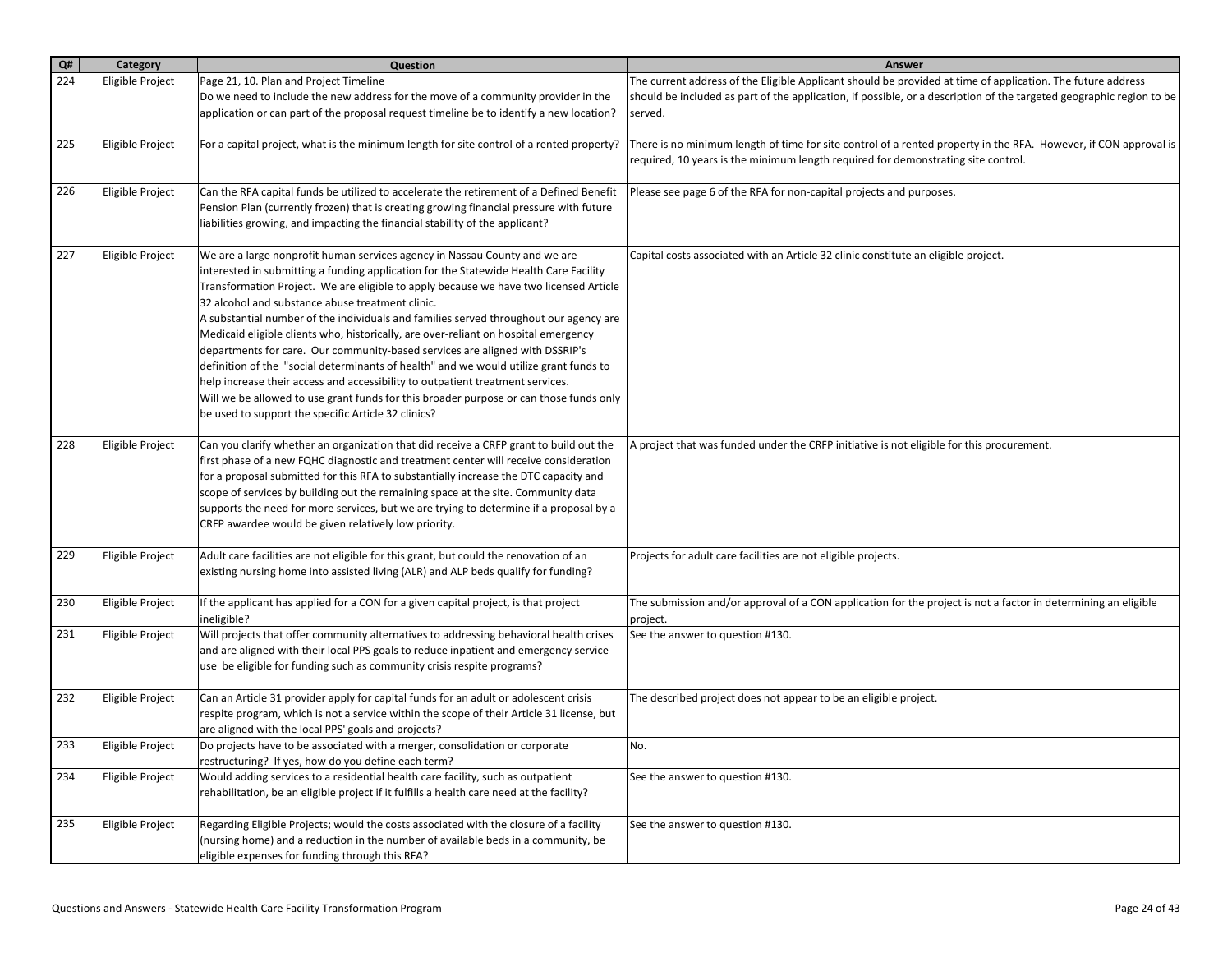| Q#  | Category                  | Question                                                                                                                                                                                                                                                                                                                                                                                                                                                     | Answer                                                                                                                                                                                                                                                                                                                                                                                                                                                                                                                                                                                                                                                                                                                                                                                                                                                                                                                                                                              |
|-----|---------------------------|--------------------------------------------------------------------------------------------------------------------------------------------------------------------------------------------------------------------------------------------------------------------------------------------------------------------------------------------------------------------------------------------------------------------------------------------------------------|-------------------------------------------------------------------------------------------------------------------------------------------------------------------------------------------------------------------------------------------------------------------------------------------------------------------------------------------------------------------------------------------------------------------------------------------------------------------------------------------------------------------------------------------------------------------------------------------------------------------------------------------------------------------------------------------------------------------------------------------------------------------------------------------------------------------------------------------------------------------------------------------------------------------------------------------------------------------------------------|
| 236 | Eligible Project          | Please advise if a project involving Telehealth setup and support would qualify for<br>funding via the Statewide Health Care Facility Transformation Program                                                                                                                                                                                                                                                                                                 | See the answer to question #113.                                                                                                                                                                                                                                                                                                                                                                                                                                                                                                                                                                                                                                                                                                                                                                                                                                                                                                                                                    |
| 237 | Eligible Project          | The program will target a specific population: children on Medicaid with medical<br>and/or behavioral complexity. This will include those who are served by our agency<br>and by other child welfare agencies, and children enrolled in the NYS Children's Health<br>Home program who are receiving care management services from us. These children<br>reside across the five boroughs of NYC. Is this an appropriate "core population" for<br>these funds? | It is difficult to determine based on the information provided. Information is first needed on whether the<br>applicant is an Eligible Applicant (II. Who May Apply) and if the project is an Eligible Project (III. Project<br>Narrative/Work plan) under the requirements outlined in the RFA.                                                                                                                                                                                                                                                                                                                                                                                                                                                                                                                                                                                                                                                                                    |
| 238 | Eligible Provider         | Regarding eligibility, is there any option for a community based provider of behavioral,<br>health and social services - representing the community accessibility and health care<br>integration goals discussed in the RFA - but not currently operating under the specific<br>State licenses listed in the RFA? Services are offered under the auspices of OCFS and<br>OPWD, and funded in part by Medicaid.                                               | See Section II (Who May Apply) and Section III (Project Narrative/Work plan). There will be no deviation from<br>the requirements outlined in the RFA.                                                                                                                                                                                                                                                                                                                                                                                                                                                                                                                                                                                                                                                                                                                                                                                                                              |
| 239 | <b>Evaluation Process</b> | Is the expectation of this funding a return of RHCF beds? To this end, would a proposal<br>that included a return (closure) of RHCF beds be viewed more favorably?                                                                                                                                                                                                                                                                                           | It is not a requirement that RHCF beds be closed. The goals of the SHCFTP are to strengthen and protect the<br>continued access to health care services in communities throughout New York State and facilitate the financial<br>sustainability of these health care providers through mergers, consolidation and restructuring activities. It is the<br>responsibility of the Applicant to articulate in their Plan and Project how to best accomplish these goals.                                                                                                                                                                                                                                                                                                                                                                                                                                                                                                                |
| 240 | <b>Evaluation Process</b> | How does the Evaluation Criteria [section III(c) on page 7 of the RFA] fit into the overall<br>prioritization of applications? Please confirm that an entity's application won't be<br>ranked according to whether it complies with each of the listed criteria.                                                                                                                                                                                             | The Evaluation Criteria on page 7 of the RFA is an essential part of the application review process used to<br>determine awards. The overall prioritization of awards, however, includes review of the technical and financial<br>components of the applications and consideration of any information obtained from other sources.                                                                                                                                                                                                                                                                                                                                                                                                                                                                                                                                                                                                                                                  |
| 241 | <b>Evaluation Process</b> | If an applicant ranked "poor" and showed financial instability but was in a geographic<br>area that was in tremendous need for home care, could the unmet need for services<br>trump the applicant's tier ranking and enable the organization to receive an award over<br>applicant(s) in the "good" or "acceptable" tiers?                                                                                                                                  | This is a discretionary program. The goals of the SHCFTP are to strengthen and protect the continued access to<br>health care services in communities throughout New York State and facilitate the financial sustainability of these<br>health care providers through mergers, consolidation and restructuring activities. The strength of an<br>application and the likelihood that it will be evaluated positively is largely dependent on the overall approach<br>taken by the applicant to improve their long-term financial sustainability and/or protect and strengthen access<br>to health care services in the community. Assignment to either a "Good", "Acceptable", or "Poor" tier is based<br>on an evaluation of the technical and financial components of the applications and consideration of any<br>information obtained by the DOH Review Team from other sources. Awards will be made first to applications<br>ranked as "Good", then "Acceptable", then "Poor". |
| 242 | <b>Evaluation Process</b> | For Diagnostic and Treatment Centers that provide both behavioral health and primary<br>care services, will the scoring criteria of the RFA reflect the fact that these essential<br>community providers provide multiple essential health services and meet multiple<br>community needs?                                                                                                                                                                    | See answer to question #241.                                                                                                                                                                                                                                                                                                                                                                                                                                                                                                                                                                                                                                                                                                                                                                                                                                                                                                                                                        |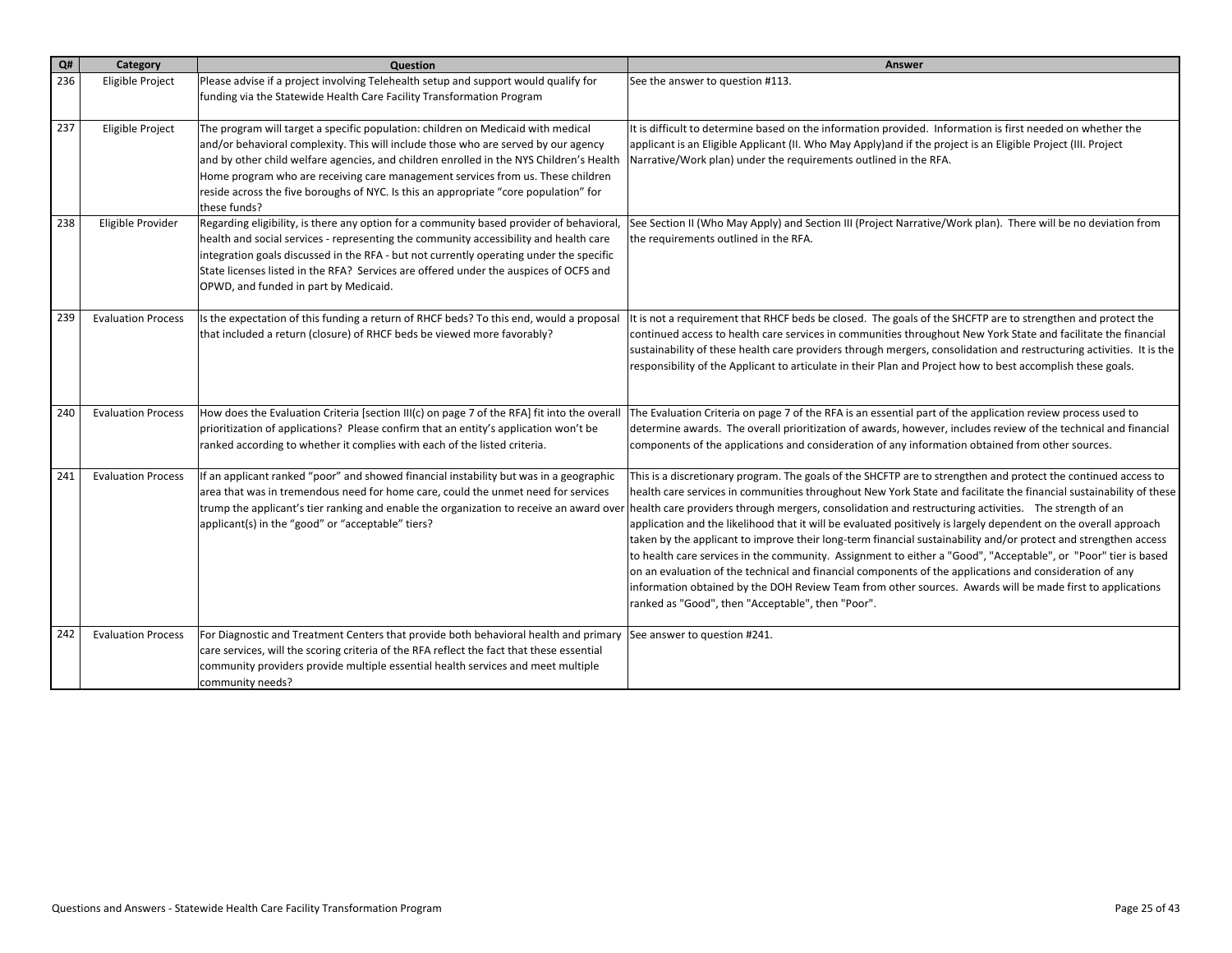| Q#  | Category                     | Question                                                                                                                                                                                                                                                                                                                                                                                                                                                                                                                                                                                                                                                                                                                                                                                                                                                                                                                                                                                                                                                                                       | Answer                                                                                                                                                                                                                                                                                                                                                                                                                                                                                                                                                                                                                            |
|-----|------------------------------|------------------------------------------------------------------------------------------------------------------------------------------------------------------------------------------------------------------------------------------------------------------------------------------------------------------------------------------------------------------------------------------------------------------------------------------------------------------------------------------------------------------------------------------------------------------------------------------------------------------------------------------------------------------------------------------------------------------------------------------------------------------------------------------------------------------------------------------------------------------------------------------------------------------------------------------------------------------------------------------------------------------------------------------------------------------------------------------------|-----------------------------------------------------------------------------------------------------------------------------------------------------------------------------------------------------------------------------------------------------------------------------------------------------------------------------------------------------------------------------------------------------------------------------------------------------------------------------------------------------------------------------------------------------------------------------------------------------------------------------------|
| 243 | <b>Evaluation Process</b>    | Community based providers tend to be more focused on creating and expanding access<br>in areas that are under-developed or under-resourced, as opposed to right sizing<br>through restructuring/consolidating. How will projects that focus primarily on creating<br>additional access and do not include a restructuring or consolidating component be<br>ranked? Does "transformation" include expanding capacity and access by creating new corporate restructuring for the purposes of this Grant.<br>opportunities? For example, would a new EHR system that allows a provider to<br>increase capacity, or the opening of a new site be considered "transformation" for<br>purposes of the RFA? Would a community-based provider who is proposing a project<br>that is based solely or primarily with its own organization qualify for funding? Would<br>projects that include partnerships between community based providers that bill<br>Medicaid and non-Medicaid billing community based providers, or partnerships<br>between several community based providers qualify for funding? | The goals of the SHCFTP are to strengthen and protect the continued access to health care services in<br>communities throughout New York State and facilitate the financial sustainability of these health care providers<br>through mergers, consolidation and restructuring activities. The Plan should describe plans for a merger,<br>consolidation or significant corporate restructuring activities. The Department is using a broad interpretation of                                                                                                                                                                      |
| 244 | <b>Evaluation Process</b>    | Is it beneficial for the applicant to have any kind of working relationship with a DSRIP<br>PPS as part of their plan (being that the applicant is not itself a DSRIP provider)? Why or<br>why not? And how does this relate to the preference bestowed upon applicants who<br>can demonstrate having alternate sources of funding/revenue to cover costs?                                                                                                                                                                                                                                                                                                                                                                                                                                                                                                                                                                                                                                                                                                                                     | Submitted projects should align with DSRIP, but it is not a requirement of the RFA that they demonstrate a<br>working relationship with a DSRIP PPS.                                                                                                                                                                                                                                                                                                                                                                                                                                                                              |
| 245 | <b>Evaluation Process</b>    | Will organizations that can show significant financial need receive a funding<br>preference?                                                                                                                                                                                                                                                                                                                                                                                                                                                                                                                                                                                                                                                                                                                                                                                                                                                                                                                                                                                                   | This is a discretionary program. The goals of the SHCFTP are to strengthen and protect the continued access to<br>health care services in communities throughout New York State and facilitate the financial sustainability of these<br>health care providers through mergers, consolidation and restructuring activities. The strength of an<br>application and the likelihood that it will be evaluated positively is largely dependent on the overall approach<br>taken by the applicant to improve their long-term financial sustainability and/or protect and strengthen access<br>to health care services in the community. |
| 246 | <b>Evaluation Process</b>    | Is there a rubric for scoring that can be made available.                                                                                                                                                                                                                                                                                                                                                                                                                                                                                                                                                                                                                                                                                                                                                                                                                                                                                                                                                                                                                                      | No, this is a discretionary program. See the answer to question #241.                                                                                                                                                                                                                                                                                                                                                                                                                                                                                                                                                             |
| 247 | <b>Financial Projections</b> | Financial template:<br>. We want to confirm our understanding that the financial projections are for the<br>entire applicant organization, not just the site where the capital project is occurring.<br>• Will we be required to complete similar financial projections in subsequent project<br>years as a reporting requirement?                                                                                                                                                                                                                                                                                                                                                                                                                                                                                                                                                                                                                                                                                                                                                             | A. Current and Previous Year financial information provided by the applicant must reconcile with the two most<br>recent certified financial statements provided with the application. The projected years must align with what is<br>reported in the Current and Previous year and should document the impact the proposed Project/ Plan.<br>B. At this time financial projections are not a reporting requirement of the contract.                                                                                                                                                                                               |
| 248 | <b>Financial Stability</b>   | Several home care agencies have financially struggled as a result of the move to<br>mandatory managed care due to delays in authorizations, a lack of uniform billing rate<br>codes and timely claims payment. An inability to demonstrate three years of financial<br>stability could seemingly negatively impact their application (RFA, Page 20, number 7).<br>Please clarify.                                                                                                                                                                                                                                                                                                                                                                                                                                                                                                                                                                                                                                                                                                              | The financial stability of the applicant will be evaluated in the context of how the Plan and the eligible project<br>help ensure the long term feasibility of the organization and the continued delivery of needed health care<br>services.                                                                                                                                                                                                                                                                                                                                                                                     |
| 249 | <b>Financial Statements</b>  | Should we include three years of audited financial statements for both the Eligible<br>Applicant (financially stable) as well as the Partner agency (financially struggling) that is<br>merging with us?                                                                                                                                                                                                                                                                                                                                                                                                                                                                                                                                                                                                                                                                                                                                                                                                                                                                                       | The eligible Applicant is required to submit three year of audited financial statements. It is not a requirement of<br>the RFA to submit three years of Financial Statements of the partner agency that is potentially going to merge<br>with the Applicant. To the extent that the financial information of the proposed partner agency supports your<br>application the financial information can be submitted or as supporting documentation to the application.                                                                                                                                                               |
| 250 | <b>Financial Status</b>      | Section I - Introduction - Page 3: if an applicant is presently "financially sustainable",<br>but the proposed project will make it more financially sustainable, and the applicant is<br>otherwise an Eligible Applicant, can the applicant's Plan, if otherwise acceptable,<br>receive funding?                                                                                                                                                                                                                                                                                                                                                                                                                                                                                                                                                                                                                                                                                                                                                                                              | Yes                                                                                                                                                                                                                                                                                                                                                                                                                                                                                                                                                                                                                               |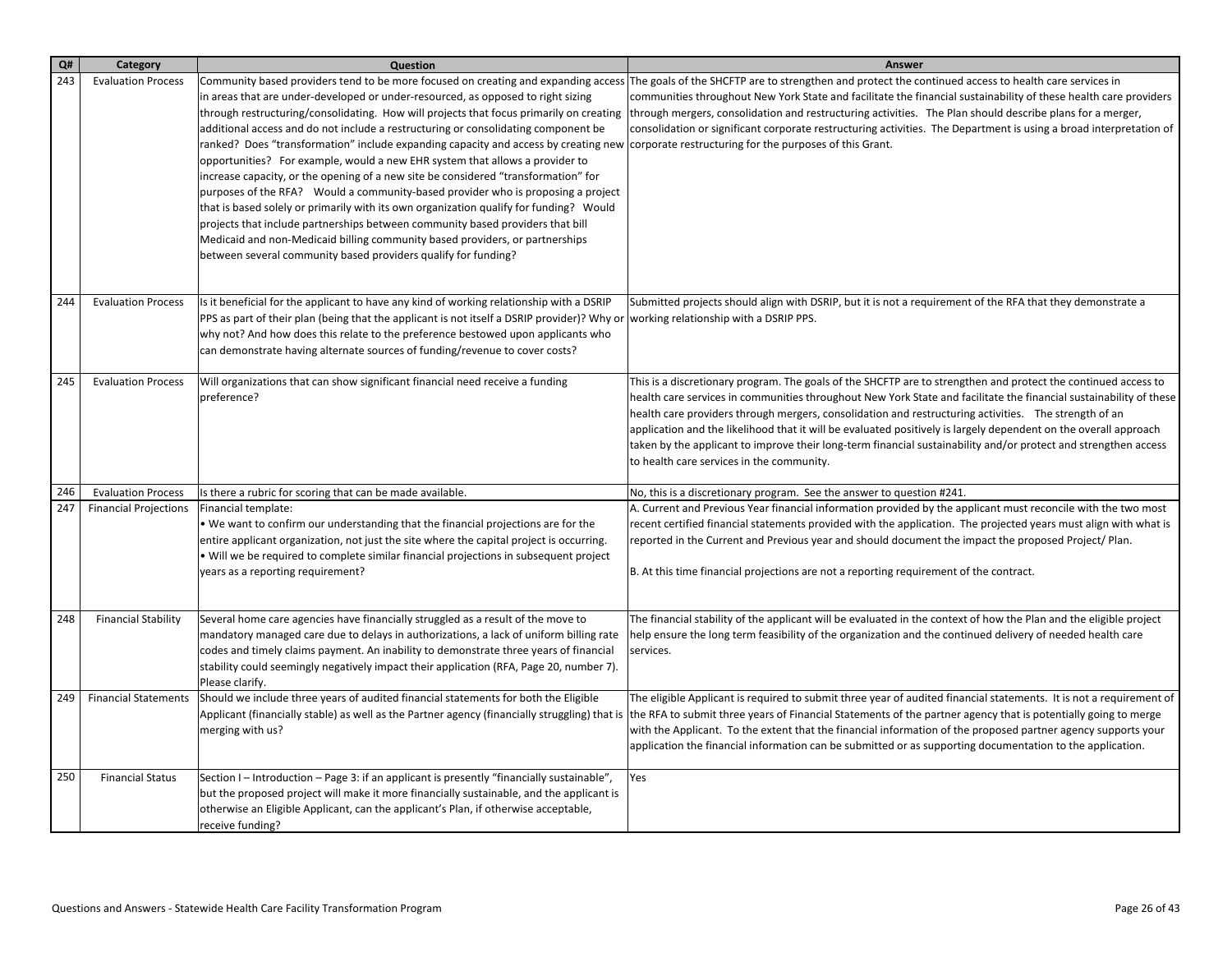| Q# | Category          | Question                                                                                                                                                                                             | Answer                                                                                                                                                                    |
|----|-------------------|------------------------------------------------------------------------------------------------------------------------------------------------------------------------------------------------------|---------------------------------------------------------------------------------------------------------------------------------------------------------------------------|
|    |                   | 251   Financial Sustainability   Page 3 states that grants are "for the purpose of strengthening and protecting                                                                                      | A. Yes                                                                                                                                                                    |
|    | Activities        | continued access to health care services in communities throughout New York State                                                                                                                    | B. Yes                                                                                                                                                                    |
|    |                   | and are associated with a merger, consolidation or significant corporate restructuring                                                                                                               | C. The Plan should describe plans for a merger, consolidation or significant corporate restructuring activities.                                                          |
|    |                   | activity"                                                                                                                                                                                            | Corporate restructuring activities can encompass a broad array of activities. The Plan, in as much detail as                                                              |
|    |                   | a. Is it a firm requirement that applicants be involved in mergers, consolidations or                                                                                                                | needed, should describe the steps or actions to be taken to improve the financial situation of the applicant as                                                           |
|    |                   | corporate restructuring to be eligible for an award?                                                                                                                                                 | well as the type of merger, consolidation or corporate restructuring activities that the applicant will undergo.                                                          |
|    |                   | b. Is it a firm requirement that Eligible Projects be directly associated with mergers,                                                                                                              | D. The Department is using a broad interpretation of Corporate restructuring for the purposes of this Grant.                                                              |
|    |                   | consolidations or corporate restructuring?                                                                                                                                                           | Corporate Restructuring for the purpose of this grant could include, but is not limited to: Rightsizing services                                                          |
|    |                   | c. If so, how are these terms consistent with the statement that priority will be given to<br>CRFP applications that were not funded? Many of them were not associated with                          | across a region or at a specific location; Conversion of Services to better align service delivery in a region along<br>DSRIP goals; Traditional Corporate Restructuring. |
|    |                   | mergers or consolidations.                                                                                                                                                                           |                                                                                                                                                                           |
|    |                   | d. How is "significant corporate restructuring" defined?                                                                                                                                             |                                                                                                                                                                           |
|    |                   | 252   Financial Sustainability   Does the project HAVE to include a merger, consolidation or significant corporate                                                                                   | See response to question #251.                                                                                                                                            |
|    | Activities        | restructuring activity or is one of those an element that if included, will be ranked                                                                                                                |                                                                                                                                                                           |
|    |                   | higher than a project that does not include one of those?                                                                                                                                            |                                                                                                                                                                           |
|    |                   |                                                                                                                                                                                                      |                                                                                                                                                                           |
|    |                   | 253   Financial Sustainability   Please confirm that proposed projects do not have to be associated with a merger,                                                                                   | See response to question #251.                                                                                                                                            |
|    | Activities        | consolidation or significant corporate restructuring activity that is part of an overall                                                                                                             |                                                                                                                                                                           |
|    |                   | transformation plan intended to create a financially sustainable system of care.                                                                                                                     |                                                                                                                                                                           |
|    |                   |                                                                                                                                                                                                      |                                                                                                                                                                           |
|    | <b>Activities</b> | 254   Financial Sustainability   Please confirm that the funding can be used to strengthen and protect continued<br>access to health care services but does not have to be associated with a merger, | See response to question #251.                                                                                                                                            |
|    |                   | consolidation or significant corporate restructuring activity that is part of an overall                                                                                                             |                                                                                                                                                                           |
|    |                   | transformation plan intended to create a financially sustainable system of care.                                                                                                                     |                                                                                                                                                                           |
|    |                   |                                                                                                                                                                                                      |                                                                                                                                                                           |
|    |                   | 255   Financial Sustainability Can you define consolidation and corporate restructuring?                                                                                                             | See response to question #251.                                                                                                                                            |
|    | Activities        |                                                                                                                                                                                                      |                                                                                                                                                                           |
|    |                   |                                                                                                                                                                                                      |                                                                                                                                                                           |
|    |                   | 256   Financial Sustainability   Can the capital project itself be the plan for financial sustainability? Such as,                                                                                   | See response to question #251.                                                                                                                                            |
|    | Activities        | consolidating physical locations in order to save costs?                                                                                                                                             |                                                                                                                                                                           |
|    |                   | 257   Financial Sustainability   Can you provide guidance on preferred partnerships that pertain to this section of the                                                                              | A. There is no preferred partnership in this RFA, as long as the arrangement achieve the goals of the RFA and                                                             |
|    | Activities        | intent below? Are partnerships between local hospitals and community based                                                                                                                           | improve the financial condition of the entities involved.                                                                                                                 |
|    |                   | organizations that are in direct alignment with DSRIP goals considered significant                                                                                                                   |                                                                                                                                                                           |
|    |                   | relationships under this RFA?                                                                                                                                                                        | B. Yes, a partnership between a hospital and a community based organization would be considered a                                                                         |
|    |                   |                                                                                                                                                                                                      | relationship under this RFA.                                                                                                                                              |
|    |                   |                                                                                                                                                                                                      |                                                                                                                                                                           |
|    |                   | 258   Financial Sustainability   A. If a community organization providing Article 32 substance abuse services is                                                                                     | A. The Plan should describe plans for a merger, consolidation or significant corporate restructuring activities.                                                          |
|    | Activities        | developing an Article 31 Mental Health clinic and renting out space to another provider                                                                                                              | Corporate restructuring activities can encompass a broad array of activities.                                                                                             |
|    |                   | to provide primary care in an Article 28 setting, is that space rental and affiliation                                                                                                               | The Department is using a broad interpretation of Corporate restructuring for the purposes of this Grant.                                                                 |
|    |                   | enough to meet the requirement for a restructuring, or does their need to be a<br>financial integration of the two organizations? B. If it is enough, can the community                              | B. The applicant must be an eligible applicant as defined in the RFA.                                                                                                     |
|    |                   | organization as the landlord apply for the capital for the renovations, or does the                                                                                                                  |                                                                                                                                                                           |
|    |                   | affiliated Article 28 that will be moving in apply for it?                                                                                                                                           |                                                                                                                                                                           |
|    |                   |                                                                                                                                                                                                      |                                                                                                                                                                           |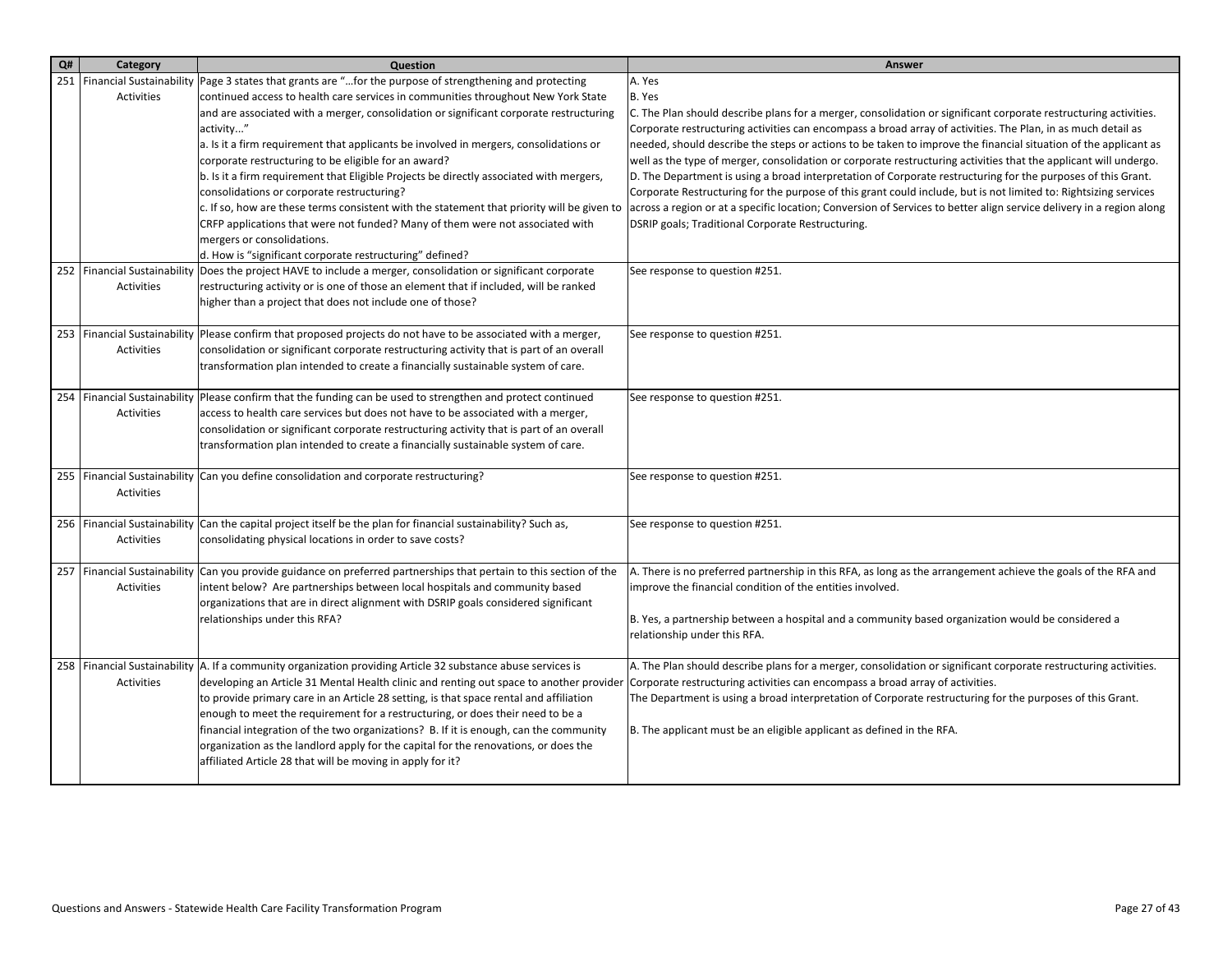| Q#  | Category   | Question                                                                                                                                       | Answer                                                                                                           |
|-----|------------|------------------------------------------------------------------------------------------------------------------------------------------------|------------------------------------------------------------------------------------------------------------------|
| 259 |            | Financial Sustainability Our agency (Eligible Applicant) and a smaller agency (Partner) are in the early stages of                             | A. No documentation of merger or corporate restructuring is required as part of the RFA.                         |
|     | Activities | a merger.                                                                                                                                      |                                                                                                                  |
|     |            | a. What do you need from merging entities to show they are merging?                                                                            | B. The applicant does not need to actively be involved in a merger to submit an application for this award.      |
|     |            | b. Where in the process do the merging entities need to be?                                                                                    | However, the Plan must include a merger, consolidation or significant corporate restructuring.                   |
|     |            | c. Both agencies are registered and prequalified in the New York State Grants Gateway.                                                         |                                                                                                                  |
|     |            | We are planning to submit this proposal under the Eligible Applicant's nameis this                                                             | C. Yes                                                                                                           |
|     |            | correct?                                                                                                                                       |                                                                                                                  |
|     |            |                                                                                                                                                |                                                                                                                  |
|     |            | 260 Financial Sustainability Also, an applicant submitted an application under CRFP that referenced a                                          | A. Yes                                                                                                           |
|     | Activities | merger/consolidation/affiliation, but the application was not funded. Because the                                                              |                                                                                                                  |
|     |            | application was not funded, applicant and the potential partners did not have the                                                              | B. No                                                                                                            |
|     |            | resources to pursue the merger/consolidation/affiliation.                                                                                      |                                                                                                                  |
|     |            | A) Is it possible that new partners can be identified for                                                                                      |                                                                                                                  |
|     |            | merger/consolidation/affiliation?                                                                                                              |                                                                                                                  |
|     |            | B) Is there an expectation that applicants will be further along in                                                                            |                                                                                                                  |
|     |            | mergers/consolidations/affiliations contemplated in a CRFP application and if so, (a)                                                          |                                                                                                                  |
|     |            | what degree of evolution or is required and (b) how should applicants document that                                                            |                                                                                                                  |
|     |            | evolution/negotiating status in the relationship?                                                                                              |                                                                                                                  |
|     |            |                                                                                                                                                |                                                                                                                  |
|     |            | 261   Financial Sustainability   If an applicant submits an application that is actually an unfunded CFRP proposal that                        | See Response to question #259 and #260.                                                                          |
|     | Activities | included merger and consolidation components, what is the range of documentation of                                                            |                                                                                                                  |
|     |            | actions toward merger and/or consolidation that will be received favorably? Some                                                               |                                                                                                                  |
|     |            | activities may have stopped or slowed one the DSRIP capital project decisions were                                                             |                                                                                                                  |
|     |            | made.                                                                                                                                          |                                                                                                                  |
|     |            | 262 Financial Sustainability Is it required, or favored, that non-capital expenses involve merger, consolidation or                            | See response to question #251.                                                                                   |
|     | Activities | significant corporate restructuring?                                                                                                           |                                                                                                                  |
|     |            |                                                                                                                                                |                                                                                                                  |
|     |            | 263   Financial Sustainability   What stages of a merger and acquisition are eligible for funding? Is the due diligence                        | All stages would be eligible for funding.                                                                        |
|     | Activities | stage eligible for funding? Or will funding only be available once the deal is in motion?                                                      |                                                                                                                  |
|     |            | Will integration and transition costs be eligible for funding?                                                                                 |                                                                                                                  |
|     |            |                                                                                                                                                |                                                                                                                  |
| 264 |            | Financial Sustainability Is this grant only available to Health related entities that are undergoing mergers,                                  | Please see response to question #251.                                                                            |
|     | Activities | consolidations or corporate restructuring, as the above language seems to indicate, or                                                         |                                                                                                                  |
|     |            | is it available to all entities that meet the provider organization definition in section II                                                   |                                                                                                                  |
|     |            | of the RFA? I have not seen this language in the actual RFA and was wondering what                                                             |                                                                                                                  |
|     |            | the requirements are.<br>265   Financial Sustainability   It was unclear to me from the webinar presentation whether non-capital projects that | Please see Response to question #22.                                                                             |
|     | Activities | included merger, acquisition or restructuring were preferred. The RFA (p. 6) seems to                                                          |                                                                                                                  |
|     |            | place capital grants as the priority.                                                                                                          |                                                                                                                  |
|     |            | 266 Financial Sustainability Are "Plans" that include a merger, acquisition or restructuring preferred, even if funds                          | Yes, applications for both capital and non-capital projects require a Plan. The Plan should describe plans for a |
|     | Activities | are not requested for non-capital expenses.                                                                                                    | merger, consolidation or significant corporate restructuring activities. The Department is using a broad         |
|     |            |                                                                                                                                                | interpretation of Corporate restructuring for the purposes of this Grant.                                        |
|     |            |                                                                                                                                                |                                                                                                                  |
|     |            | 267   Financial Sustainability   You indicated on the webinar a broad definition of restructuring. Does this extend                            | Please see response to question #251.                                                                            |
|     | Activities | beyond financial restructuring? The central component of our plan, which is driving our                                                        |                                                                                                                  |
|     |            | need for capital funds, is a complete restructuring of our clinical care delivery to                                                           |                                                                                                                  |
|     |            | support DSRIP goals. Would this fall under your broad definition of restructuring?                                                             |                                                                                                                  |
|     |            |                                                                                                                                                |                                                                                                                  |
|     |            | 268   Financial Sustainability Can you provide further clarification on the kind of partnership arrangements that are                          | Please see response to question #251.                                                                            |
|     | Activities | acceptable SHCFTP activities?                                                                                                                  |                                                                                                                  |
|     |            |                                                                                                                                                |                                                                                                                  |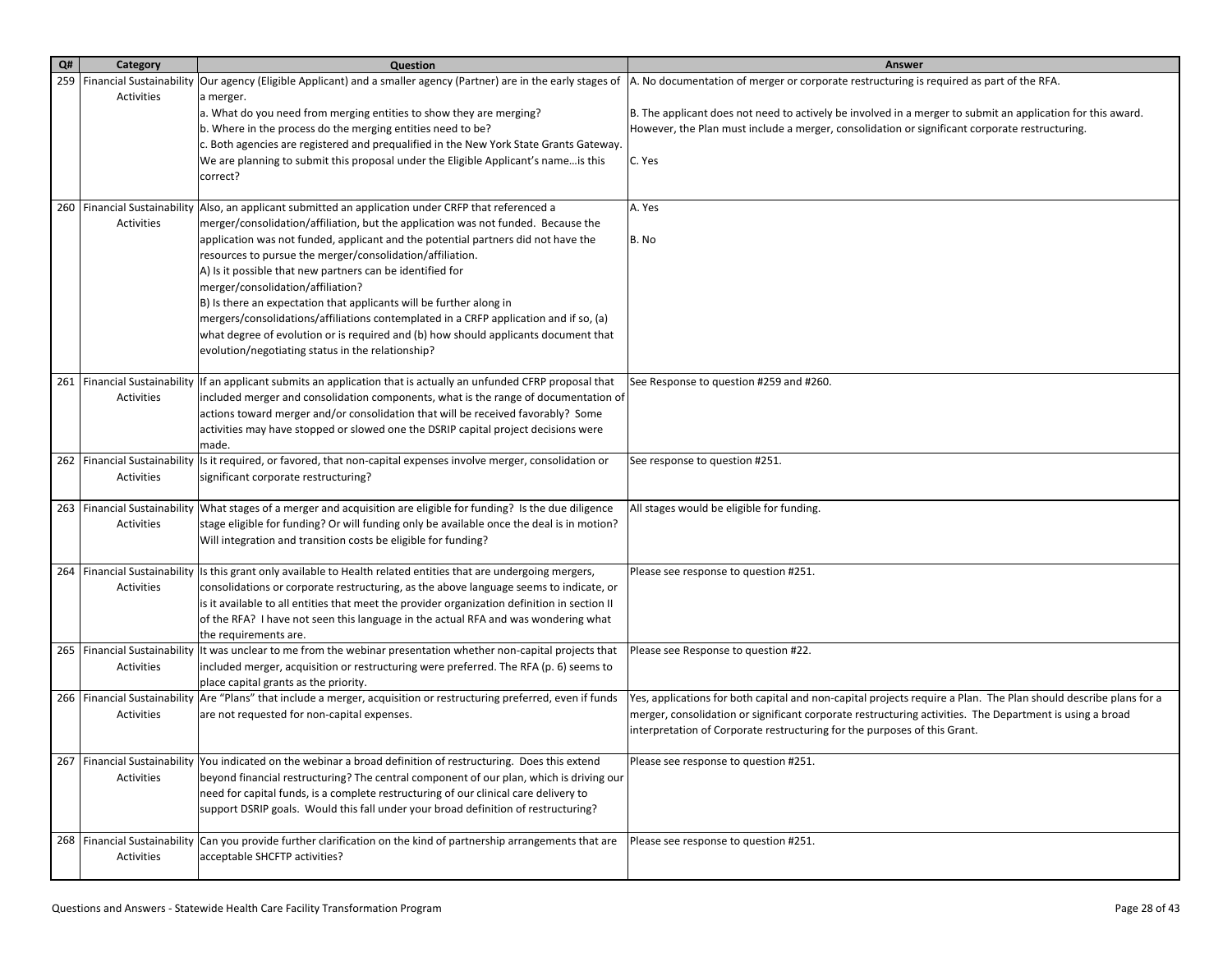| Q#  | Category                                  | Question                                                                                                                                                   | Answer                                                                                                                                                           |
|-----|-------------------------------------------|------------------------------------------------------------------------------------------------------------------------------------------------------------|------------------------------------------------------------------------------------------------------------------------------------------------------------------|
| 269 | <b>Financial Sustainability</b>           | Community based providers tend to be more focused on creating and expanding access Please see response to question #243.                                   |                                                                                                                                                                  |
|     | Projects versus                           | in areas that are under-developed or under-resourced, as opposed to right sizing                                                                           |                                                                                                                                                                  |
|     | <b>Continued Access</b>                   | through restructuring/consolidating. How will projects that focus primarily on creating                                                                    |                                                                                                                                                                  |
|     |                                           | additional access and do not include a restructuring or consolidating component be                                                                         |                                                                                                                                                                  |
|     |                                           | ranked? Does "transformation" include expanding capacity and access by creating new                                                                        |                                                                                                                                                                  |
|     |                                           | opportunities? For example, would a new EHR system that allows a provider to                                                                               |                                                                                                                                                                  |
|     |                                           | increase capacity, or the opening of a new site be considered "transformation" for                                                                         |                                                                                                                                                                  |
|     |                                           | purposes of the RFA? Would a community-based provider who is proposing a project                                                                           |                                                                                                                                                                  |
|     |                                           | that is based solely or primarily with its own organization qualify for funding? Would                                                                     |                                                                                                                                                                  |
|     |                                           | projects that include partnerships between community based providers that bill                                                                             |                                                                                                                                                                  |
|     |                                           | Medicaid and non-Medicaid billing community based providers, or partnerships                                                                               |                                                                                                                                                                  |
|     |                                           | between several community based providers qualify for funding?                                                                                             |                                                                                                                                                                  |
|     |                                           |                                                                                                                                                            |                                                                                                                                                                  |
|     |                                           |                                                                                                                                                            | Revenue streams should be broken out in areas that are specifically impacted by the Project or the Plan. Higher                                                  |
| 270 | <b>Financial Template</b>                 | Financial template: Revenue and expense by service. How detailed should the<br>breakdown of services be? For example, would a breakdown by "primary care", | level reporting of revenues streams is acceptable for areas that would not be impacted by the project of the                                                     |
|     |                                           | "behavioral health" , "care coordination", etc. be sufficient, or should we further break  plan.                                                           |                                                                                                                                                                  |
|     |                                           | out pediatrics primary care, ob/gyn, podiatry, etc.                                                                                                        |                                                                                                                                                                  |
|     |                                           |                                                                                                                                                            |                                                                                                                                                                  |
| 271 | <b>Funding Request</b>                    | Is there a limit on how much an applicant can request under this RFA?                                                                                      | Please see the answer to question #12.                                                                                                                           |
| 272 | Goals                                     | Please explicitly state the goals of the SHCFTP. (Applicants are required to discuss their                                                                 | The goals of the SHCFTP are to strengthen and protect the continued access to health care services in                                                            |
|     |                                           | strategy to meet these goals.)                                                                                                                             | communities throughout New York State and facilitate the financial sustainability of these health care providers                                                 |
|     |                                           |                                                                                                                                                            | through mergers, consolidation and restructuring activities.                                                                                                     |
| 273 | Incomplete Contract                       | Please advise whether there is any penalty, financial obligation or breach of contract                                                                     | The State reserves the right within the Master contract to pursue available legal or equitable remedies.                                                         |
|     |                                           | should an awardee/contractor of the Statewide Health Care Facility Transformation                                                                          |                                                                                                                                                                  |
|     |                                           | Program funds is either unable to complete the application's project or determines the                                                                     |                                                                                                                                                                  |
|     |                                           | need to discontinue the project within one to three years after entering into the                                                                          |                                                                                                                                                                  |
|     |                                           | contract with the DOH.                                                                                                                                     |                                                                                                                                                                  |
| 274 | Letter of Intent                          | A final question pertains to the Letter of Interest.                                                                                                       | During the procurement process, the Department cannot provide guidance to individual applicants related to                                                       |
|     |                                           | Letter of Interest and Other Feedback                                                                                                                      | their specific application. The exception is for technical or Grants Gateway questions. These types of questions                                                 |
|     |                                           | Would it be possible to receive feedback based on a submitted Letter of Interest? Do                                                                       | can be sent to healthcarefacilitytransformation@health.ny.gov.                                                                                                   |
|     |                                           | you anticipate a means for grant applicants to receive ongoing guidance during the                                                                         |                                                                                                                                                                  |
|     |                                           | grant submission process?                                                                                                                                  |                                                                                                                                                                  |
| 275 | Letters of Intent                         | Are Letters of Intent sufficient for demonstrating partnership arrangements for the                                                                        | A Letter of Intent is optional and was requested as part of the RFA in order for the Department to have an                                                       |
|     |                                           | purposes of this grant? (RFA-page 19, Section V, 3a: mention of "partnerships")                                                                            | estimate of the number of providers submitting applications. Letters of Support are not a requirement of the<br>RFA and are not part of the evaluation criteria. |
| 276 | Letters of Support                        | Can we/should we submit letters of support for our project?                                                                                                | Letters of Support are not a requirement of the RFA and are not part of the evaluation criteria.                                                                 |
| 277 | Letters of Support                        | Will letters of support from other agencies or healthcare systems be accepted with                                                                         | See answer to question #276.                                                                                                                                     |
|     |                                           | applications?                                                                                                                                              |                                                                                                                                                                  |
| 278 | Letters of Support                        | Can letters of support be included in the application?                                                                                                     | See answer to question #276.                                                                                                                                     |
| 279 | Letters of Support                        | Do applicants have the option to submit Letters of Support with the application? If so,                                                                    | See answer to question #276.                                                                                                                                     |
|     |                                           | is there any limit to the number of letters?                                                                                                               |                                                                                                                                                                  |
| 280 | Match Requirements   Is a match required? |                                                                                                                                                            | A match is not an evaluation criteria in the SHCFTP RFA. However, a match is not precluded as part of an                                                         |
|     |                                           | If no match is required, will an applicant be looked upon favorably if they demonstrate application.                                                       |                                                                                                                                                                  |
|     |                                           | a local match contribution?                                                                                                                                |                                                                                                                                                                  |
| 281 | <b>Match Requirements</b>                 | Will applications with a match be reviewed more favorably?                                                                                                 | See answer to question #280.                                                                                                                                     |
|     |                                           |                                                                                                                                                            |                                                                                                                                                                  |
| 282 | <b>Match Requirements</b>                 | Does a funding match have to be a portion of the Eligible (capital) Project, or can it be                                                                  | See answer to question #280.                                                                                                                                     |
|     |                                           | non-capital (such as workforce training) associated with the implementation of the                                                                         |                                                                                                                                                                  |
|     |                                           | Eligible Project?                                                                                                                                          |                                                                                                                                                                  |
| 283 | <b>Match Requirements</b>                 | Is a match required? If no match is required, will an applicant be looked upon favorably See answer to question #280.                                      |                                                                                                                                                                  |
|     |                                           | if they demonstrate a local match contribution?                                                                                                            |                                                                                                                                                                  |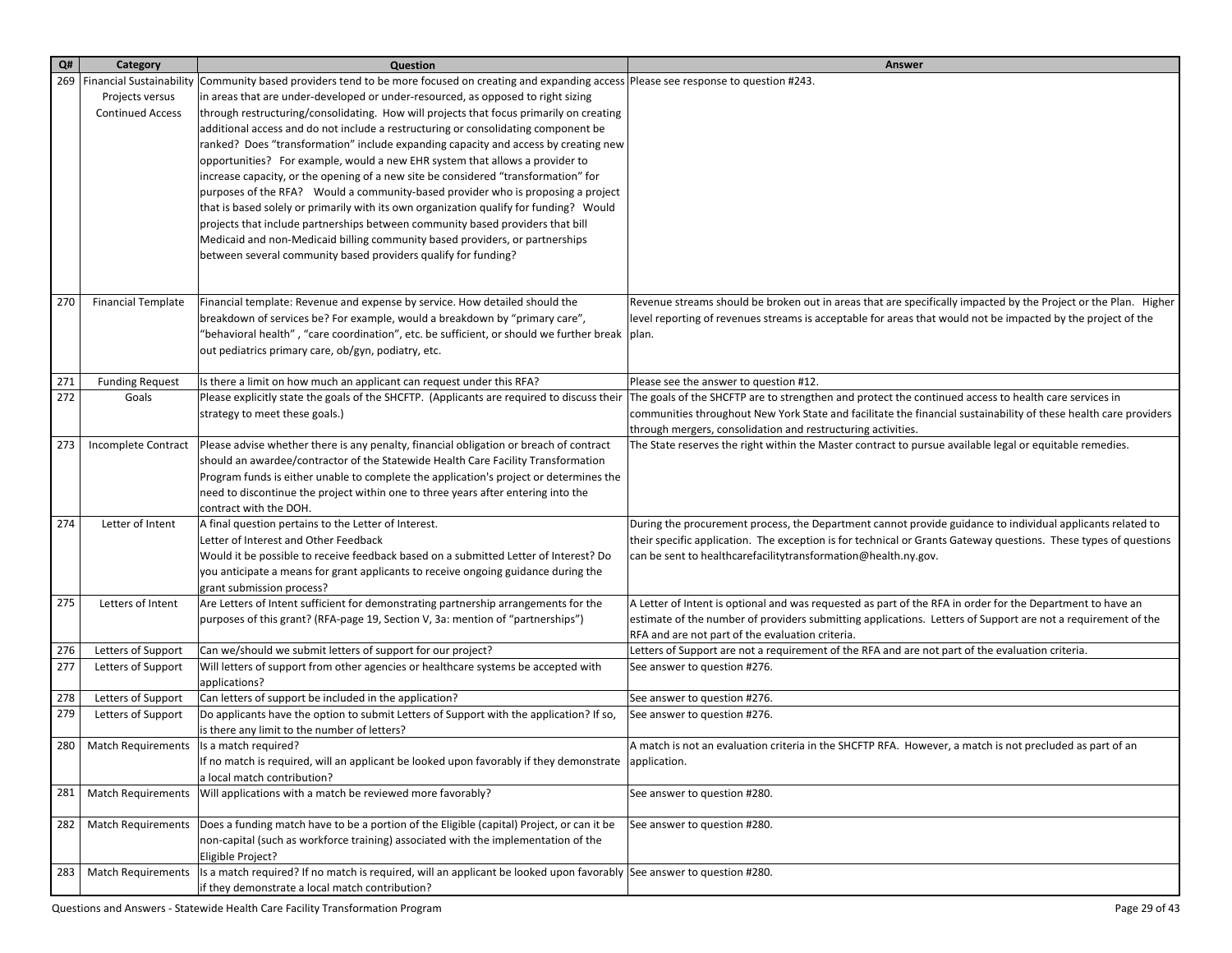| Q#  | Category                  | Question                                                                                                                                                                                                                                                                                                                                                                                                                                                                   | Answer                                                                                                                                                                                                                                                                                                                                                                                                                                                                                                                                                                                                                                                                                                              |
|-----|---------------------------|----------------------------------------------------------------------------------------------------------------------------------------------------------------------------------------------------------------------------------------------------------------------------------------------------------------------------------------------------------------------------------------------------------------------------------------------------------------------------|---------------------------------------------------------------------------------------------------------------------------------------------------------------------------------------------------------------------------------------------------------------------------------------------------------------------------------------------------------------------------------------------------------------------------------------------------------------------------------------------------------------------------------------------------------------------------------------------------------------------------------------------------------------------------------------------------------------------|
| 284 | <b>Match Requirements</b> | Will evidence of matching funds be considered in the evaluation and ranking of<br>proposals? This was a significant component of the CRFP application. It is not explicitly<br>mentioned in the Evaluation Criteria of this RFA (III.C)                                                                                                                                                                                                                                    | See answer to question #280.                                                                                                                                                                                                                                                                                                                                                                                                                                                                                                                                                                                                                                                                                        |
| 285 |                           | MWBE Requirements Are MWBE forms, including the Utilization Plan, required at application?                                                                                                                                                                                                                                                                                                                                                                                 | The applicant should commit to a MWBE participation goal and complete all relevant MWBE forms. It is<br>encouraged that the applicant identify specific firms, if possible, in their utilization plan at the time of<br>application. However, the identification of specific firms is not required to apply to this RFA.                                                                                                                                                                                                                                                                                                                                                                                            |
| 286 | <b>MWBE Requirements</b>  | $ Pg 14$ – The guidance states that 'by submitting an application, a grantee agrees to<br>complete an MWBE Utilization plan'. Can you clarify that the forms in Attachment 4<br>are this plan, and that they need to be submitted with the application? If so, can you<br>advise how to complete Pg 2 & 3 of Form #1 if the applicant does not know who they<br>will subcontract with, due to the need to put the work out to bid? The same question<br>applies to form #4 | See answer to question #285.                                                                                                                                                                                                                                                                                                                                                                                                                                                                                                                                                                                                                                                                                        |
| 287 |                           | MWBE Requirements Section IV.I - MWBE - Page 14: In its response to the RFA submitted by 9/16/16, must<br>an applicant include on its MWBE forms the names of the MWBE-qualified firms with<br>which it plans/reasonably expects to contract?                                                                                                                                                                                                                              | See answer to question #285.                                                                                                                                                                                                                                                                                                                                                                                                                                                                                                                                                                                                                                                                                        |
| 288 | <b>MWBE Requirements</b>  | A further question relates to the M/WBE Policy. If we intend to apply for funds for Non-See answer to question #285.<br>Capital Projects or Purposes, are we still required to have an M/WBE Policy? Is it<br>necessary to submit a Board Resolution acknowledging adoption of the NY State<br>M/WBE Policy prior to prequalification?                                                                                                                                     |                                                                                                                                                                                                                                                                                                                                                                                                                                                                                                                                                                                                                                                                                                                     |
| 289 | <b>MWBE Requirements</b>  | Do the MWBE forms and utilization plan need to be completed and submitted with the<br>application on or before 9/16/16 or can this be done if/when an application is selected<br>for funding? (The instructions on page 14 of the RFA discuss this as necessary for a<br>"Grantee" but Grants Gateway shows it as a required pre-submission upload.)                                                                                                                       | See answer to question #285.                                                                                                                                                                                                                                                                                                                                                                                                                                                                                                                                                                                                                                                                                        |
| 290 |                           | MWBE Requirements Is committing to a MWBE participation goal sufficient? We are too early in our planning See answer to question #285.<br>to identify any firms to use.                                                                                                                                                                                                                                                                                                    |                                                                                                                                                                                                                                                                                                                                                                                                                                                                                                                                                                                                                                                                                                                     |
| 291 | Non-competitive RFA       | We are a bit confused about the bold-faced paragraphs stating that funds will be<br>awarded on a "non-competitive" basis, since there are clear evaluation criteria and a<br>review process that is ranking the proposals as "Good", "Acceptable" and "Poor". How<br>is that non-competitive? We are just a bit puzzled about the prominent inclusion of<br>that language and wondering whether we are missing something.                                                  | Per statue, the RFA is non-competitive and awards are made at the discretion of the Commissioner of Health.<br>Award decisions cannot be appealed. However, the Department has chosen to outline the review process it will<br>use to make awards in order for applicants to have a better understanding of the process and the criteria used<br>to make recommendations for awards to the Commissioner.                                                                                                                                                                                                                                                                                                            |
| 292 | Number of<br>Applications | It was stated during the webinar that interdependent projects could be submitted in<br>one application, with the component projects ranked in priority order. 1. Is<br>"interdependence" left to the applicant to define? Are there any guiding stipulations<br>that DOH wishes to provide?                                                                                                                                                                                | If the Projects are considered interdependent to creating a financially sustainable system of care and are<br>described as part of one Plan, they can be submitted as one application. If the Projects are not interdependent,<br>they do not need to be submitted as one application.<br>Separate applications must be submitted for non-capital projects or purposes even if they are part of the same<br>overall transformation plan for which an application for a capital project(s) is also being submitted.<br>If an Eligible Applicant submits multiple applications for funding under this RFA, the Eligible Applicant should<br>assign a priority to each application where indicated in the application. |
| 293 | Number of<br>Applications | Can a request for non-capital expenses be submitted as a stand-alone application? Or<br>does the non-capital request have to be attached to a capital request?                                                                                                                                                                                                                                                                                                             | See answer to question #292.                                                                                                                                                                                                                                                                                                                                                                                                                                                                                                                                                                                                                                                                                        |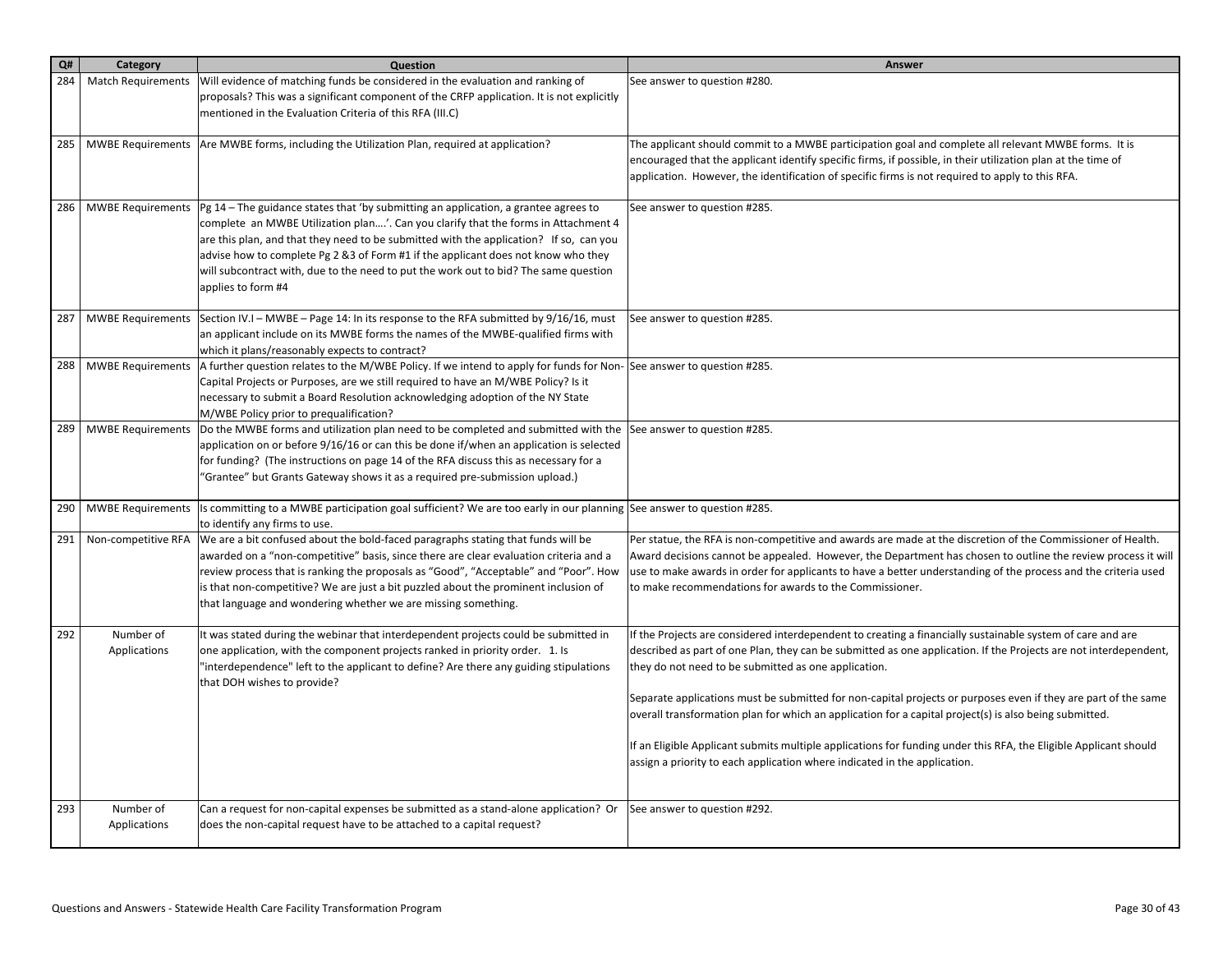| Q#  | Category                  | Question                                                                                                                                                                                                                                                                                                                                                                                                                                                                                                | <b>Answer</b>                                                                                                                                                                                                                                                                                                                                                                                                                                                                                                                                                                                      |
|-----|---------------------------|---------------------------------------------------------------------------------------------------------------------------------------------------------------------------------------------------------------------------------------------------------------------------------------------------------------------------------------------------------------------------------------------------------------------------------------------------------------------------------------------------------|----------------------------------------------------------------------------------------------------------------------------------------------------------------------------------------------------------------------------------------------------------------------------------------------------------------------------------------------------------------------------------------------------------------------------------------------------------------------------------------------------------------------------------------------------------------------------------------------------|
| 294 | Number of<br>Applications | The webinar was clear (as is the RFA document itself), that non-capital projects need to<br>be done in a separate application. What is not clear is whether multiple capital<br>projects require separate applications. An example might be replacement equipment<br>or repairs/renovations across various departments in the same facility. Please advise?                                                                                                                                             | Multiple capital projects that relate to the same financial sustainability Plan for an applicant may be submitted<br>in one application.                                                                                                                                                                                                                                                                                                                                                                                                                                                           |
| 295 | Number of<br>Applications | Non-Capital Project Submission without Associated Capital Project.<br>Is it possible to submit an application for a non-capital purpose alone, without an<br>associated capital project? While we anticipate submitting applications for both capital<br>and non-capital projects, our priority ranking would be highest for the non-capital<br>project or purpose if deemed eligible for funding. If permissible, we may decide to<br>submit one single application for the non-capital project alone. | See answer to question #292.                                                                                                                                                                                                                                                                                                                                                                                                                                                                                                                                                                       |
| 296 | Number of<br>Applications | Might the applicant choose to see all projects that it sees as falling within the scope of<br>the Plan as interdependent and, therefore, subject to one application?                                                                                                                                                                                                                                                                                                                                    | See answer to question #292.                                                                                                                                                                                                                                                                                                                                                                                                                                                                                                                                                                       |
| 297 | Number of<br>Applications | Is there a limit to how many ranked projects could be included in a single application?                                                                                                                                                                                                                                                                                                                                                                                                                 | No, there is no limit to the number of projects included in one application. The Eligible Applicants is not required<br>to rank projects within an application. Applicants are encouraged to use good judgement when determining<br>how many projects should be included within a single application. The inclusion of too many projects in the<br>same application may potentially detract from the quality of the application or make it difficult to review. The<br>Eligible Applicant should assign a priority to each application if separate applications are submitted.                     |
| 298 | Number of<br>Applications | Must each non-capital project have a unique and separate application or could<br>multiple (interdependent) non-capital projects be included in a single application and<br>priority-ranked, as is allowable for interdependent capital projects?                                                                                                                                                                                                                                                        | If the Non-capital Projects are considered interdependent to creating a financially sustainable system of care<br>and are described as part of one Plan, they can all be submitted as one application. The Eligible Applicant<br>should assign a priority to each application if separate applications are submitted. The Eligible Applicant is not<br>required to rank projects within an application.                                                                                                                                                                                            |
| 299 | Number of<br>Applications | Do we have to submit separate applications for each of our locations?                                                                                                                                                                                                                                                                                                                                                                                                                                   | No, separate applications by the same Eligible Applicant for each location is not required. If the Projects are<br>considered interdependent to creating a financially sustainable system of care and are described as part of one<br>Plan, they can be submitted as one capital or non-capital related application. If the projects are not<br>interdependent, or are not related to the same Plan, they do not need to be submitted as one application.                                                                                                                                          |
| 300 | Number of<br>Applications | Can an organization submit more than 1 proposal?                                                                                                                                                                                                                                                                                                                                                                                                                                                        | Yes. Separate applications are required for capital and non-capital Projects. If the Projects are considered<br>interdependent to creating a financially sustainable system of care and are described as part of one Plan, they<br>can be submitted as one capital or non-capital related application. If the projects are not interdependent, or are<br>not related to the same Plan, they do not need to be submitted as one application.                                                                                                                                                        |
| 301 | Number of<br>Applications | If an organization operates in different regions of the state, should they submit<br>separate applications in that awards are being made with a focus on geographic<br>distribution?                                                                                                                                                                                                                                                                                                                    | No, separate applications by the same Eligible Applicant for each location is not required. If the Projects are<br>considered interdependent to creating a financially sustainable system of care and are described as part of one<br>Plan, they can be submitted as one capital or non-capital related application. Because the applicant is required<br>to rank the Projects, geographic considerations in the distribution of funding can be evaluated. If the projects<br>are not interdependent, or are not related to the same Plan, they do not need to be submitted as one<br>application. |
| 302 | Number of<br>Applications | Regarding page 6 of the RFA under section III B as it lists the non-capital project or<br>$ $ purposes that may also be eligible for funding under this solicitation $-$ can an applicant<br>include in its application both capital and any non-capital expenses directly connected<br>to the project? Or must the non-capital project expenses be included in a separate<br>application?                                                                                                              | See answer to question #298.                                                                                                                                                                                                                                                                                                                                                                                                                                                                                                                                                                       |
| 303 | Number of<br>Applications | Is there a limit to the number of applications that can be submitted by one applicant?                                                                                                                                                                                                                                                                                                                                                                                                                  | The NYS Grants Gateway will limit the number of applications per organization to 15 each.                                                                                                                                                                                                                                                                                                                                                                                                                                                                                                          |
| 304 | Number of<br>Applications | Can we write one grant from one organization with multiple projects and capital<br>expenditures and put in priority order based on expenses. Please provide example.                                                                                                                                                                                                                                                                                                                                    | See answer to question #298.                                                                                                                                                                                                                                                                                                                                                                                                                                                                                                                                                                       |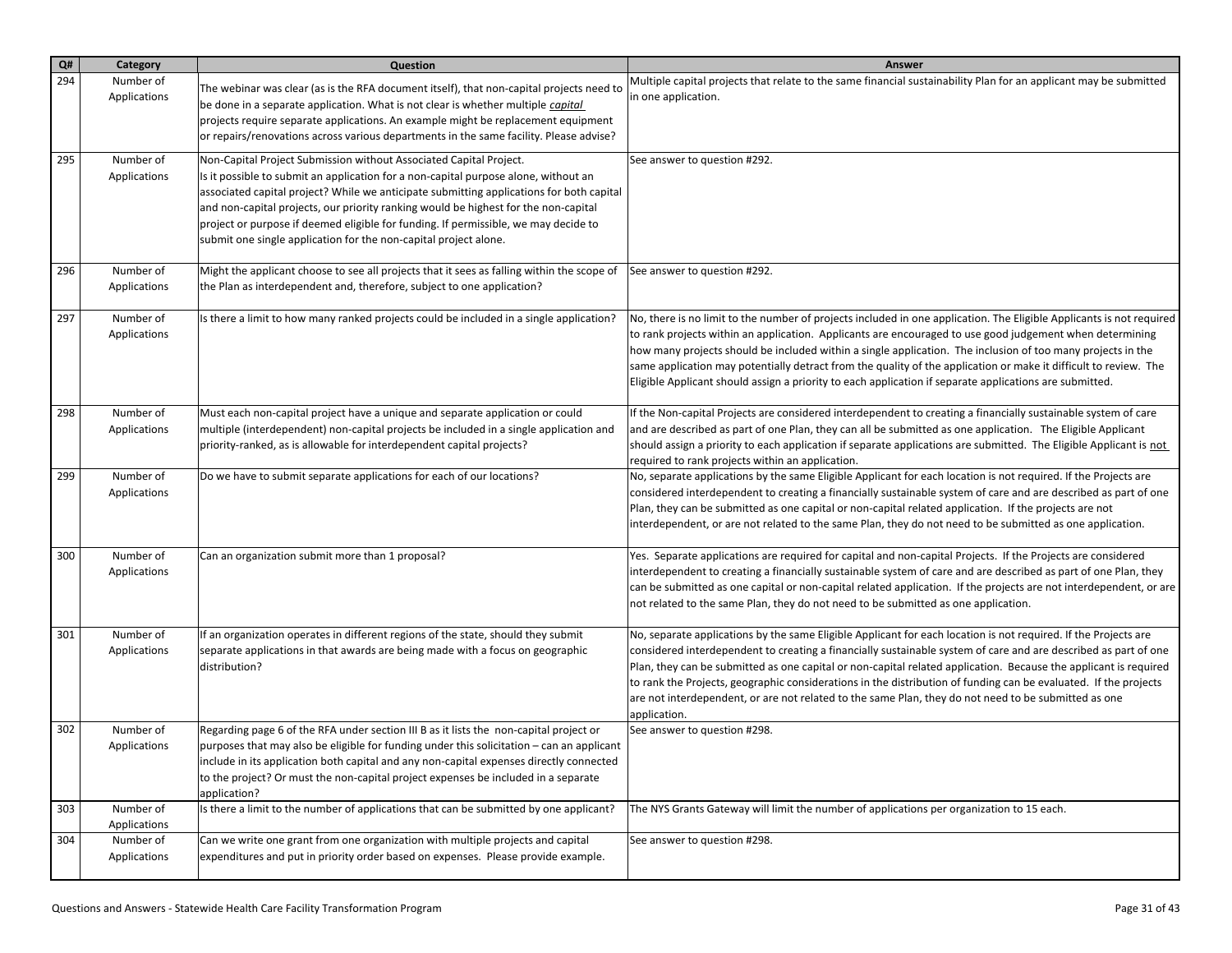| Q#  | Category                                 | Question                                                                                                                                                                                                                                                                                                                                                                                                                                                                                                                                                                                                                                                                                                                                                                     | Answer                                                                                                                                                                                                                                                                                                                                                                                                                                                                                                 |
|-----|------------------------------------------|------------------------------------------------------------------------------------------------------------------------------------------------------------------------------------------------------------------------------------------------------------------------------------------------------------------------------------------------------------------------------------------------------------------------------------------------------------------------------------------------------------------------------------------------------------------------------------------------------------------------------------------------------------------------------------------------------------------------------------------------------------------------------|--------------------------------------------------------------------------------------------------------------------------------------------------------------------------------------------------------------------------------------------------------------------------------------------------------------------------------------------------------------------------------------------------------------------------------------------------------------------------------------------------------|
| 305 | Number of<br>Applications or<br>Projects | Pg 5, Section III-<br>Can you further elaborate on guidance to use for determining when to submit multiple<br>capital applications vs. just one, if they all relate to the same transformational project?                                                                                                                                                                                                                                                                                                                                                                                                                                                                                                                                                                    | If the Capital Projects are considered interdependent to creating a financially sustainable system of care and are<br>described as part of one Plan, they can all be submitted as one application. The Eligible Applicant should assign<br>a priority to each application if separate applications are submitted. The Eligible Applicant is not required to<br>rank projects within an application.                                                                                                    |
| 306 | Number of Awards                         | How many awards are anticipated?                                                                                                                                                                                                                                                                                                                                                                                                                                                                                                                                                                                                                                                                                                                                             | It is not possible to estimate the number of awards in advance.                                                                                                                                                                                                                                                                                                                                                                                                                                        |
| 307 | Organizational<br>Capacity               | Section 2, Organizational Capacity, question c<br>This question asks the number of admissions or patient visits during the most recent 12-<br>month cost reporting year, as our project does not currently exist and the plan is not<br>currently implemented, admissions numbers are not available. How should this<br>question, and others like it, be approached for projects and plans of future health care<br>facilities?                                                                                                                                                                                                                                                                                                                                              | If actual numbers are not available, then the projected number of admissions or patients visits for a 12 month<br>period should be provided. This information should be available as part of a community needs assessment,<br>budget and work plan.                                                                                                                                                                                                                                                    |
| 308 | Other Funding<br>Opportunities           | Our agency would like to inquire about applying for the Statewide Health Care Facility<br>Transformation Program. We have previously submitted a project for the RFA-Capital<br>Restructuring Financing Program-#1504100252. Since, that program is still a active<br>open procurement, and we would be applying for substantially the same project, we<br>would like to avoid duplicating our efforts. If we do apply for this new RFA, how will<br>this affect the award outcome of the Capital Restructuring Financing Program? Does<br>applying for the Health Care facility Transformation Program preclude our agency from<br>receiving funding from the Capital Restructuring Financing Program? Any<br>assistance/advice you can offer would be greatly appreciated. | Applying for SHCFTP funding will not impact the determination of an award for CRFP funding. If your<br>organization were to become eligible for a CRFP award, however, it would not be eligible for SHCFTP funding for<br>substantially the same project.                                                                                                                                                                                                                                              |
| 309 | Other Funding<br>Opportunities           | Transformation Program. I am aware that these funds are made available jointly<br>through the Department of Health and DASNY. Can you clarify if these are separate<br>from the capital project funds released by DASNY through an RFP in the beginning of<br>this calendar year?                                                                                                                                                                                                                                                                                                                                                                                                                                                                                            | I am in the process of reviewing the RFP issued under the Statewide Health Care Facility SHCFTP funds are separate from funding made available through other procurements. As stated in the SHCFTP<br>RFA, applicants cannot receive funding for the same project under both this RFA and the Capital Restructuring<br>Financing Program, Essential Health Care Provider Support Program, Kings County Health Care Transformation<br>Program, or the Oneida County Health Care Transformation Program. |
| 310 | Other Funding<br>Opportunities           | We are an Article-28 provider in Brooklyn seeking clarification on the multiple capital<br>project funding streams and award limitations. Per the Statewide Health Care Facility<br>Transformation Program (SHCFTP) RFA, it is our understanding that individual projects<br>will not be eligible for awards under both the SHCFTP RFA and the Kings County Health<br>Care Transformation Program (PHL §2825-a). We are not aware of any RFA or<br>application for the Kings County Health Care Transformation Program Section 2825-a<br>funding nor any notices of award. If we do submit an application to SHCFTP, would the<br>project(s) then be precluded from submitting an application to or receiving an award in<br>the future through Section 2825-a funding?      | The Kings County Health Care Transformation Program (KCHCTP) RFA has not yet been issued. There is nothing<br>in the SHCFTP RFA to preclude an applicant from applying for funding under this RFA and the Kings County<br>Health Care Transformation Program . However, an applicant cannot be funded under both of these RFAs for the l<br>same project.                                                                                                                                              |
| 311 | Other Funding<br>Opportunities           | Re Section III (A) Eligible Projects<br>An "Eligible Project" must include Eligible Expenses, as defined herein. Projects shall<br>not receive an award under both this RFA and the Kings County Health Care<br>Transformation Program (PHL §2825-a) or the Oneida County Health Care<br>Transformation Program (PHL §2825-b).<br>Question: 1. Has the Kings County Health Care Transformation Program RFA been<br>issued? If not, when is this RFA scheduled to be issued? Will they have concurrent<br>deadlines?                                                                                                                                                                                                                                                          | The Kings County Health Care Transformation Program (KCHCTP) RFA has not been issued. While the exact<br>timeframe for release of the KCHCTP RFA cannot be provided at this time, the two RFAs will not have concurrent<br>deadlines.                                                                                                                                                                                                                                                                  |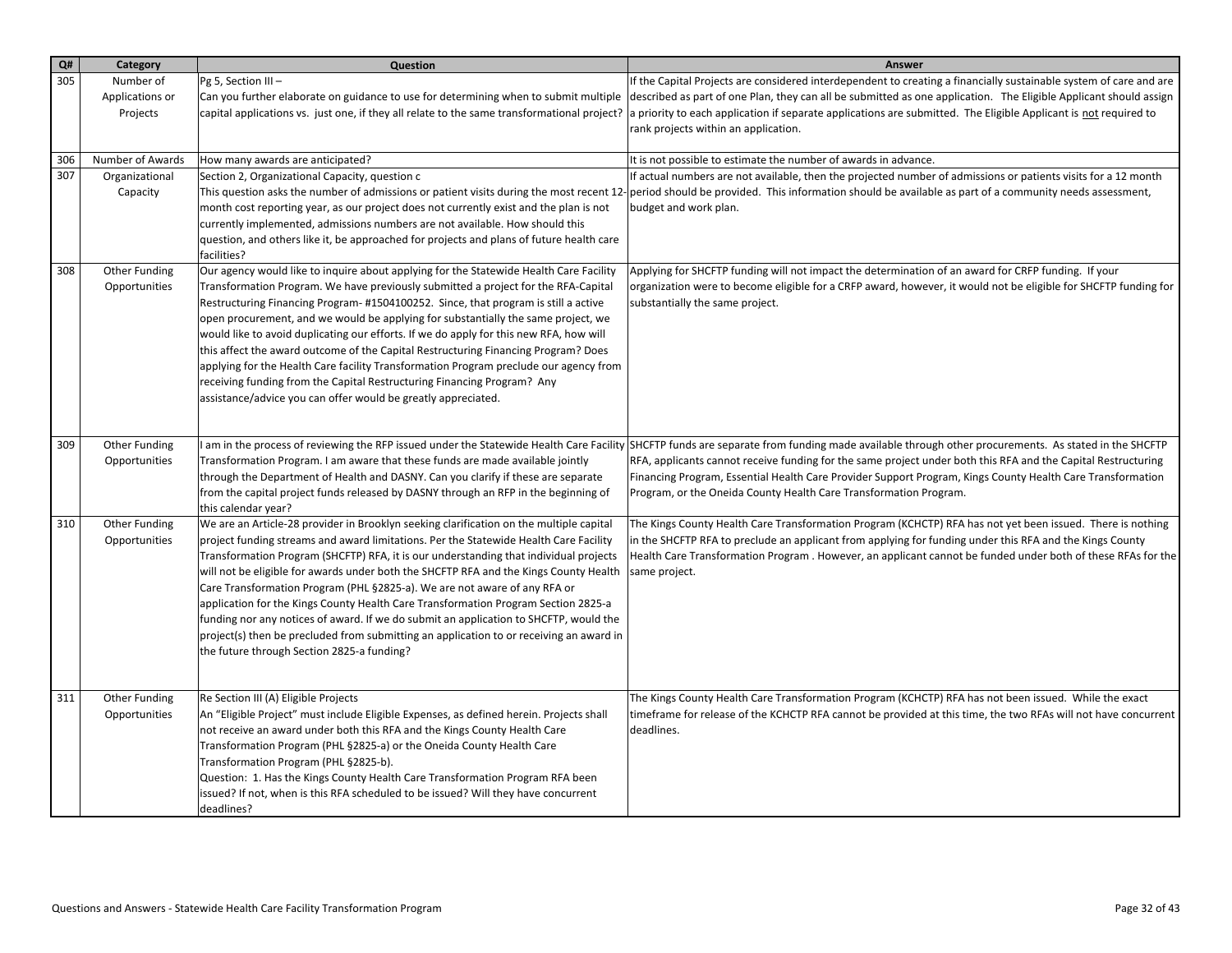| Q#  | Category                       | Question                                                                                                                                                                                                                                                                                                                                                                                                                                                                                                               | <b>Answer</b>                                                                                                                                                                                                                                                                                                                                                                                                                                                                                                                                                                                                                                                                                                                                     |
|-----|--------------------------------|------------------------------------------------------------------------------------------------------------------------------------------------------------------------------------------------------------------------------------------------------------------------------------------------------------------------------------------------------------------------------------------------------------------------------------------------------------------------------------------------------------------------|---------------------------------------------------------------------------------------------------------------------------------------------------------------------------------------------------------------------------------------------------------------------------------------------------------------------------------------------------------------------------------------------------------------------------------------------------------------------------------------------------------------------------------------------------------------------------------------------------------------------------------------------------------------------------------------------------------------------------------------------------|
| 312 | Other Funding<br>Opportunities | Although an applicant to both RFAs (Statewide Health Care Facility Transformation<br>Program and Kings County Health Care Transformation Program) could not be funded<br>for both, is it advisable that a Kings County-based provider refrain from applying to the<br>Statewide Health Care Facility Transformation Program in favor of applying only to the<br>Kings County Health Care Transformation Program?                                                                                                       | See answer to question #310.                                                                                                                                                                                                                                                                                                                                                                                                                                                                                                                                                                                                                                                                                                                      |
| 313 | Other Funding<br>Opportunities | Will there be future rounds of RFAs with similar funding in future year(s). If so, have<br>they been identified and can you offer same to us, as this may allow entities who are<br>not ready to submit a proposal in this round prepare and work toward future funding<br>rounds.                                                                                                                                                                                                                                     | The Kings County Health Care Transformation Program (PHL §2825-a) and the Oneida County Health Care<br>Transformation Program (PHL §2825-b) are anticipated to be released before the end of 2016. It is not known at<br>this time if additional funding programs will be available in future years.                                                                                                                                                                                                                                                                                                                                                                                                                                              |
| 314 | Other Funding<br>Opportunities | We are considering applying for the Statewide Health Care Facility Transformation<br>Program<br>(RFA #1607010255 / Grants Gateway #DOH01-SHCFTP-2016). We are wondering what<br>the major difference is between this RFA and the Nonprofit Infrastructure Capital<br>Investment Program (grants gateway # PBC01-NICIP-2016)?<br>Can we/should we submit applications for both?                                                                                                                                         | Your organization should review both RFAs to determine your eligibility. It is always advantageous to an<br>organization to apply for available funding for which they are eligible.                                                                                                                                                                                                                                                                                                                                                                                                                                                                                                                                                              |
| 315 | Other funding<br>Opportunities | Please clarify what relationship the above-referenced RFP, NYS DOH Statewide Health<br>Care Facility Transformation Program, has with the recently re-released RFA from the<br>Dormitory Authority-2016 Nonprofit Infrastructure Capital Investment Program. Can<br>these monies supplement one another or be combined in the realization of a single<br>over-arching transformation plan?                                                                                                                             | See answer to question #314.                                                                                                                                                                                                                                                                                                                                                                                                                                                                                                                                                                                                                                                                                                                      |
| 316 | Partial Award                  | If we submit one grant with multiple projects and expenses associated with each, is<br>there a chance that we would get a partial award on one of the projects or would we<br>be guaranteed the full amount requested if approved?                                                                                                                                                                                                                                                                                     | The final amount of each Eligible Applicant's total award, regardless of the amount requested, will be<br>determined by the Commissioner based upon: a) and evaluation of the scope of work presented; b) the degree<br>to which the Eligible Project and overall transformation Plan meets the goals and priorities of the SHCFTP and<br>the objectives and requirements of the RFA; c) the appropriateness of the expenses and to the Eligible Project;<br>d) the amount necessary to achieve the goals of the Eligible applicant's overall transformation Plan; and, e) the<br>amount necessary to achieve, to the extent practicable, a geographic distribution of funds from this Program.                                                   |
| 317 | Partial Award                  | Section IV.F.3 - Department of Health's Reserved Rights - Page 11: What factors will<br>the Department of Health consider when determining if it might issue a partial award<br>for any given project?                                                                                                                                                                                                                                                                                                                 | See answer to question #316.                                                                                                                                                                                                                                                                                                                                                                                                                                                                                                                                                                                                                                                                                                                      |
| 318 | Partial Award                  | this event, is the applicant/awardee mandated to perform the proposed scope of work<br>in the application, or will the awardee be able to negotiate a reduced scope of work in<br>order to meet a lower funding award?                                                                                                                                                                                                                                                                                                 | It is my understanding that the State may award partial funding of the grant request. In An award that is for less than the requested amount may be due to either a specific subproject or phase of a<br>project going unfunded. For example, the application might include a category of costs that are ineligible.<br>Remember, you were instructed during the webinar to rank multiple projects and doing that will assist the<br>Department in understanding those of highest priority. It may also be the case that your organization would be<br>contacted before an award is made to determine if you could still finalize the project with less than the amount<br>requested. Once an award is made, changes in scope are not envisioned. |
| 319 | Plan                           | The project we are requesting funding for represents only the first phase of a multi-<br>phase transformation plan that will extend beyond the contract period. Should<br>questions related to the "Plan", e.g. project timeline, work plan (including tasks,<br>milestones, etc.) and importantly, projected cost savings reflect the larger, overall<br>$\vert$ multi-phase Plan, or just the elements of the Plan specifically associated with the<br>Eligible Project and grant period? (Section V. Paragraph 10.) | If the Project relates to a multi-phase transformation Plan, to the extent possible, the project timeline, work<br>plan, etc., should relate to the Eligible Project for which funding is requested. If elements such as cost savings<br>are long-range in nature and predicated on completion of the multi-phase Plan, that should be stated and<br>estimated for the entire Plan period.                                                                                                                                                                                                                                                                                                                                                        |
| 320 | Plan                           | In regards to "the Plan" on page 3 of the RFA, what do you mean by "plan"? Does the<br>plan have to be a written document, such as a capital budget plan for the facility?                                                                                                                                                                                                                                                                                                                                             | The Plan details in writing the Applicant's overall approach to achieving financial sustainability and how it will<br>strengthen and protect continued access to health care services in the Applicant's communities. A Project<br>relates to the specific request for capital or non-capital funding.                                                                                                                                                                                                                                                                                                                                                                                                                                            |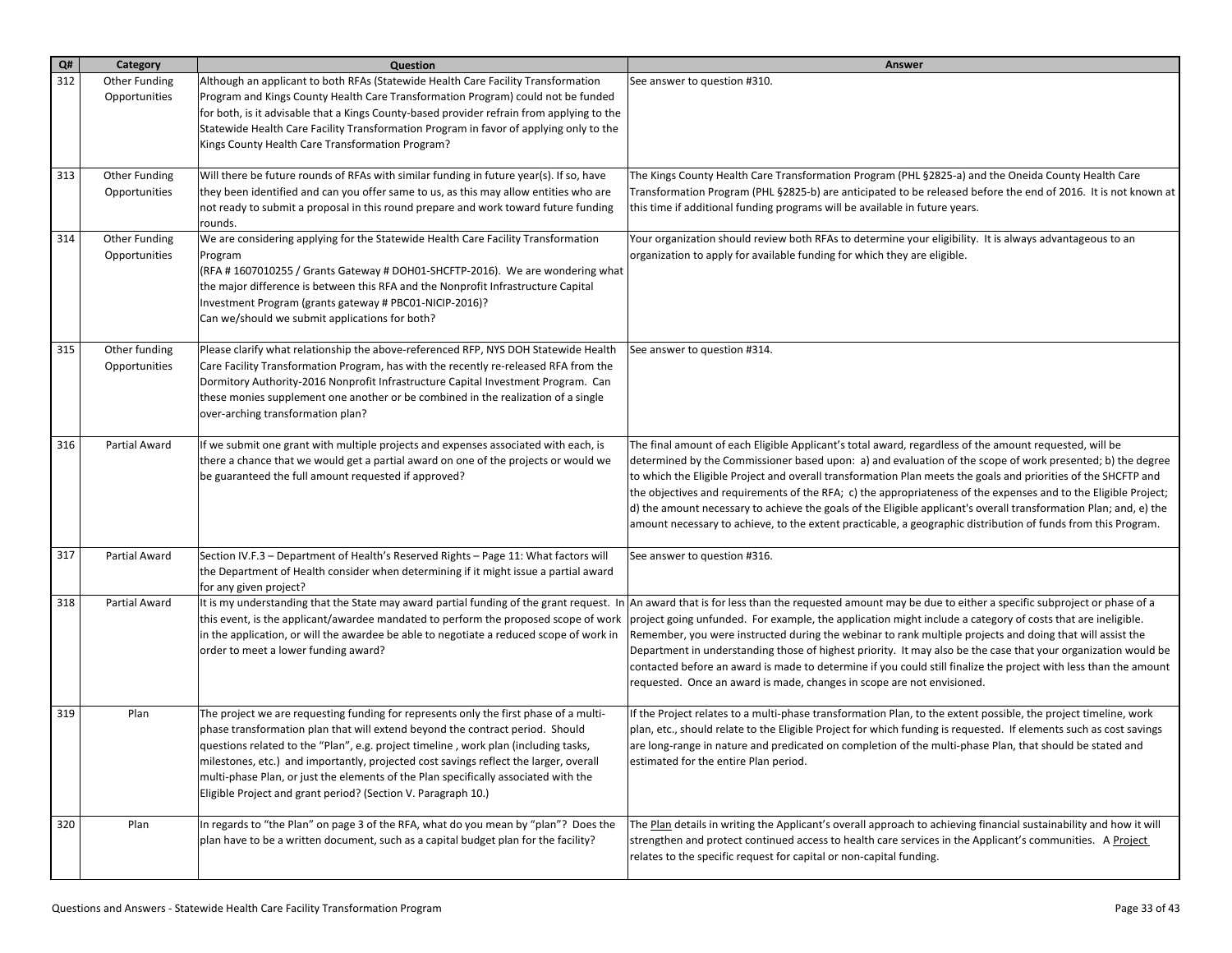| Q#  | Category                                | <b>Question</b>                                                                                                                                                                                                                                                                                                                                                                                                                                                                                                                                                                                                                                                                                                                                                                                                                                                                  | <b>Answer</b>                                                                                                                                                                                                                                                                                                                                                                                                                                                                                                                                                                                                                                                                                                                                                                                                                                                                                                                                                                                                 |
|-----|-----------------------------------------|----------------------------------------------------------------------------------------------------------------------------------------------------------------------------------------------------------------------------------------------------------------------------------------------------------------------------------------------------------------------------------------------------------------------------------------------------------------------------------------------------------------------------------------------------------------------------------------------------------------------------------------------------------------------------------------------------------------------------------------------------------------------------------------------------------------------------------------------------------------------------------|---------------------------------------------------------------------------------------------------------------------------------------------------------------------------------------------------------------------------------------------------------------------------------------------------------------------------------------------------------------------------------------------------------------------------------------------------------------------------------------------------------------------------------------------------------------------------------------------------------------------------------------------------------------------------------------------------------------------------------------------------------------------------------------------------------------------------------------------------------------------------------------------------------------------------------------------------------------------------------------------------------------|
| 321 | Plan                                    | Concerning the requirement to submit a "Plan" for the sustainability of the applicant<br>and overall approach to achieving a financially viable system of care:<br>a. How is this different than the similar DSRIP PPS goals,<br>b. What is the expected role of the PPS(s) in the formation of the plan,<br>c. Is the Plan focused on improving the financial and fiscal strength of the applicant, or<br>on improving the strength of all providers in the applicant's service area, and<br>d. How many years does the Plan need to be conducted? Is it 5 years commensurate<br>with the SHCFTP program?                                                                                                                                                                                                                                                                       | The Plan details in writing the Applicant's overall approach to achieving financial sustainability and how it will<br>strengthen and protect continued access to health care services in the Applicant's communities. Per the RFA, the<br>Plan should be consistent with DSRIP principles. An Applicant that is part of a PPS can comment on the impact<br>that their Plan will have on their PPS, but this is not a specific requirement of the RFA. A Project relates to the<br>specific request for capital or non-capital funding.                                                                                                                                                                                                                                                                                                                                                                                                                                                                        |
| 322 | Plan                                    | Would you further explain the key differences between the requested "Plan and<br>Project Timeline" versus the "Online Workplan" referenced on page 21 of the RFA?                                                                                                                                                                                                                                                                                                                                                                                                                                                                                                                                                                                                                                                                                                                | See answer to question #319.                                                                                                                                                                                                                                                                                                                                                                                                                                                                                                                                                                                                                                                                                                                                                                                                                                                                                                                                                                                  |
| 323 | Plan                                    | Can a Transformation Plan be related only to the care of specific target populations in a See answer to question #321.<br>region, e.g. Medicaid recipients and the uninsured? Can it be tied directly to DSRIP<br>projects only as opposed to being more broadly focused?                                                                                                                                                                                                                                                                                                                                                                                                                                                                                                                                                                                                        |                                                                                                                                                                                                                                                                                                                                                                                                                                                                                                                                                                                                                                                                                                                                                                                                                                                                                                                                                                                                               |
| 324 | Posting of Questions<br>and Answers     | Where are the responses to questions posted?                                                                                                                                                                                                                                                                                                                                                                                                                                                                                                                                                                                                                                                                                                                                                                                                                                     | The Department's official response to questions will be posted to the NYS Grants Gateway on August 24, 2016.                                                                                                                                                                                                                                                                                                                                                                                                                                                                                                                                                                                                                                                                                                                                                                                                                                                                                                  |
| 325 | PPS Role                                | What is the expected involvement of the PPS or PPS(s) an applicant is a member of (if<br>any) in the preparation and execution of the SHCFTP application and project?                                                                                                                                                                                                                                                                                                                                                                                                                                                                                                                                                                                                                                                                                                            | The involvement of a PPS in the preparation of an Applicant's RFA is not a requirement of the RFA, however the<br>involvement of the PPS is not precluded.                                                                                                                                                                                                                                                                                                                                                                                                                                                                                                                                                                                                                                                                                                                                                                                                                                                    |
| 326 | <b>Previously Submitted</b><br>Projects | In Section 1, Introduction, "priority shall be given to projects that were not funded in<br>whole or part, in response to the RFAs for the Capital Restructuring Financing Program<br>(RFA #1504100252) or the Essential Health Care Provider Support Program (RFA<br>#151016080 and RFA #1510190320)" and "projects shall not receive awards under both<br>this RFA and the Kings County Health Care Transformation Program (PHL §2825-a) or<br>the Oneida County Health Care Transformation Program (PHL §2825-b)".<br>Please clarify whether an applicant receiving funds from the Capital Restructuring<br>Financing Program and/or the Essential Health Care Provider Support Program for<br>particular projects, can also receive funding and priority from the Statewide Health<br>Care Facility Transformation Program for a different project under the same applicant. | SHCFTP funds are separate from funding made available through other procurements. As stated in the SHCFTP<br>RFA, applicants cannot receive funding for the same project under both this RFA and the Capital Restructuring<br>Financing Program, Essential Health Care Provider Support Program, Kings County Health Care Transformation<br>Program, or the Oneida County Health Care Transformation Program. In event that funds are not sufficient to<br>support all applications in the lowest tier for which funding is available through the Statewide Health Care<br>Facility Transformation Program RFA, the RFA outlines how the DOH will select applications from within that tier<br>(Section V. Completing the Application, C. Review and Award Process). If applications within the tier are still<br>largely determined to be equal based on this criteria, priority consideration will be given to projects that were<br>not funded in whole or part in response to the CRFP or Essential RFAs. |
| 327 | <b>Previously Submitted</b><br>Projects | We submitted a multi-pronged application for CRFP funds under the name of our<br>corporate parent as the plan involves several affiliates in our system. We expect to<br>apply for funds through this RFP for our organization directly and the specific project<br>related to our facility. Can we still answer "Yes" to the question: "Did your organization<br>apply for funds through the CRFP?" even though the applicant was, technically, our<br>parent organization?                                                                                                                                                                                                                                                                                                                                                                                                     | Yes, if the Project submitted for funding under the Statewide Health Care Facility Transformation Program RFA is<br>substantially the same as one previously submitted under the Capital Restructuring Financing Program or the<br>Essential Health Care Provider Support Program, the Applicant can indicate that it is substantially the same<br>Project that was previously submitted but indicate that it was under a different corporate parent.                                                                                                                                                                                                                                                                                                                                                                                                                                                                                                                                                         |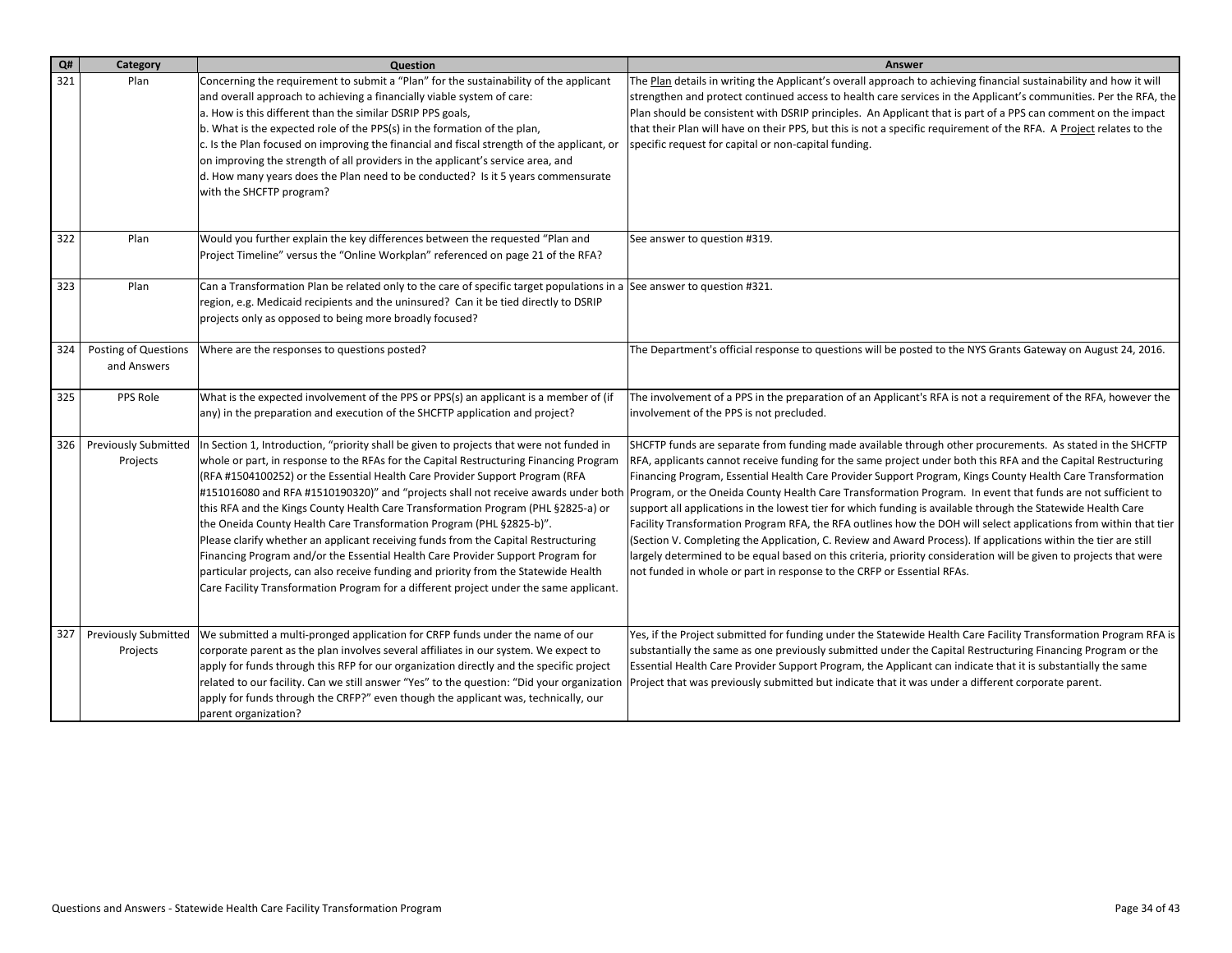| Q#  | Category                                | Question                                                                                                                                                                                                                                                                                                                                                                                                                                                                                                                                                                                                                                                                                                                                                                                                                                                                                                                               | Answer                                                                                                                                                                                                                                                                                                                                                                                                                                                                                                                                                                                                                                                                                                                                                                                                                                                                                                                                                                                                                                                                                                                                                                                                                                                                                                                                                                                |
|-----|-----------------------------------------|----------------------------------------------------------------------------------------------------------------------------------------------------------------------------------------------------------------------------------------------------------------------------------------------------------------------------------------------------------------------------------------------------------------------------------------------------------------------------------------------------------------------------------------------------------------------------------------------------------------------------------------------------------------------------------------------------------------------------------------------------------------------------------------------------------------------------------------------------------------------------------------------------------------------------------------|---------------------------------------------------------------------------------------------------------------------------------------------------------------------------------------------------------------------------------------------------------------------------------------------------------------------------------------------------------------------------------------------------------------------------------------------------------------------------------------------------------------------------------------------------------------------------------------------------------------------------------------------------------------------------------------------------------------------------------------------------------------------------------------------------------------------------------------------------------------------------------------------------------------------------------------------------------------------------------------------------------------------------------------------------------------------------------------------------------------------------------------------------------------------------------------------------------------------------------------------------------------------------------------------------------------------------------------------------------------------------------------|
| 328 | <b>Previously Submitted</b><br>Projects | Would you please clarify the submission requirements for previously unfunded<br>proposals for the Essential Health Care Provider Support Program (RFA #151016080<br>and RFA #1510190320)? On page 3 of the RFA it states, that applicants must complete<br>their application in accordance with the purpose and requirements of this Statewide<br>Health Care Facility Transformation Program RFA. On page 18 of the RFA, we must<br>note if the project that was submitted is substantially the same as the project<br>submitted under this SHCFTP RFA. This appears to be somewhat contradictory. If we<br>would like to be eligible for the priority, are we permitted to edit the original proposal?<br>Are we allowed to adjust the budget? Thank you.<br>Also, the RFA number from the last Essential Provider grant is RFA# 1510160807; is this<br>the same RFA as the one referred to in the SHCFTP RFA #151016080? Thank you. | To be given priority consideration, Projects submitted for funding under the Statewide Health Care Facility<br>Transformation Program (SHCFTP) RFA should substantially be the same as one previously submitted under the<br>Capital Restructuring Financing Program or the Essential Health Care Provider Support Program. The Project<br>relates to the specific request for capital and non-capital funding. Applicants need to note that SHCFTP RFA<br>application has some different requirements than the previous RFAs. For example, the SHCFTP RFA requires the<br>Applicant to describe their Plan to achieve financial sustainability and ensure continued access to care, which<br>was not a requirement as part of the Capital Restructuring Financing Program. Whereas the Project may be<br>substantially the same, the Applicant must complete their application in accordance with the purpose and<br>requirements of this RFA. Two Essential Health Care Provider Support Program RFAs were issued - RFA<br>#151016080 and RFA # 1510190320.                                                                                                                                                                                                                                                                                                                         |
| 329 | Projects                                | Previously Submitted   Could the new SHCFTP application or applications be submitted for a CRFP project or<br>projects be augmented in light of and in keeping with the overarching Plan that will be<br>provided as context? If yes, are there any limits to how much and in what way(s) the<br>CRFP project could be augmented? For instance, would additional, related capital<br>expenditures that greatly exceed the original CRFP request be eligible, given that they<br>would strengthen the viability of the project and the overall success of the contextual<br>Plan?                                                                                                                                                                                                                                                                                                                                                       | To be given priority consideration, Projects submitted for funding under the Statewide Health Care Facility<br>Transformation Program (SHCFTP) RFA should substantially be the same as one previously submitted under the<br>Capital Restructuring Financing Program or the Essential Health Care Provider Support Program. However, if the<br>Applicant identifies that changes are needed to the previous submission in order to strengthen the viability of<br>the Project and the overall success of the contextual Plan, they should do so. The strength of an application and<br>the likelihood that it will be evaluated positively is largely dependent on the overall approach taken by the<br>applicant to improve their long-term financial sustainability and protect and strengthen continued access to<br>health care services in the community. In event that funds are not sufficient to support all applications in the<br>lowest tier for which funding is available, the RFA outlines how the DOH will select applications from within that<br>tier (Section V. Completing the Application, C. Review and Award Process). If applications within the tier are still<br>largely determined to be equal based on this criteria, priority consideration will be given to projects that were<br>not funded in whole or part in response to the CRFP or Essential RFAs. |
| 330 | <b>Previously Submitted</b><br>Projects | Section I - Introduction - Page 3: With respect to projects that were not funded under<br>the CRFP or Essential rounds, if an applicant proposes to re-submit such a project under<br>this RFA, may it alter the project at all? If so, what alterations would be acceptable? As<br>an example, we have a client that submitted two CRFP projects that were not<br>approved. It appears that combining the two projects into a single project would be a<br>better solution in keeping with the tenets of DSRIP and principles of this RFA. Would<br>combining two disapproved CRFP projects into a single project, while still maintaining<br>the basic elements of both projects, still qualify for priority treatment as a disapproved<br>CRFP project?                                                                                                                                                                             | See answer to question #329.                                                                                                                                                                                                                                                                                                                                                                                                                                                                                                                                                                                                                                                                                                                                                                                                                                                                                                                                                                                                                                                                                                                                                                                                                                                                                                                                                          |
| 331 | <b>Previously Submitted</b><br>Projects | Section I – Introduction – Page 3: With respect to projects that were not funded under<br>the CRFP or Essential rounds, if an applicant proposes to re-submit such a project under<br>this RFA, may it include an additional multi-million dollar component that was not<br>included in the previously submitted CRFP or Essential application, and seek grant<br>funds for this additional amount?                                                                                                                                                                                                                                                                                                                                                                                                                                                                                                                                    | See answer to question #329.                                                                                                                                                                                                                                                                                                                                                                                                                                                                                                                                                                                                                                                                                                                                                                                                                                                                                                                                                                                                                                                                                                                                                                                                                                                                                                                                                          |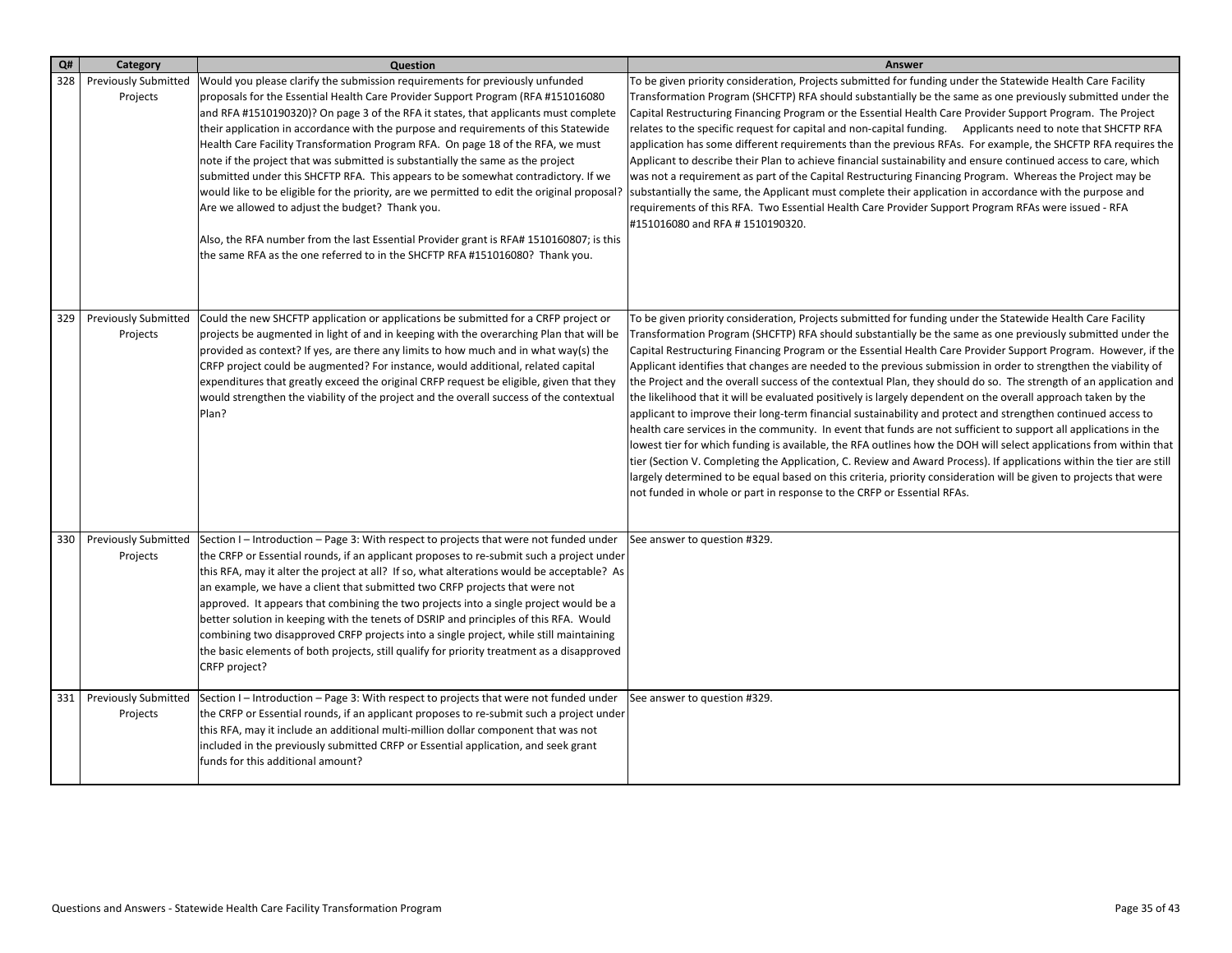| Q#  | Category                                | Question                                                                                                                                                                                                                                                                                                                                                                                                                                                                                                                                                                                                                                                           | Answer                                                                                                                                                                                                                                                                                                                                                                                                                                                                                                                                                                                                                                                                                                                                                                                                                                                              |
|-----|-----------------------------------------|--------------------------------------------------------------------------------------------------------------------------------------------------------------------------------------------------------------------------------------------------------------------------------------------------------------------------------------------------------------------------------------------------------------------------------------------------------------------------------------------------------------------------------------------------------------------------------------------------------------------------------------------------------------------|---------------------------------------------------------------------------------------------------------------------------------------------------------------------------------------------------------------------------------------------------------------------------------------------------------------------------------------------------------------------------------------------------------------------------------------------------------------------------------------------------------------------------------------------------------------------------------------------------------------------------------------------------------------------------------------------------------------------------------------------------------------------------------------------------------------------------------------------------------------------|
| 332 | <b>Previously Submitted</b><br>Projects | If an applicant made a previous submission that was not awarded, can they resubmit<br>for this offering?                                                                                                                                                                                                                                                                                                                                                                                                                                                                                                                                                           | Yes. To be given priority consideration, Projects submitted for funding under the Statewide Health Care Facility<br>Transformation Program (SHCFTP) RFA should substantially be the same as one previously submitted under the<br>Capital Restructuring Financing Program or the Essential Health Care Provider Support Program. However, if the<br>Applicant identifies that changes are needed to the previous submission in order to strengthen the viability of<br>the Project and the overall success of the contextual Plan, they should do so. The strength of an application and<br>the likelihood that it will be evaluated positively is largely dependent on the overall approach taken by the<br>applicant to improve their long-term financial sustainability and protect and strengthen continued access to<br>health care services in the community. |
| 333 | <b>Previously Submitted</b><br>Projects | It is stated that "if applications within the lowest tier eligible for funding are<br>determined to be largely equal based on the criteria used in making grant award<br>determinations, priority consideration will be given to projects that were not funded in<br>whole or part under the CRFP or the EHCPSP" and further stated that, in that case, "The<br>project(s) submitted under this RFA need to be substantially the same as the project(s)<br>submitted under CRFP or the EHCPSP." If an unfunded CRFP project was part of a multi-<br>phased HIT implementation, would later phases of the same overall HIT be considered<br>substantially the same? | Yes. If the Applicant proceeded with their Project that was not funded through CRFP, they may apply for the<br>later phases of the same project and it would be considered substantially the same.                                                                                                                                                                                                                                                                                                                                                                                                                                                                                                                                                                                                                                                                  |
| 334 | <b>Previously Submitted</b><br>Projects | CRFP applications were related to DSRIP, not to mergers/consolidation/restructuring.<br>Therefore, how can a project be "substantially the same" as a CRFP application and still<br>meet the requirement that it be associated with a merger/consolidation/restructuring?                                                                                                                                                                                                                                                                                                                                                                                          | The Plan details in writing the Applicant's overall approach to achieving financial sustainability and how it will<br>strengthen and protect continued access to health care services in the Applicant's communities. Per the RFA, the<br>Plan should be consistent with DSRIP principles. A Project relates to the specific request for capital or non-<br>capital funding.                                                                                                                                                                                                                                                                                                                                                                                                                                                                                        |
| 335 | Previously Submitted<br>Projects        | Kindly inform whether previously funded NYSDOH CRFP projects from a healthcare<br>institution who is interested in submitting an application for new, non-CRFP project(s)<br>will be considered for this round of non-competitive funding.                                                                                                                                                                                                                                                                                                                                                                                                                         | Yes. Providers that received an award through CRFP may submit an application of funding under the Statewide<br>Health care Facility Transformation Program (SHCFTP) RFA for a Project that was not previously funded.                                                                                                                                                                                                                                                                                                                                                                                                                                                                                                                                                                                                                                               |
| 336 | <b>Previously Submitted</b><br>Projects | Can the State define what is meant by a SHCFTP submission for an unfunded CRFP<br>project not "substantively" changed from the CRFP submission? We would like to<br>strengthen our CRFP project plans for a SHCFTP submission, including potentially<br>expanding the project scope. What is allowable under the SHCFTP grant?                                                                                                                                                                                                                                                                                                                                     | To be given priority consideration, Projects submitted for funding under the Statewide Health Care Facility<br>Transformation Program (SHCFTP) RFA should substantially be the same as one previously submitted under the<br>Capital Restructuring Financing Program or the Essential Health Care Provider Support Program. However, if the<br>Applicant identifies that changes are needed to the previous submission in order to strengthen the viability of<br>the Project and the overall success of the contextual Plan, they should do so. The strength of an application and<br>the likelihood that it will be evaluated positively is largely dependent on the overall approach taken by the<br>applicant to improve their long-term financial sustainability and protect and strengthen continued access to<br>health care services in the community.      |
| 337 | <b>Previously Submitted</b><br>Projects | If a CRFP project scored relatively well, is the expectation that the identical project be<br>included in the RFA for the Statewide Health Facility Transformation RFA?<br>Circumstances may have changed and require some amendments in scope or size of<br>the proposed project to accommodate market adjustments.                                                                                                                                                                                                                                                                                                                                               | See answer to question #329.                                                                                                                                                                                                                                                                                                                                                                                                                                                                                                                                                                                                                                                                                                                                                                                                                                        |
| 338 | Projects                                | Previously Submitted   RE: RFA Section 1, which states:<br>or part, in response to the RFAs for the Capital Restructuring Financing Program (RFA<br>#1504100252) or the Essential Health Care Provider Support Program (RFA #151016080<br>and RFA #1510190320). However, applicants must complete their application in<br>accordance with the purpose and requirements of this Statewide Health Care Facility<br>Transformation Program RFA. Must a separate SHCFTP application be submitted for<br>each CRFP project?                                                                                                                                             | If the Projects are considered interdependent to creating a financially sustainable system of care and are<br>In determining awards, priority shall be given to projects that were not funded in whole described as part of one Plan, they can be submitted as one application. If the Projects are not interdependent,<br>they do not need to be submitted as one application.<br>Separate applications must be submitted for non-capital projects or purposes even if they are part of the same<br>overall transformation plan for which an application for a capital project(s) is also being submitted.<br>If an Eligible Applicant submits multiple applications for funding under this RFA, the Eligible Applicant should<br>assign a priority to each application where indicated in the application.                                                        |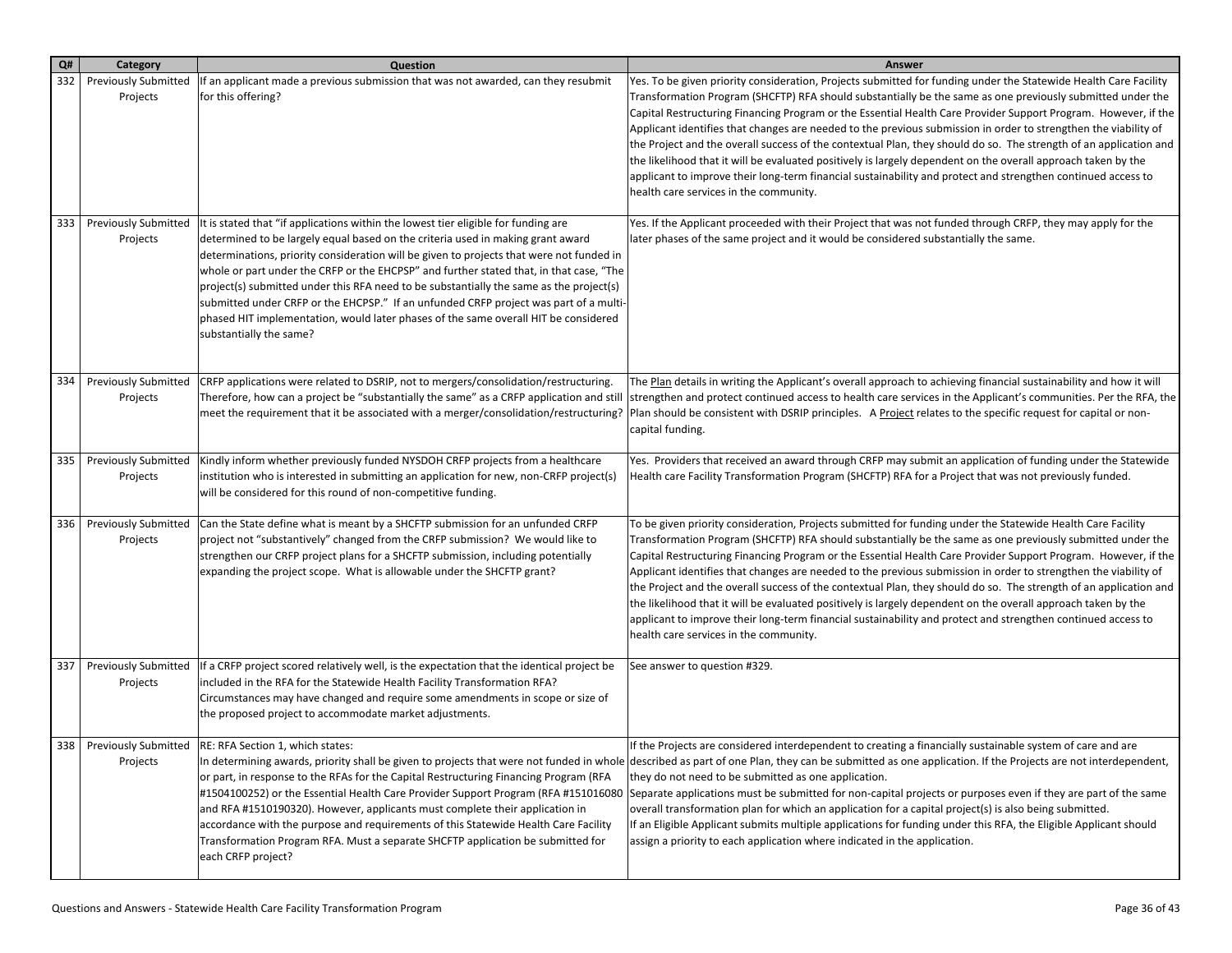| Q#  | Category                      | Question                                                                                                                                                                                                                                                                                                                                                                                                                                                                                                                                                                                                                                                                                                                                                                                                                                                                                                                                                                                                                                                     | <b>Answer</b>                                                                                                                                                                                                                                                                                                                                                                                                                                                                                                                                                                                                                                                                                                                                                                                                                                                                                                                                                                    |
|-----|-------------------------------|--------------------------------------------------------------------------------------------------------------------------------------------------------------------------------------------------------------------------------------------------------------------------------------------------------------------------------------------------------------------------------------------------------------------------------------------------------------------------------------------------------------------------------------------------------------------------------------------------------------------------------------------------------------------------------------------------------------------------------------------------------------------------------------------------------------------------------------------------------------------------------------------------------------------------------------------------------------------------------------------------------------------------------------------------------------|----------------------------------------------------------------------------------------------------------------------------------------------------------------------------------------------------------------------------------------------------------------------------------------------------------------------------------------------------------------------------------------------------------------------------------------------------------------------------------------------------------------------------------------------------------------------------------------------------------------------------------------------------------------------------------------------------------------------------------------------------------------------------------------------------------------------------------------------------------------------------------------------------------------------------------------------------------------------------------|
| 339 |                               | Priority Consideration   I understand priority is being given to those projects that were submitted previously<br>through CRFP and/or the Essential grant fund, my question is how are the new projects<br>scored. Are they scored after the priority projects are identified and ranked, or are<br>they considered only if there is funding available after the priority projects are funded?                                                                                                                                                                                                                                                                                                                                                                                                                                                                                                                                                                                                                                                               | The strength of an application and the likelihood that it will be evaluated positively is largely dependent on the<br>overall approach taken by the applicant to improve their long-term financial sustainability and protect and<br>strengthen continued access to health care services in the community. In event that funds are not sufficient to<br>support all applications in the lowest tier for which funding is available, the RFA outlines how the DOH will select<br>applications from within that tier (Section V. Completing the Application, C. Review and Award Process). If<br>applications within the tier are still largely determined to be equal based on this criteria, priority consideration<br>will be given to projects that were not funded in whole or part in response to the CRFP or Essential RFAs.                                                                                                                                                |
|     |                               | 340   Priority Consideration   Page 3 states that Priority will be given to projects not funded in whole or part, in<br>response to three previous RFA's. If an applicant did not apply to any of these RFA's, is<br>it worthwhile to apply here? i.e. How much of a priority is given to those who<br>previously applied?                                                                                                                                                                                                                                                                                                                                                                                                                                                                                                                                                                                                                                                                                                                                   | The intent of the Statewide Health Care Facility Transformation Program RFA is to fund as many eligible<br>applications as possible. The strength of an application and the likelihood that it will be evaluated positively is<br>largely dependent on the overall approach taken by the applicant to improve their long-term financial<br>sustainability and protect and strengthen continued access to health care services in the community. In event<br>that funds are not sufficient to support all applications in the lowest tier for which funding is available, the RFA<br>outlines how the DOH will select applications from within that tier (Section V. Completing the Application, C.<br>Review and Award Process). If applications within the tier are still largely determined to be equal based on this<br>criteria, priority consideration will be given to projects that were not funded in whole or part in response to the<br><b>CRFP or Essential RFAs.</b> |
| 341 |                               | Priority Consideration $ Pg 24 -$ The RFP implies that community-based providers will be given priority through<br>the first \$30 million. Can you clarify how a hospital will be reviewed if the system and<br>transformational project includes hospital owned primary care providers, mental<br>health clinics, while also addressing avoidable ED utilization?                                                                                                                                                                                                                                                                                                                                                                                                                                                                                                                                                                                                                                                                                           | If an Article 28 hospital submits an application on behalf of its hospital-owned community-based providers, the<br>providers will not be considered community-based providers for the purposes of this RFA.                                                                                                                                                                                                                                                                                                                                                                                                                                                                                                                                                                                                                                                                                                                                                                      |
| 342 | <b>Priority Consideration</b> | Section $I$ – Introduction – Page 3: In the opening paragraph, it is noted that the funds<br>will be "for the purpose of strengthening and protecting continued access to health<br>care services in communities throughout New York State and are associated with a<br>merger, consolidation or significant corporate restructuring activity that is part of an<br>overall transformation plan" (underline added). If a project does not include a<br>merger, consolidation or significant corporate restructuring activity, is it ineligible to be<br>funded under this RFA? If a project does not include a merger, consolidation or<br>significant corporate restructuring activity, will it be unlikely to secure a grade of<br>"Good", regardless of how well the remainder of the project matches the RFA criteria?<br>Will any preference be given to projects that include a merger, consolidation or<br>significant corporate restructuring activity relative to projects that do not? If so, how<br>will that preference be expressed in grading? | The quality of the Eligible Project will be judged based on how well it contributes to the Plan to enable the<br>Eligible Applicant to achieve financial sustainability and strengthen and protect continued access to health care<br>services in the community. As indicated in the SHCFTP RFA, creation of a financially sustainable system of care<br>should be associated with a merger, consolidation or significant restructuring activity. Restructuring activities<br>encompass a broad array of approaches.                                                                                                                                                                                                                                                                                                                                                                                                                                                             |
|     | 343   Priority Consideration  | Section I – Introduction – Page 3: In determining awards, how will the State prioritize<br>projects that were not funded under the CRFP or Essential rounds? What is the<br>mechanism for assigning that priority? If there are RFA responses totaling \$30 million<br>million of other community-based or non-community based projects not funded under<br>CRFP or Essential, would any project that was not proposed under CRFP or Essential<br>have a chance to secure any of the \$195 million? Does this mean that prior applicants<br>of CRFP/Essential who were not awarded those grant funds have priority over<br>applicants of CRFP/Essential who were awarded grant funds, or does it mean that prior<br>applicants of CRFP/Essential who were not awarded those grant funds have priority<br>over organizations that did not apply for CRFP/Essential, or are both statements<br>accurate?                                                                                                                                                       | In event that funds are not sufficient to support all applications in the lowest tier for which funding is available,<br>the RFA outlines how the DOH will select applications from within that tier (Section V. Completing the<br>Application, C. Review and Award Process). If applications within the tier are still largely determined to be equal<br>in community-based projects that were not funded under CRFP and Essential, and \$165  based on this criteria, priority consideration will be given to projects that were not funded in whole or part in<br>response to the CRFP or Essential RFAs.                                                                                                                                                                                                                                                                                                                                                                     |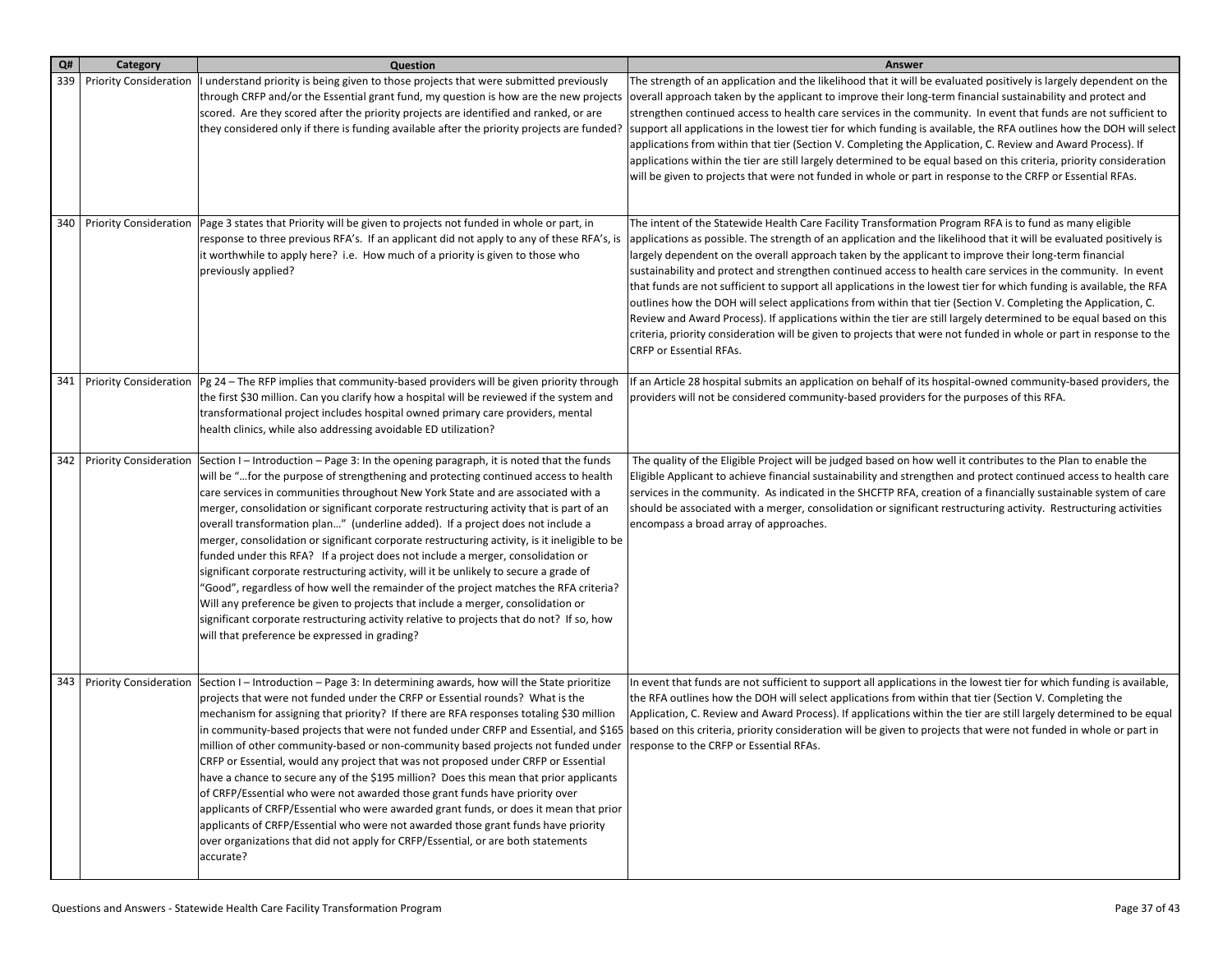| Q#  | Category                                  | Question                                                                                                                                                                                                                                                                                                                                                                                                                                                                                                                                                                   | Answer                                                                                                                                                                                                                                                                                                                                                                                                                                                                                                                       |
|-----|-------------------------------------------|----------------------------------------------------------------------------------------------------------------------------------------------------------------------------------------------------------------------------------------------------------------------------------------------------------------------------------------------------------------------------------------------------------------------------------------------------------------------------------------------------------------------------------------------------------------------------|------------------------------------------------------------------------------------------------------------------------------------------------------------------------------------------------------------------------------------------------------------------------------------------------------------------------------------------------------------------------------------------------------------------------------------------------------------------------------------------------------------------------------|
| 344 |                                           | Priority Consideration   Will preference be given to high scoring CREF applicants that did not receive funding?                                                                                                                                                                                                                                                                                                                                                                                                                                                            | See answer to question #340.                                                                                                                                                                                                                                                                                                                                                                                                                                                                                                 |
| 345 | <b>Priority Consideration</b>             | Can you explain in more detail the priority that proposals that were submitted to, but<br>not funded by, the CRFP RFA receive in the SHCFTP RFA?                                                                                                                                                                                                                                                                                                                                                                                                                           | See answer to question #340.                                                                                                                                                                                                                                                                                                                                                                                                                                                                                                 |
|     | 346   Priority Consideration              | Page 3 states that Priority will be given to projects not funded in whole or part, in<br>response to three previous RFA's. If an applicant did not apply to any of these RFA's, is<br>it worthwhile to apply here? i.e. How much of a priority is given to those who<br>previously applied?                                                                                                                                                                                                                                                                                | See answer to question #340.                                                                                                                                                                                                                                                                                                                                                                                                                                                                                                 |
| 347 | <b>Question and Answer</b><br>Period      | We strongly request that there be an additional round of question and answers. Due<br>to the quick turnaround time between when the RFA was released and when the<br>questions are due (and agencies' experiences with staff taking vacations), many<br>providers have not had adequate time to review the RFA and develop questions. In<br>addition, we expect the answers to the first round of questions will raise additional<br>questions for providers.                                                                                                              | The Department held an Applicant Webinar on August 8th to provide guidance to potential applicants and<br>answered numerous questions that had been submitted by potential applicants as part of the Webinar. The<br>date to submit additional questions was COB August 10th to allow time for applicants to submit additional<br>questions. The Department has published responses to more than 350 questions submitted by potential<br>applications. There are no plans to offer an additional Question and Answer period. |
|     |                                           | 348 Question and Answers Will there be an additional round of question and answers, in addition to the August<br>10th round? Due to the quick turnaround between when the RFA was released and<br>when the questions are due, many smaller providers with less experience responding<br>to capital RFAs may not yet have identified all of their questions. In addition, it is very<br>likely that the answers to the first round of questions will raise additional questions for<br>providers. We strongly recommend a second round of Q/A after the first is completed. | See answer to question #347.                                                                                                                                                                                                                                                                                                                                                                                                                                                                                                 |
| 349 | Reporting<br>Requirements                 | Reporting:<br>Will there be reporting requirements in addition to those listed on page 13, #3 of the<br>RFA.                                                                                                                                                                                                                                                                                                                                                                                                                                                               | Traditionally, reporting requirements pertain to progress along a project work plan. The contract may also<br>require performance measures and milestones related to the organization's goals and what it wants to<br>accomplish with these funds, such as annual audited financial statements, reports showing targeted increase or<br>decrease in particular areas of service, etc.                                                                                                                                        |
| 350 | <b>Review Prior Grant</b><br>Applications | Can we access and review prior grant submittals that were successful, as well as their<br>score sheets.                                                                                                                                                                                                                                                                                                                                                                                                                                                                    | No, as standard operating procedure for state procurements, the DOH does not publicly post grant applications<br>or evaluation documents. These documents may be available under the FOIL processs.                                                                                                                                                                                                                                                                                                                          |
| 351 | Subcontracts                              | What is meant by subcontracting components of the scope of work? We plan to hire a<br>construction manager who will subcontract work to other contractors. Is this<br>considered an Eligible Applicant subcontracting components of the scope of work?                                                                                                                                                                                                                                                                                                                     | Your organization is the eligible applicant based on the eligibility criteria in the RFA. If you engage a<br>construction manager (CM) and the CM sub-contracts to other contractors, then your organization is considered<br>to be subcontracting components of your scope of work. Please note that any subcontractor receiving \$100,000<br>or more must register and complete a questionnaire in the State Comptroller's Vendor Responsibility database.                                                                 |
| 352 | Subcontracts                              | Page 6 states that eligible applicants are expected to identify the subcontracting<br>entities in the application. What if the county procurement policy does not allow for<br>this prior to award? Or if there is not sufficient time to bid subcontracts prior to<br>application?                                                                                                                                                                                                                                                                                        | If there are impediments to specifically identifying by name those subcontractors which be involved in the<br>project execution, the applicant should note "To Be Determined" and, to the best of its ability, describe the type<br>of work to be performed and the type of subcontractor (for example, an affiliate, a private business or an<br>organization licensed or certified by another State agency).                                                                                                               |
| 353 | <b>Supporting Materials</b>               | Can other supporting materials be included in the application?                                                                                                                                                                                                                                                                                                                                                                                                                                                                                                             | It is unclear what is meant by supporting materials. Any additional materials that the applicant determines to be<br>relevant to their application that were not requested as part of the RFA can be uploaded to Grants Gateway as<br>space permits. Additional documents may be uploaded to the "Grantee Document Folder" in your application<br>Forms Menu. Please label uploaded documents clearly.                                                                                                                       |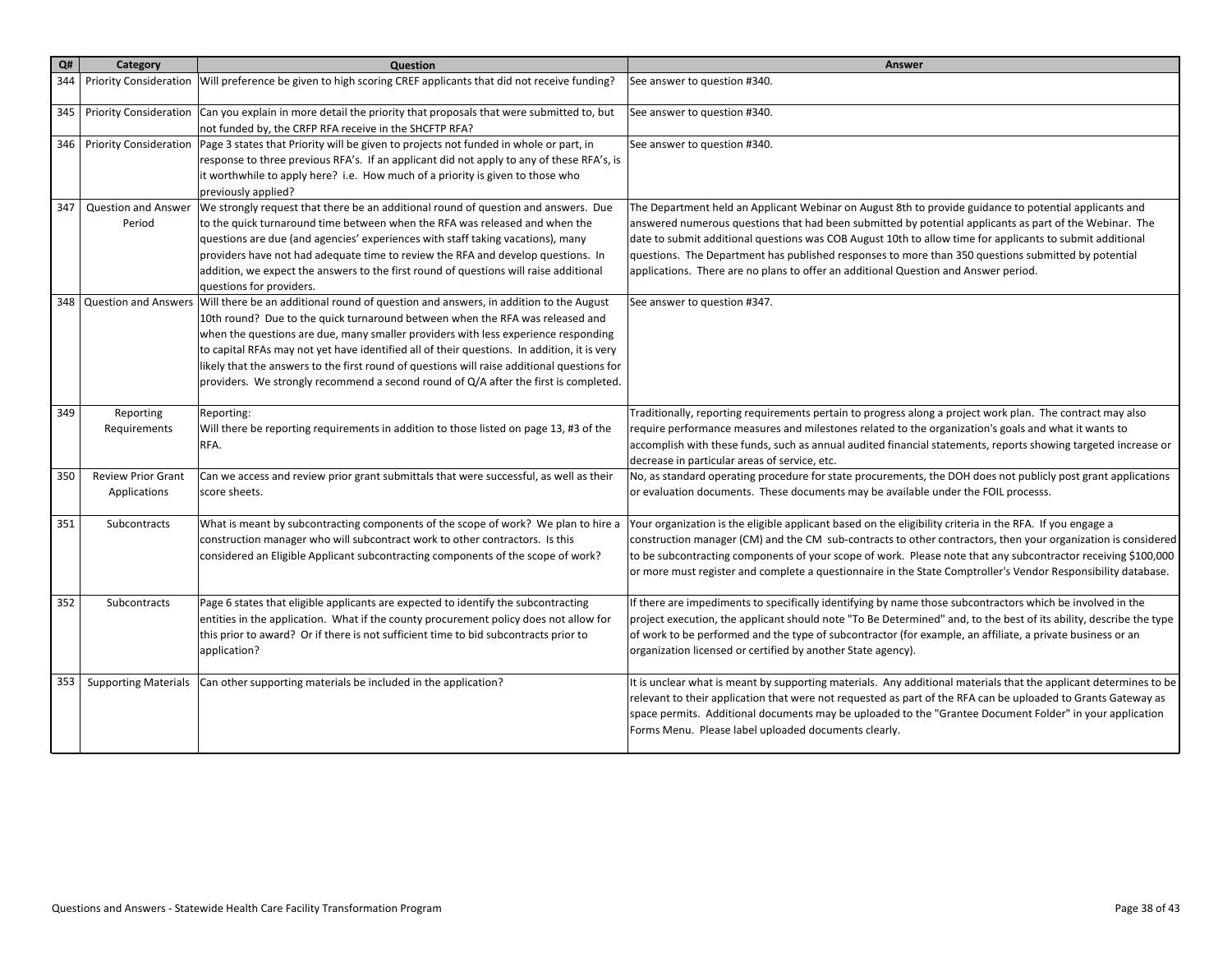| Q# | Category                                | Question                                                                                                                                                                      | <b>Answer</b>                                                                                                                                                              |
|----|-----------------------------------------|-------------------------------------------------------------------------------------------------------------------------------------------------------------------------------|----------------------------------------------------------------------------------------------------------------------------------------------------------------------------|
|    | 354   Technical - Application           |                                                                                                                                                                               | Our organization has logged onto Grants Gateway as Grantee but only have a "View the The announcement and PDF of the RFA document are located in the NYSGrants Gateway at: |
|    | Access                                  | Opportunity" button. We do not have the "Apply For Grant Opportunity" button. We<br>used 2 different Grantee accounts, neither has the "Apply for Grant Opportunity"          | https://grantsgateway.ny.gov/intelligrants_NYSGG/module/nysgg/goportal.aspx?NavItem1=4&ngoID=5000607                                                                       |
|    |                                         | button.                                                                                                                                                                       | In order to access attachments and apply for the grant opportunity, a user must first be registered and logged                                                             |
|    |                                         |                                                                                                                                                                               | into the Grants Gateway as a Grantee, Grantee Contract Signatory, or Grantee System Administrator. Once                                                                    |
|    |                                         |                                                                                                                                                                               | logged in, the user should click on the "View Available Opportunities" button available on their home screen and                                                           |
|    |                                         |                                                                                                                                                                               | search for the Grant Opportunity by name. On the Opportunity Funding Profile page, click on "Apply for Grant                                                               |
|    |                                         |                                                                                                                                                                               | Opportunity" to begin the application. If you are having difficulty, we recommend consulting the Grantee Quick                                                             |
|    |                                         |                                                                                                                                                                               | Start Guide for applications: http://grantsreform.ny.gov/sites/default/files/grantee_quick_start_guide.pdf                                                                 |
|    |                                         |                                                                                                                                                                               | Attachments 1 through 5 (including Attachment 1: Letter of Interest Template) are located in the Pre-Submission                                                            |
|    |                                         |                                                                                                                                                                               | Uploads section of the Grant Opportunity in the Grants Gateway. Pre-Submission Uploads can be accessed by                                                                  |
|    |                                         |                                                                                                                                                                               | navigating through the "Forms" menu of your online application.                                                                                                            |
|    |                                         |                                                                                                                                                                               |                                                                                                                                                                            |
|    |                                         | 355 Technical - Application   Our organization is unable to apply. The only option available is to "View the                                                                  | See answer to Question #354.                                                                                                                                               |
|    | Access                                  | Opportunity." Please advise.<br>356   Technical - Application   We are trying to complete a Letter of Intent for the Statewide Health Care Facility                           | See answer to Question #354.                                                                                                                                               |
|    | Access                                  | Transformation Program Grant however, the button on the bottom left side of the                                                                                               |                                                                                                                                                                            |
|    |                                         | grant page simply states "View Grant Opportunity" and does not give us access to                                                                                              |                                                                                                                                                                            |
|    |                                         | neither apply for the Grant or access Attachment 1 which would be the Letter of Intent.                                                                                       |                                                                                                                                                                            |
|    |                                         | Any Assistance you could send our way would be most gratefully appreciated.                                                                                                   |                                                                                                                                                                            |
|    | 357   Technical - Application           | Our organization is interested in submitting a letter of intent for the Statewide Health                                                                                      | See answer to Question #354.                                                                                                                                               |
|    | Access                                  | Care Facility Transformation Program. We do not see an active button on the grant's                                                                                           |                                                                                                                                                                            |
|    |                                         | opportunity page to "Apply for Grant Opportunity." Please advise as to when this                                                                                              |                                                                                                                                                                            |
|    |                                         | button will be added allowing us to do so.                                                                                                                                    |                                                                                                                                                                            |
|    |                                         | 358 Technical - Application  I am trying to locate the site where I can get the application and instructions for RFA                                                          | See answer to Question #354.                                                                                                                                               |
|    | Access                                  | #1607010255. Would you please direct me to the correct site?                                                                                                                  |                                                                                                                                                                            |
|    | 359   Technical - Application<br>Access | We are attempting to find the On Line Application and Letter of Interest for the<br>Statewide Healthcare Transformation Program but have been unable to locate it on the      | See answer to Question #354.                                                                                                                                               |
|    |                                         | Grants Gateway. Could you please help in locating this document.                                                                                                              |                                                                                                                                                                            |
|    |                                         |                                                                                                                                                                               |                                                                                                                                                                            |
|    |                                         | 360   Technical - Application   I am attempting to access the application for the Statewide Health Care Facility                                                              | See answer to Question #354.                                                                                                                                               |
|    | Access                                  | Transformation Program by following the directions on page 9 of the RFA. I am able to                                                                                         |                                                                                                                                                                            |
|    |                                         | complete steps 1 - 4, but clicking on the name of the Grant Opportunity in the grid<br>brings me to a page that outlines the opportunity and I am not finding a button at the |                                                                                                                                                                            |
|    |                                         | bottom left of the page marked, "APPLY FOR GRANT OPPORTUNITY."                                                                                                                |                                                                                                                                                                            |
|    |                                         |                                                                                                                                                                               |                                                                                                                                                                            |
|    |                                         | 361   Technical - Application   We are currently registered for Webinar. I wanted to be able to print out an                                                                  | See answer to Question #354.                                                                                                                                               |
|    | Access                                  | application in order to start to complete the application. Is it possible to get a copy?                                                                                      |                                                                                                                                                                            |
|    |                                         | 362 Technical - Application Is there a way to access more information about the actual SHCFTP grant application                                                               | See answer to Question #354.                                                                                                                                               |
|    | Access                                  | and the documentation required?                                                                                                                                               |                                                                                                                                                                            |
|    | Access                                  | 363   Technical - Application   How can I access the application for the above grant?                                                                                         | See answer to Question #354.                                                                                                                                               |
|    | 364   Technical - Application           | I am a licensed home care agency who would like to apply for the grant due in                                                                                                 | See answer to Question #354.                                                                                                                                               |
|    | Access                                  | September.                                                                                                                                                                    |                                                                                                                                                                            |
|    |                                         | Is there any attachments that I can take a look at that includes what the grant is                                                                                            | In addition, application questions are located on page 18 of the RFA.                                                                                                      |
|    |                                         | complied of? I.e: attachments of the table of contents that we are going to be filling                                                                                        |                                                                                                                                                                            |
|    |                                         | out?                                                                                                                                                                          |                                                                                                                                                                            |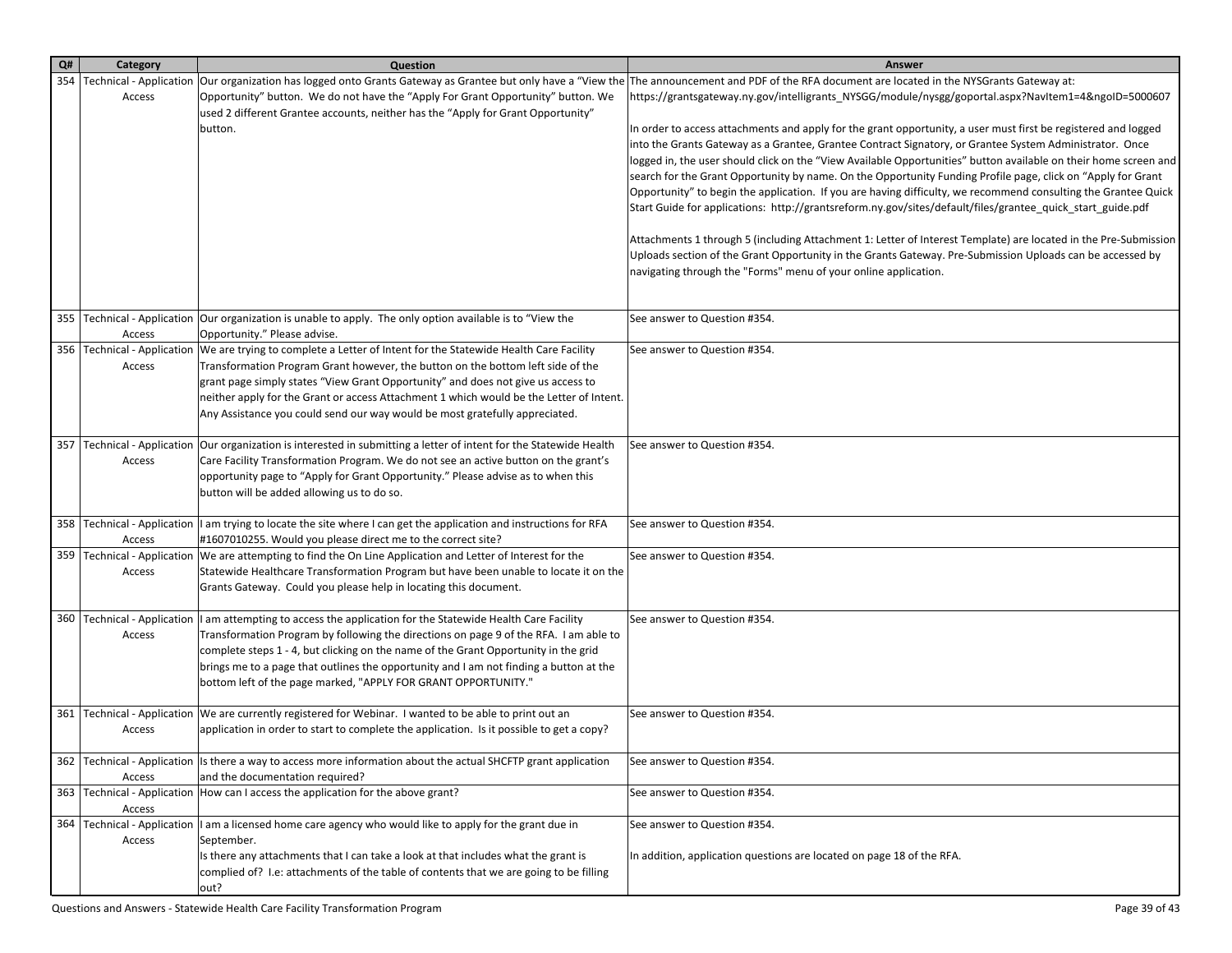| Q#  | Category                       | Question                                                                                                                                                               | Answer                                                                                                             |
|-----|--------------------------------|------------------------------------------------------------------------------------------------------------------------------------------------------------------------|--------------------------------------------------------------------------------------------------------------------|
| 365 | <b>Technical - Application</b> | The instructions say to click on the link APPLY FOR GRANT OPPORTUNITY at the bottom                                                                                    | See answer to Question #354.                                                                                       |
|     | Access                         | left side of the grant announcement page. I am on the page, but the only link is VIEW                                                                                  |                                                                                                                    |
|     |                                | GRANT OPPORTUNITY, which is a PDF document.                                                                                                                            |                                                                                                                    |
|     |                                | Am I missing something, or am I in the wrong spot? Thanks.                                                                                                             |                                                                                                                    |
|     |                                | 366 Technical - Application As we are trying to apply for our grant because we do not have a "Apply for                                                                | See answer to Question #354.                                                                                       |
|     | Access                         | Opportunity" button. We logged in under the Grantee System Administrator, but we do                                                                                    |                                                                                                                    |
|     |                                | not have an option for "Apply for opportunity," we only have an option to "View Grant                                                                                  |                                                                                                                    |
| 367 |                                | Opportunity" (see pic).<br>Technical - Application  I am trying to begin an application on the grants gateway, after login looking at the                              | See answer to Question #354.                                                                                       |
|     | Access                         | bottom right side of the page to register for the grant I am not finding the necessary                                                                                 |                                                                                                                    |
|     |                                | "apply for grant opportunity", has that become available as of yet?                                                                                                    |                                                                                                                    |
|     |                                |                                                                                                                                                                        |                                                                                                                    |
|     |                                | 368   Technical - Application   I am logged into gateway but don't see a way to access the application form just the                                                   | See answer to Question #354.                                                                                       |
|     | Access                         | PDF of RF. I also can't find a helpline number. Please let me know the gateway helpline                                                                                |                                                                                                                    |
|     |                                | and also the link to the application itself.                                                                                                                           | Grants Gateway tech support is available from the Agate Software Help Desk at 1-800-820-1890.                      |
|     |                                |                                                                                                                                                                        | The Grants Reform Team can be reached at 518-474-5595 regarding application completion.                            |
|     |                                |                                                                                                                                                                        | Other questions can be directed to the primary contact information noted on the cover of the RFA.                  |
| 369 |                                |                                                                                                                                                                        |                                                                                                                    |
|     | Technical -<br>Attachments     | Please advise re: the location of Attachments 1-5.                                                                                                                     | See answer to Question #354.                                                                                       |
| 370 | Technical -                    | I have accessed the Grant Gateway and have the role of Grantee. I have found the                                                                                       | See answer to Question #354.                                                                                       |
|     | Attachments                    | specific Grant Opportunity (Statewide Health Care Facility Transformation Program RFA                                                                                  |                                                                                                                    |
|     |                                | #1607010255). I can access the PDF document but cannot access the attachments.                                                                                         |                                                                                                                    |
|     |                                | Page 25 says that they are located/included in the Pre-Submission Upload section of                                                                                    |                                                                                                                    |
|     |                                | the Grants Gateway online application. I cannot figure out how to access that section.                                                                                 |                                                                                                                    |
|     |                                | Can you tell me where to find it?                                                                                                                                      |                                                                                                                    |
|     |                                |                                                                                                                                                                        |                                                                                                                    |
| 371 | Technical -<br>Attachments     | We are interested in seeing attachments 1-5 of the Statewide Health Care Facility                                                                                      | See answer to Question #354.                                                                                       |
|     |                                | Transformation Program Grant which are not provided in the RFA, and I am unable to<br>find those on the Grants Gateway portal (as noted in the documentation). Can you |                                                                                                                    |
|     |                                | please provide those attachments or direct me?                                                                                                                         |                                                                                                                    |
| 372 | <b>Technical - Budget</b>      | How is the Excel Projected Financial Information from of a single application to reflect                                                                               | The budget narrative and excel form should reflect the financial implication of each project that is described in  |
|     |                                | multiple, interdependent, priority-ranked projects? Or, rather, how are they to be                                                                                     | the application. In addition as support for the Plan (encompassing all of the interdependent projects) the         |
|     |                                | presented in the form?                                                                                                                                                 | applicant should complete the excel documents showing the financial implication of the fully executed Plan as      |
|     |                                |                                                                                                                                                                        | part of the backup documentation.                                                                                  |
| 373 | <b>Technical - Budget</b>      | How are the budgets for each of the interdependent, priority-ranked projects that are                                                                                  | See answer to question #372.                                                                                       |
|     |                                | included in a single application to be presented in the Grants Gateway?                                                                                                |                                                                                                                    |
| 374 | <b>Technical - Budget</b>      | Section 6, Project Budget, Attachment 3                                                                                                                                | The Previous and Current year information should reconcile to the submitted Financial Statements. This             |
|     |                                | The budget requests previous and current year totals for expenses, operating costs,                                                                                    | information should be prior to the implementation of the project and will form a base line that will be used to    |
|     |                                | etc. As the Applicant's project and plan do not currently exist, should these fields be                                                                                | evaluate the projected information.                                                                                |
|     |                                | left blank?                                                                                                                                                            |                                                                                                                    |
|     |                                |                                                                                                                                                                        |                                                                                                                    |
| 375 | Technical - Financial          | 7a: Asks, "Submit a copy of the prior three year's annual audited financial statements.                                                                                | Only one PDF upload is allowed for Question 7a. If a combined PDF file of all three years' financial statements is |
|     | Statements                     | All documents must be scanned and uploaded as a single PDF file." These pdf files may                                                                                  | too large to be uploaded, applicants may upload multiple additional files into the "Grantee Document Folder" in    |
|     |                                | be large. Is it acceptable to submit Year 1, 2 and 3 as separate PDF files, or do you                                                                                  | the Forms Menu of the online application. Please label any uploaded files clearly.                                 |
|     |                                | require all three years of financial statements in one PDF?                                                                                                            |                                                                                                                    |
|     |                                |                                                                                                                                                                        |                                                                                                                    |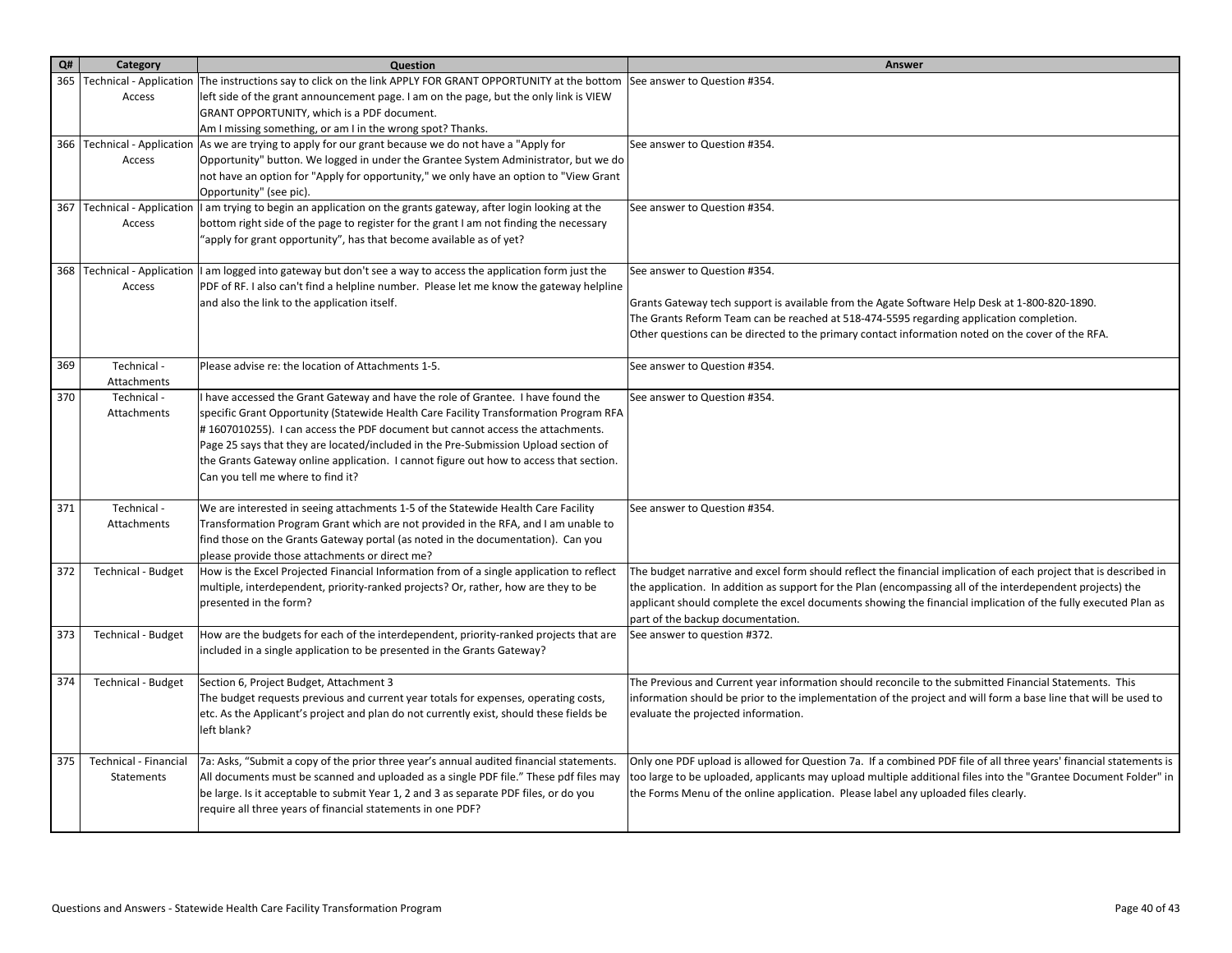| Q#  | Category                    | Question                                                                                                                                          | Answer                                                                                                                                                                                                    |
|-----|-----------------------------|---------------------------------------------------------------------------------------------------------------------------------------------------|-----------------------------------------------------------------------------------------------------------------------------------------------------------------------------------------------------------|
| 376 | Technical - Format          | What format should be used to draft "The Plan" referenced on page 3 and 19 of the                                                                 | It is expected that applicants will thoroughly describe "the Plan" in the Program-Specific Questions in the online                                                                                        |
|     |                             | RFA? For instance, a form of an organizational strategic plan written in a MS Word                                                                | application in Grants Gateway. Specifically, questions 3a, 3b, 3ci, 3cii, 3ciii, 3civ, and 3cv allow for narrative                                                                                        |
|     |                             | document or PowerPoint document that outlines strategic goals, initiatives, etc. that                                                             | responses related to "the Plan." If an applicant would like to submit additional documentation to further                                                                                                 |
|     |                             | will help the applicant achieve the overall strategy to meet Statewide Health Care                                                                | describe "the Plan", such as an organization strategic plan, PowerPoint document, etc. such documentation                                                                                                 |
|     |                             | Facility Transformation Program goals?                                                                                                            | may be uploaded into the "Grantee Document Folder" in the Forms Menu of the online application. Please label                                                                                              |
|     |                             |                                                                                                                                                   | any uploaded files clearly.                                                                                                                                                                               |
|     |                             |                                                                                                                                                   |                                                                                                                                                                                                           |
| 377 | <b>Technical - Format</b>   | What is the page limit and other format specifications (font size, double spacing, etc.)                                                          | Please follow the character limits provided by the response fields in your online application. For program                                                                                                |
|     |                             | for "The Plan"?                                                                                                                                   | specific questions where uploads are permitted, please use good judgement and keep your answers concise.                                                                                                  |
| 378 | <b>Technical - Grantee</b>  | Under File Folders section, then Grantee Document Folder, after the space to provide a                                                            | The "Document Approved" check box is not intended to be used by the applicant. Please enter a description,                                                                                                |
|     | Document Folder             | description of the file, applicants are asked to check off document approved. What                                                                | browse to your document to be uploaded, enter comments (if applicable) and click the "Save" button in the blue                                                                                            |
|     |                             | does that mean? What approval are you looking for?                                                                                                | toolbar to complete your upload.                                                                                                                                                                          |
|     |                             |                                                                                                                                                   |                                                                                                                                                                                                           |
| 379 | <b>Technical - Grants</b>   | As we are not prequalified, we plan to send the New York Grants Gateway Registration                                                              | The timeline for pre-qualification varies by organization and can take multiple business days. Organizations                                                                                              |
|     | Gateway Pre-                | Form for Administrator this coming Monday, and, upon receiving a Grants Gateway                                                                   | interested in applying for the Grant Opportunity should take steps to become pre-qualified as soon as possible,                                                                                           |
|     | Qualification               | username and password, expect to apply for prequalification next week. Would you be                                                               | but an organization does NOT need to be prequalified in order to begin an application. The organization must                                                                                              |
|     |                             | able to provide an estimated timeframe as to how long the prequalification process                                                                | be pre-qualified, if not exempt, on the date/time the application is due. If you require assistance with                                                                                                  |
|     |                             | might take? Would there be a way to streamline the prequalification process so that                                                               | prequalification, it is permitted to contact healthcarefacilitytransformation@health.ny.gov and request                                                                                                   |
|     |                             | we would be eligible to apply for the SHCFTP grant before the deadline in September?                                                              | expedited processing. Your request will be forwarded to appropriate parties.                                                                                                                              |
| 380 | <b>Technical - Grants</b>   | A week ago I mailed the documents requested for the assignment of the username and                                                                | The Department of Health does not process Grants Gateway registrations. Please contact the Grants Reform                                                                                                  |
|     | <b>Gateway Registration</b> | password needed to access the grant application portal. I have not received the log in                                                            | Team at grantsgateway@its.ny.gov or grantsreform@its.ny.gov regarding your inquiry.                                                                                                                       |
|     |                             | information yet either via email or mail. I am concerned that the time is running close                                                           |                                                                                                                                                                                                           |
|     |                             | to the application submission deadline and I need to be able to access the portal.                                                                |                                                                                                                                                                                                           |
|     |                             | Please email me my username and password at your earliest convenience.                                                                            |                                                                                                                                                                                                           |
|     |                             |                                                                                                                                                   |                                                                                                                                                                                                           |
| 381 | <b>Technical - Grants</b>   | I watched the replay of the webinar SHCFTP Applicant Webinar and it indicated that in                                                             | A Grantee Delegated Administrator at an organization can issue a Grants Gateway account to anyone they                                                                                                    |
|     | <b>Gateway Registration</b> | order to access the templates, the user had to be registered and logged-in. Is there a                                                            | choose, whether the individual is within their organization or outside. Consultants assisting health care                                                                                                 |
|     |                             | separate registration for those assisting health care providers? Or is this like the                                                              | providers with the review and submission of an application should request that the organization they are                                                                                                  |
|     |                             | Certificate of Need website where each healthcare provider granted access in a case-by-working with issue them appropriate Grants Gateway access. |                                                                                                                                                                                                           |
| 382 | <b>Technical - Grants</b>   | case process?                                                                                                                                     |                                                                                                                                                                                                           |
|     |                             | Can you kindly explain the different roles concerning:                                                                                            | Please see RFA Section IV. "Administrative Requirements, E. How to File an Application". Page 10 of the RFA                                                                                               |
|     | Gateway Roles               | Grantee Contract Signatory<br>Grantee Payment Signatory and                                                                                       | illustrates how the grantee Grants Gateway user roles are used. In addition, information about the various<br>Grants Gateway roles can be found in the Grantee User Guide on the Grants Reform website at |
|     |                             | Grantee System Administrator                                                                                                                      | http://grantsreform.ny.gov/sites/default/files/nys-grants-gateway-vendor-user-guide-V2031615.pdf.                                                                                                         |
|     |                             | We have an account and have someone who can maintain user roles. Just need some                                                                   |                                                                                                                                                                                                           |
|     |                             | clarification on what the roles are because we are in the process of assigning more staff                                                         |                                                                                                                                                                                                           |
|     |                             | so that we can submit a grant application and obtain pertinent information as it                                                                  |                                                                                                                                                                                                           |
|     |                             | becomes available.                                                                                                                                |                                                                                                                                                                                                           |
| 383 | <b>Technical - Grants</b>   | I have a question as to where I can locate the Attachment to begin work on this grant -                                                           | See answers to question #354 and #382.                                                                                                                                                                    |
|     | Gateway Roles               | I am currently assigned the role as Grantee Delegated Administrator - do I have change                                                            |                                                                                                                                                                                                           |
|     |                             | my designation in order to see the attachments to this RFA, or can I hold more than                                                               | As a Grantee Delegated Administrator, you cannot work on an application. You may use your Grantee                                                                                                         |
|     |                             | one role?                                                                                                                                         | Delegated Administrator account to issue additional accounts with the needed roles.                                                                                                                       |
|     | Technical - Letter of       |                                                                                                                                                   |                                                                                                                                                                                                           |
| 384 | Interest                    | On the Letter of Interest Template, please clarify who from an organization can be an<br>"Authorized Individual."                                 | The authorized individual can be a person who is authorized to submit applications or sign contracts on behalf of<br>your organization.                                                                   |
| 385 | Technical - Letter of       | Where can I find the template for the letter of intent for Statewide Health Care Facility                                                         | See answer to Question #354.                                                                                                                                                                              |
|     |                             | <b>Transformation Program</b>                                                                                                                     |                                                                                                                                                                                                           |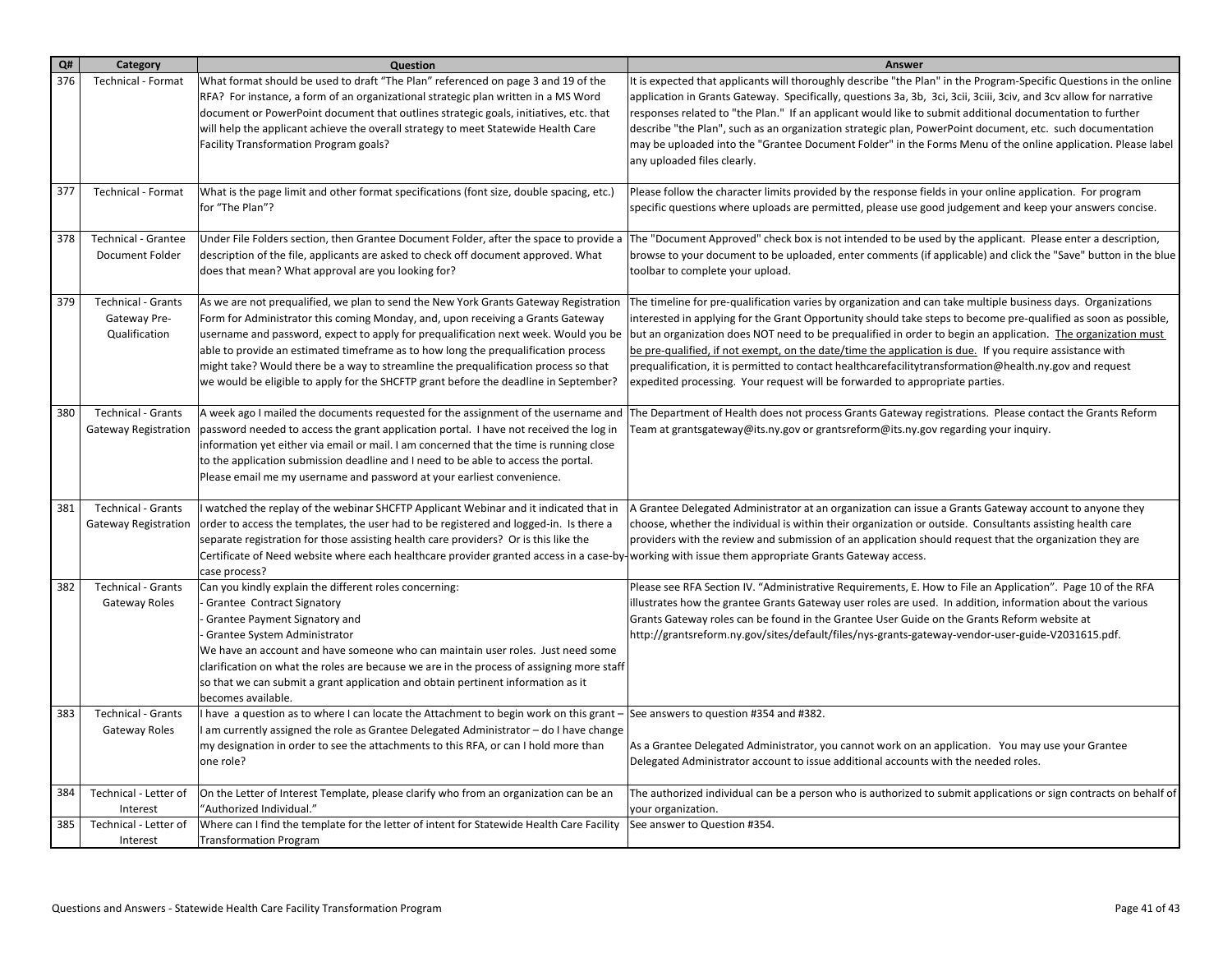| Q#  | Category                                | Question                                                                                                                                                        | Answer                                                                                                                                                                                                                        |
|-----|-----------------------------------------|-----------------------------------------------------------------------------------------------------------------------------------------------------------------|-------------------------------------------------------------------------------------------------------------------------------------------------------------------------------------------------------------------------------|
| 386 | Technical - Letter of                   | am not able to see the Letter of Interest for Statewide Health Care Facility                                                                                    | See answer to Question #354.                                                                                                                                                                                                  |
|     | Interest                                | Transformation Program grant. I have logged on to Grant Gateway, but cannot find                                                                                |                                                                                                                                                                                                                               |
|     |                                         | Attachment 1: Letter of Interest Template. Please guide me in finding it on the Grant                                                                           |                                                                                                                                                                                                                               |
|     |                                         | Gateway.                                                                                                                                                        |                                                                                                                                                                                                                               |
| 387 | Technical - Letter of                   | I understand the Letter of Interest is not required to submit an application, but would it                                                                      | See answer to Question #354. Submitting a letter of interest is optional. Applicants who submit a letter of                                                                                                                   |
|     | Interest                                | still be in our best interest to submit an LOI? Would we receive feedback on the LOI if                                                                         | interest will receive prompt notification of any updates or modifications to the RFA and responses to written                                                                                                                 |
|     |                                         | we did submit it? Is there a template for the LOI, including details about a page limit?                                                                        | questions. No feedback will be provided on submitted letters of interest.                                                                                                                                                     |
| 388 | Technical - Letter of                   | In Grants Gateway I am not able to access the letter of interest form or other                                                                                  | See answer to Question #354.                                                                                                                                                                                                  |
|     | Interest                                | attachments. Is this under applications or contracts.                                                                                                           |                                                                                                                                                                                                                               |
|     |                                         | Would you please provide me with step by step instructions to get to the letter of                                                                              |                                                                                                                                                                                                                               |
|     |                                         | interest and other attachments for this rfa?                                                                                                                    |                                                                                                                                                                                                                               |
| 389 | Technical - Letter of<br>Interest       | How come I am unable to access to letter of interest for the grant opportunity rfa #<br>1607010255 ?                                                            | See answer to Question #354.                                                                                                                                                                                                  |
| 390 | Technical - Letter of                   | would like to submit a letter of interest, but am unable to find the attachment to fill                                                                         | See answer to Question #354.                                                                                                                                                                                                  |
|     | Interest                                | out. Can you please send me that form, or direct me to the correct place?                                                                                       |                                                                                                                                                                                                                               |
| 391 | Technical - Letter of                   | Where can I find the form Letter of Intent to be submitted in connection with an                                                                                | See answer to Question #354.                                                                                                                                                                                                  |
|     | Interest                                | application under the above RFA? Where should it be filed?                                                                                                      |                                                                                                                                                                                                                               |
|     |                                         |                                                                                                                                                                 | The completed Letter of Interest should be uploaded in the Pre-Submission Uploads section of Grants Gateway                                                                                                                   |
|     |                                         |                                                                                                                                                                 | and emailed to healthcarefacilitytransformation@health.ny.gov.                                                                                                                                                                |
| 392 | Technical - Letter of                   | Please send directions on how to access the 'attachment 1" Letter of Interest Template.                                                                         | See answer to Question #354.                                                                                                                                                                                                  |
|     | Interest                                | I do not see a 'start application' or 'apply' button on the grant description page.                                                                             |                                                                                                                                                                                                                               |
| 393 | Technical - Letter of                   |                                                                                                                                                                 | We tried to upload the Letter of Interest this morning in the Pre Submission Documents  It is very likely that your Letter of Interest was submitted successfully. The error message you see is a reminder                    |
|     | Interest                                | section of the application, we were able to upload the file but when we clicked on                                                                              | that other documents will need to be uploaded in the Pre-Submission Uploads section before your application                                                                                                                   |
|     |                                         |                                                                                                                                                                 | Save, we are receiving an Error Message saying that we are missing Attachments 2, 3, 4, can be submitted. The deadline for those documents is September 16th. When all documents marked as                                    |
|     |                                         | and 5 and it does not look like it saved the Letter of Interest.                                                                                                | required are successfully uploaded, the error should go away. Clicking the "Check Global Errors" button in your                                                                                                               |
|     |                                         |                                                                                                                                                                 | blue toolbar will help you locate and fix errors.                                                                                                                                                                             |
|     |                                         |                                                                                                                                                                 |                                                                                                                                                                                                                               |
| 394 | <b>Technical - Multiple</b><br>Projects | Are Grants Gateway forms and questions tailored to allow for the presentation of<br>multiple, interdependent, priority-ranked projects?                         | Yes. The Program Specific Questions provide narrative text boxes that applicants may use to describe one or<br>more projects. Applicants should respond to each program specific question to the best of their ability within |
|     |                                         |                                                                                                                                                                 | the response option character limit available. Should an applicant need more space to describe multiple                                                                                                                       |
|     |                                         |                                                                                                                                                                 | projects within a single application, additional documentation may be uploaded into the "Grantee Document"                                                                                                                    |
|     |                                         |                                                                                                                                                                 | Folder" in the Forms Menu of the online application. Please label any uploaded files clearly.                                                                                                                                 |
|     |                                         |                                                                                                                                                                 |                                                                                                                                                                                                                               |
| 395 | Technical - Pre-                        | The pre-submissions uploads- when are they due?                                                                                                                 | Pre-submission uploads are due, along with all other application components, on Friday, September 16.                                                                                                                         |
|     | submission Uploads                      |                                                                                                                                                                 |                                                                                                                                                                                                                               |
| 396 | Technical - Program                     | Can you please confirm that the "program specific questions" should be completed                                                                                | Yes. Program Specific Questions should be completed using the narrative text boxes provided. No additional                                                                                                                    |
|     | <b>Specific Questions</b>               | within the provided Grants Gateway application form fields only? (Rather than being<br>uploaded as a narrative document.) Section V of the RFP ("Completing the | uploads are required, except when a program specific question is accompanied by a request for uploaded<br>supporting documentation marked with a red asterisk.                                                                |
|     |                                         | Application") indicates what information is needed but does not explicitly state how                                                                            |                                                                                                                                                                                                                               |
|     |                                         | they should be submit. All of the topics addressed in section V appear in the "program                                                                          |                                                                                                                                                                                                                               |
|     |                                         | specific questions" form which leads us to believe this is the proper way to meet the                                                                           |                                                                                                                                                                                                                               |
|     |                                         | requirements of Section V.                                                                                                                                      |                                                                                                                                                                                                                               |
|     |                                         | In the past however we have uploaded proposal documents to answer these type of                                                                                 |                                                                                                                                                                                                                               |
|     |                                         | questions, and we want to be sure that we will be meeting the application                                                                                       |                                                                                                                                                                                                                               |
|     |                                         | requirements by answering the "program specific questions" within Grants Gateway                                                                                |                                                                                                                                                                                                                               |
|     |                                         | rather than uploading a narrative document.                                                                                                                     |                                                                                                                                                                                                                               |
|     |                                         |                                                                                                                                                                 |                                                                                                                                                                                                                               |